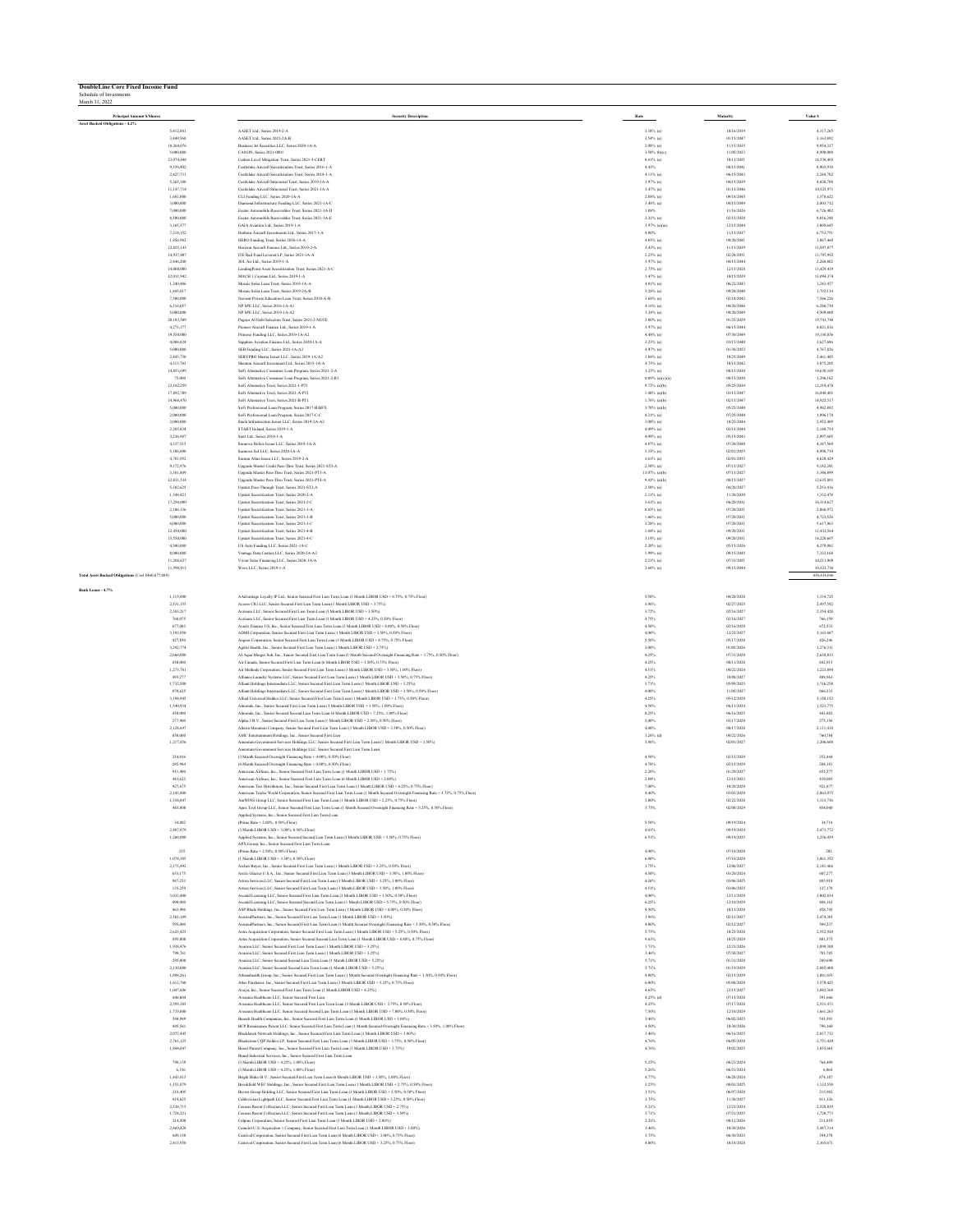| 2,652,233              |       | Castle US Holding Corporation, Senior Secured First Lien Term Loan (1 Month LIBOR USD + 3.75%)                                                                                                                                              | 4.21%          | 01/29/2027               | 2,570,186              |
|------------------------|-------|---------------------------------------------------------------------------------------------------------------------------------------------------------------------------------------------------------------------------------------------|----------------|--------------------------|------------------------|
| 2.129.300<br>2.980.777 |       | Castlelake Aviation LLC, Senior Secured First Lien Term Loan (3 Month LIBOR USD + 2.75%, 0.50% Floor)<br>Cengage Learning, Inc., Senior Secured First Lien Term Loan (6 Month LIBOR USD + 4.75%, 1.00% Floor)                               | 3.58%<br>5.75% | 10/22/2026<br>07/14/2026 | 2.077,409<br>2,960,672 |
| 2,357,752              |       | Change Healthcare Holdings, Inc., Senior Secured First Lien Term Loan (1 Month LIBOR USD + 2.50%, 1.00% Floor)                                                                                                                              | 3.50%          | 03/01/2024               | 2,348,026              |
| 1,162,088              |       | Chariot Buyer LLC, Senior Secured First Lien Term Loan (3 Month LIBOR USD + 3.50%, 0.50% Floor)                                                                                                                                             | 4.51%          | 11/03/2028               | 1,149,740              |
| 1,052,302              |       | Charter Communications Operating LLC, Senior Secured First Lien Term Loan (1 Month LIBOR USD + 1.75%)                                                                                                                                       | 1.96%          | 02/01/2027               | 1,044,925              |
| 1,247,400              |       | Charter Next Generation, Inc., Senior Secured First Lien Term Loan (1 Month LIBOR USD + 3.75%, 0.75% Floor)                                                                                                                                 | 4.50%          | 12/01/2027               | 1,242,136              |
| 1,462,650              |       | CHG Healthcare Services, Inc., Senior Secured First Lien Term Loan (3 Month LIBOR USD + 3.50%, 0.50% Floor)                                                                                                                                 | 4.51%          | 09/29/2028               | 1,451,680              |
| 1,770,000<br>1.132.163 |       | CHG PPC Parent LLC, Senior Secured First Lien Term Loan (1 Month LIBOR USD + 3.00%, 0.50% Floor)<br>Cincinnati Bell, Inc., Senior Secured First Lien Term Loan (3 Month Secured Overnight Financing Rate + 3.25%, 0.50% Floor)              | 3.50%<br>4.05% | 12/08/2028<br>11/22/2028 | 1,732,388<br>1.121.198 |
| 2.181.490              |       | Clarios Global LP, Senior Secured First Lien Term Loan (1 Month LIBOR USD + 3.25%)                                                                                                                                                          | 3.71%          | 04/30/2026               | 2.157,494              |
| 1,366,013              |       | Clear Channel Outdoor Holdings, Inc., Senior Secured First Lien Term Loan (1 Month LIBOR USD + 3.50%)                                                                                                                                       | 3.80%          | 08/21/2026               | 1,345,099              |
| 1,359,284              |       | ClubCorp Holdings, Inc., Senior Secured First Lien Term Loan (3 Month LIBOR USD + 2.75%)                                                                                                                                                    | 3.76%          | 09/18/2024               | 1,294,555              |
| 1,750,000              |       | Clydesdale Acquisition Holdings, Inc., Senior Secured First Lien                                                                                                                                                                            | $0.00\%$ (d)   | 03/30/2029               | 1,723,750              |
| 1,569,088              |       | CMG Media Corporation, Senior Secured First Lien Term Loan (1 Month LIBOR USD + 3.50%)                                                                                                                                                      | 3.96%          | 12/17/2026               | 1,547,262              |
| 3,168,707<br>148,083   |       | CNT Holdings I Corporation, Senior Secured First Lien Term Loan (6 Month LIBOR USD + 3.50%, 0.75% Floor)<br>Columbus McKinnon Corporation, Senior Secured First Lien Term Loan (3 Month LIBOR USD + 2.75%, 0.50% Floor)                     | 4.25%<br>3.81% | 11/08/2027<br>05/15/2028 | 3,155,826<br>146,109   |
| 1,621,525              |       | Compass Power Generation, LLC, Senior Secured First Lien Term Loan (1 Month LIBOR USD + 3.50%, 1.00% Floor)                                                                                                                                 | 4.50%          | 12/20/2024               | 1,602,918              |
| 1,596,975              |       | Conair Holdings LLC, Senior Secured First Lien Term Loan (3 Month LIBOR USD + 3.75%, 0.50% Floor)                                                                                                                                           | 4.76%          | 05/17/2028               | 1,574,218              |
| 656,600                |       | Connect U.S. Finco LLC, Senior Secured First Lien Term Loan (1 Month LIBOR USD + 3.50%, 1.00% Floor)                                                                                                                                        | 4.50%          | 12/11/2026               | 652.168                |
| 1,009,625              |       | Conservice Mideo LLC, Senior Secured First Lien Term Loan (1 Month LIBOR USD + 4.25%)                                                                                                                                                       | 4.71%          | 05/13/2027               | 999,317                |
| 1,601,501              |       | Constant Contact, Inc., Senior Secured First Lien Term Loan (1 Month LIBOR USD + 4.00%, 0.75% Floor)                                                                                                                                        | 4.75%          | 02/10/2028               | 1,585,486              |
| 3,198,925<br>1,905,000 |       | Corclogic, Inc., Senior Secured First Lien Term Loan (1 Month LIBOR USD + 3.50%, 0.50% Floor)<br>te OnDemand. Inc., Senior Secured First Lien Term Loan (6 Month LIBOR USD + 3.75%, 0.50% Floor)                                            | 4.00%<br>4.25% | 06/02/2028<br>10/16/2028 | 3,168,951<br>1,889,522 |
| 2,309,037              |       | CP Atlas Buyer, Inc., Senior Secured First Lien Term Loan (1 Month LIBOR USD + 3.75%, 0.50% Floor)                                                                                                                                          | 4.25%          | 11/23/2027               | 2,248,425              |
| 1,151,894              |       | CSC Holdings LLC, Senior Secured First Lien Term Loan (1 Month LIBOR USD + 2.25%)                                                                                                                                                           | 2.65%          | 07/17/2025               | 1,136,062              |
| 514,100                |       | CSC Holdings LLC. Senior Secured First Lien Term Loan (1 Month LIBOR USD + 2.25%)                                                                                                                                                           | 2.65%          | 01/15/2026               | 507,674                |
| 1.120.730              |       | Cvent, Inc., Senior Secured First Lien Term Loan (1 Month LIBOR USD + 3.75%)                                                                                                                                                                | 4.21%          | 11/29/2024               | 1,111,394              |
| 450,560                |       | Cyanco Intermediate 2 Corporation, Senior Secured First Lien Term Loan (1 Month LIBOR USD + 3.50%)                                                                                                                                          | 3.96%          | 03/17/2025               | 442,675                |
| 1,305,041              |       | Cystera DC Holdings, Inc., Senior Secured First Lien Term Loan (6 Month LIBOR USD + 3.00%, 1.00% Floor)                                                                                                                                     | 4.00%          | 05/01/2024               | 1,294,437              |
| 2,121,040<br>1,055,000 |       | DCert Buyer, Inc., Senior Secured First Lien Term Loan (1 Month LIBOR USD + 4.00%)<br>DCert Buyer, Inc., Senior Secured Second Lien Term Loan (1 Month LIBOR USD + 7.00%)                                                                   | 4.46%<br>7.46% | 10/16/2026<br>02/19/2029 | 2,108,812<br>1,045,547 |
| 3,175,965              |       | Deerfield Dakota Holding LLC, Senior Secured First Lien Term Loan (1 Month LIBOR USD + 3.75%, 1.00% Floor)                                                                                                                                  | 4.75%          | 04/09/2027               | 3,164,389              |
| 2,378,258              |       | Delta 2 (Lux) SARL, Senior Secured First Lien Term Loan (1 Month LIBOR USD + 2.50%, 1.00% Floor)                                                                                                                                            | 3.50%          | 02/01/2024               | 2,373,810              |
| 2,643,856              |       | Delta Topco, Inc., Senior Secured First Lien Term Loan (3 Month LIBOR USD + 3.75%, 0.75% Floor)                                                                                                                                             | 4.50%          | 12/01/2027               | 2,606,564              |
| 275,000                |       | Delta Topeo, Inc., Senior Secured Second Lien Term Loan (3 Month LIBOR USD + 7,25%, 0.75% Floor)                                                                                                                                            | 8,00%          | 12/01/2028               | 271,333                |
|                        |       | DexKo Global, Inc., Senior Secured First Lien Delayed-Draw Term Loan                                                                                                                                                                        |                |                          |                        |
| 29,731                 |       | (1 Month LIBOR USD + 3.75%, 0.50% Floor                                                                                                                                                                                                     | 4.72%          | 10/04/2028               | 29,205                 |
| 198,269<br>1,197,000   |       | (3 Month LIBOR USD + 3.75%, 0.50% Floor)<br>DexKo Global, Inc., Senior Secured First Lien Term Loan (3 Month LIBOR USD + 3.75%, 0.50% Floor)                                                                                                | 4.72%<br>4.72% | 10/04/2028<br>10/04/2028 | 194,710<br>1,175,556   |
| 2,779,092              |       | DG Investment Intermediate Holdings 2, Inc., Senior Secured First Lien Term Loan (1 Month LIBOR USD + 3.50%, 0.75% Floor)                                                                                                                   | 4.25%          | 03/31/2028               | 2,755,123              |
| 250,000                |       | DG Investment Intermediate Holdinas 2, Inc., Senior Secured Second Lien Term Loan (1 Month LIBOR USD + 6.75%, 0.75% Floor)                                                                                                                  | 7.50%          | 03/19/2029               | 250,625                |
| 2,523,675              |       | Diamond (BC) B.V., Senior Secured First Lien Term Loan (1 Month LIBOR USD + 2.75%, 0.50% Floor)                                                                                                                                             | 3.25%          | 09/29/2028               | 2,478,880              |
| 714.271                |       | Diamond Sports Group LLC, Senior Secured Second Lien Term Loan (3 Month Secured Overnight Financing Rate + 3.25%)                                                                                                                           | 3,44%          | 08/24/2026               | 247,541                |
| 2.047.902              |       | DIRECTV Financing LLC, Senior Secured First Lien Term Loan (1 Month LIBOR USD + 5.00%, 0.75% Floor)                                                                                                                                         | 5.75%          | 08/02/2027               | 2.048.301              |
| 69,337                 |       | DT Midstream, Inc., Senior Secured First Lien Term Loan<br>(3 Month LIBOR USD + 2.00%, 0.50% Floor                                                                                                                                          | 2.50%          | 06/26/2028               | 69,342                 |
| 655,188                |       | (6 Month LIBOR USD + 2.00%, 0.50% Floor)                                                                                                                                                                                                    | 2.50%          | 06/26/2028               | 655,082                |
| 475,268                |       | Dynasty Acquisition Company, Inc., Senior Secured First Lien Term Loun (3 Month LIBOR USD + 3.50%)                                                                                                                                          | 4.51%          | 04/06/2026               | 468,336                |
| 883,998                |       | Dynasty Acquisition Company, Inc., Senior Secured First Lien Term Loan (3 Month LIBOR USD + 3.50%)                                                                                                                                          | 4.51%          | 04/06/2026               | 871,105                |
|                        |       | EAB Global, Inc., Senior Secured First Lien Term Loan                                                                                                                                                                                       |                |                          |                        |
| 2,673,300              |       | (1 Month LIBOR USD + 3.50%, 0.50% Floor)                                                                                                                                                                                                    | 4.00%          | 08/16/2028               | 2650.577               |
|                        | 6,700 | (3 Month LIBOR LISD + 3 50% 0 50% Elect                                                                                                                                                                                                     | 4.00%          | 08/16/2028               | 6,643                  |
| 1,145,000<br>650,665   |       | Echo Global Logistics, Inc., Senior Secured First Lien Term Loan (3 Month LIBOR USD + 3.75%, 0.50% Floor)<br>EG America LLC, Senior Secured First Lien Delayed-Draw Term Loan (3 Month LIBOR USD + 4.25%, 0.50% Floor)                      | 4.25%<br>5.25% | 11/23/2028<br>03/31/2026 | 1,134,088<br>642,857   |
| 809,873                |       | EG Group Limited, Senior Secured First Lien Term Loan (3 Month LIBOR USD + 4.00%)                                                                                                                                                           | 5.00%          | 02/06/2025               | 798,87                 |
| 875,600                |       | Eisner Advisory Group LLC, Senior Secured First Lien Term Loan (1 Month LIBOR USD + 5.25%, 0.75% Floor)                                                                                                                                     | 6.00%          | 07/28/2028               | 872,317                |
| 545,579                |       | Endo Luxembourg Finance Company I SARL, Senior Secured First Lien Term Loan (1 Month LIBOR USD + 5.00%, 0.75% Flore)                                                                                                                        | 5.75%          | 03/27/2028               | 512,561                |
| 1,576,724              |       | Endurance International Group, Inc., Senior Secured First Lien Term Loan (6 Month LIBOR USD + 3.50%, 0.75% Flore)                                                                                                                           | 4.25%          | 02/10/2028               | 1,535,335              |
| 1.710,899              |       | Envision Healthcare Corporation, Senior Secured First Lien Term Loan (1 Month LIBOR USD + 3.75%)                                                                                                                                            | 4.21%          | 10/10/2025               | 1.143.454              |
| 118,791                |       | eResearchTechnology, Inc., Senior Secured First Lien Term Loan (1 Month LIBOR USD + 4.50%, 1.00% Floor).                                                                                                                                    | 5.50%          | 02/04/2027<br>08/03/2028 | 118,531                |
| 482,575<br>1,013,775   |       | Everi Holdings, Inc., Senior Secured First Lien Term Loan (3 Month LIBOR USD + 2.50%, 0.50% Floor)<br>EW Scripps Company, Senior Secured First Lien Term Loan (1 Month LIBOR USD + 2.56%, 0.75% Floor)                                      | 3.01%<br>3.31% | 05/01/2026               | 480,162<br>1,004,362   |
| 2,163,921              |       | Excelitus Technologies Corporation, Senior Secured First Lien Term Loan (3 Month LIBOR USD + 3.50%, 1.00% Floor)                                                                                                                            | 4.51%          | 12/02/2024               | 2,155,806              |
| 860,197                |       | Exgen Renewables IV LLC, Senior Secured First Lien Term Loan (3 Month LIBOR USD + 2.50%, 1.00% Floor)                                                                                                                                       | 3.50%          | 12/15/2027               | 854,554                |
| 1,355,000              |       | Fertitta Entertainment LLC, Senior Secured First Lien Term Loan (1 Month Secured Overnight Financing Rate + 4.00%, 0.50% Floor)                                                                                                             | 4.50%          | 01/29/2029               | 1,350,007              |
| 1,684,207              |       | Filtration Group Corporation, Senior Secured First Lien Term Loan (1 Month LIBOR USD + 3.00%)                                                                                                                                               | 3.21%          | 03/31/2025               | 1,662,540              |
| 1,205,000              |       | FINThrive Software Intermediate Holdings, Inc., Senior Secured First Lien Term Loan (6 Month LIBOR USD + 4.00%, 0.50% Floor)                                                                                                                | 4.50%          | 12/18/2028               | 1,194,830              |
| 1.127.777<br>473,162   |       | First Advantage Holdings LLC, Senior Secured First Lien Term Loan (1 Month LIBOR USD + 2.75%)<br>First Student Bideo, Inc., Senior Secured First Lien Term Loan (3 Month LIBOR USD + 3.00%, 0.50% Floor)                                    | 3.21%<br>3.50% | 01/29/2027<br>07/21/2028 | 1.122.375<br>469,942   |
| 1,278,634              |       | First Student Bideo, Inc., Senior Secured First Lien Term Loan (3 Month LIBOR USD + 3.00%, 0.50% Floor)                                                                                                                                     | 3.50%          | 07/21/2028               | 1,269,933              |
| 1,092,293              |       | Flex Acquisition Company, Inc., Senior Secured First Lien Term Loan (3 Month LIBOR USD + 3.00%                                                                                                                                              | 3.13%          | 06/30/2025               | 1,091,610              |
| 495,681                |       | Foresight Energy LLC, Senior Secured First Lien Term Loan (1 Month LIBOR USD + 8.00%, 1.50% Floor)                                                                                                                                          | 9.50% (c)      | 06/30/2027               | 495,681                |
| 1,200,000              |       | Freeport LNG Investments, LLP, Senior Secured First Lien Term Loan (3 Month LIBOR USD + 3.50%, 0.50% Floor)                                                                                                                                 | 4.00%          | 12/21/2028               | 1,192,932              |
| 2,640,000              |       | Garda World Security Corporation, Senior Secured First Lien Term Loan (1 Month LIBOR USD + 4.25%)                                                                                                                                           | 4.71%          | 10/30/2026               | 2,614,550              |
| 905,000<br>854.029     |       | Garda World Security Corporation, Senior Secured First Lien Term Loan (1 Month Secured Overnight Financing Rate + 4.25%)<br>Gemini HDPE LLC, Senior Secured First Lien Term Loan (3 Month LIBOR USD + 3.00%, 0.50% Floor)                   | 4.57%<br>3.50% | 02/01/2029<br>12/31/2027 | 898,213<br>842,644     |
| 323.375                |       | see Solutions LLC, Senior Secured First Lien Term Loan (3 Month LIBOR USD + 4.75%, 0.75% Floor)<br>Geon Perfort                                                                                                                             | 5.50%          | 08/18/2028               | 323, 377               |
| 1,360,964              |       | Getty Images, Inc., Senior Secured First Lien Term Loan (3 Month LIBOR USD + 4.50%)                                                                                                                                                         | 5.06%          | 02/19/2026               | 1,355,295              |
| 807,975                |       | GIP II Blue Holding LP, Senior Secured First Lien Term Loan (3 Month LIBOR USD + 4.50%, 1.00% Floor)                                                                                                                                        | 5.50%          | 09/29/2028               | 806,965                |
| 596,913                |       | Global Medical Response, Inc., Senior Secured First Lien Term Loan (6 Month LIBOR USD + 4.25%, 1.00% Floor                                                                                                                                  | 5.25%          | 03/14/2025               | 594,248                |
| 1,417,063              |       | Global Medical Response, Inc., Senior Secured First Lien Term Loan (6 Month LIBOR USD + 4.25%, 1.00% Floor)                                                                                                                                 | 5.25%          | 10/02/2025               | 1,409,758              |
| 2,654,938<br>2,462,513 |       | Gogo Intermediate Holdings LLC, Senior Secured First Lien Term Loan (3 Month LIBOR USD + 3.75%, 0.75% Floor)                                                                                                                                | 4.50%          | 04/28/2028<br>10/10/2025 | 2,639,180<br>2,445,842 |
| 1,569,919              |       | GeodRX, Inc., Senior Secured First Lien Term Loan (1 Month LIBOR USD + 2.75%)<br>Grab Holdings, Inc., Senior Secured First Lien Term Loan (2 Month LIBOR USD + 4.50%, 1.00% Floor)                                                          | 3.21%<br>5.50% | 01/29/2026               | 1,538,521              |
| 2.439.173              |       | Granite US Holdinas Corporation, Senior Secured First Lien Term Loan (3 Month LIBOR USD + 4.00%)                                                                                                                                            | 5.06%          | 09/30/2026               | 2.417.830              |
| 1,910,885              |       | Great Outdoors Group LLC, Senior Secured First Lien Term Loan (3 Month LIBOR USD + 3.75%, 0.75% Floor)                                                                                                                                      | 4.50%          | 03/06/2028               | 1,906,404              |
|                        |       | Greeneden U.S. Holdings II LLC, Senior Secured First Lien Term Loan                                                                                                                                                                         |                |                          |                        |
| 1,833,842              |       | (1 Month LIBOR USD + 4.00%, 0.75% Floor)                                                                                                                                                                                                    | 4.75%          | 12/01/2027               | 1,833,354              |
| 859,024                |       | (2 Month LIBOR USD + 4.00%, 0.75% Floor)                                                                                                                                                                                                    | 4.75%          | 12/01/2027               | 858,677                |
| 385,200<br>1,323,350   |       | Greystone Select Financial LLC, Senior Secured First Lien Term Loan (3 Month LIBOR USD + 5.00%, 0.75% Floor)<br>Grinding Media, Inc., Senior Secured First Lien Term Loan (3 Month LIBOR USD + 4.00%, 0.75% Floor)                          | 5.75%<br>4.80% | 06/16/2028<br>10/12/2028 | 385,200<br>1,314,252   |
| 739,723                |       | Gulf Finance LLC, Senior Secured First Lien Term Loan (1 Month LIBOR USD + 6.75%, 1.00% Floor)                                                                                                                                              | 7.75%          | 08/25/2026               | 679,091                |
| 3.210.738              |       | Heartland Dental LLC. Senior Secured First Lien Term Loan (1 Month LIBOR USD + 4.00%)                                                                                                                                                       | 4.45%          | 04/30/2025               | 3,188,375              |
| 2.154.286              |       | Helios Software Holdings, Inc., Senior Secured First Lien Term Loan (6 Month LIBOR USD + 3.75%)                                                                                                                                             | 5.25%          | 03/13/2028               | 2.138.139              |
| 2,106,409              |       | H-Food Holdings LLC, Senior Secured First Lien Term Loan (1 Month LIBOR USD + 3.69%)                                                                                                                                                        | 4.14%          | 05/23/2025               | 2,035,160              |
| 1.397,975              |       | Hightower Holding LLC, Senior Secured First Lien Term Loan (3 Month LIBOR USD + 4.00%, 0.75% Floor                                                                                                                                          | 4.75%          | 04/21/2028               | 1,387,490              |
| 1,079,100<br>813,861   |       | Horizon Therapeutics USA, Inc., Senior Secured First Lien Term Loan (1 Month LIBOR USD + 1.75%, 0.50% Floor)                                                                                                                                | 2.25%<br>6.21% | 03/15/2028<br>07/21/2025 | 1,069,998<br>769,095   |
| 2,765,000              |       | ston Foods, Inc., Senior Secured First Lien Term Loan (1 Month LIBOR USD + 5.75%)<br>Hunter Douglas Holding B.V., Senior Secured First Lien Term Loan (3 Month Secured Overnight Financing Rate + 3.50%, 0.50% Floor)                       | 4.00%          | 02/26/2029               | 2,714,027              |
| 2,055,973              |       | Hyland Software, Inc., Senior Secured First Lien Term Loan (1 Month LIBOR USD + 3.50%, 0.75% Floor)                                                                                                                                         | 4.25%          | 07/01/2024               | 2,048,263              |
| 619,663                |       | Hyland Software, Inc., Senior Secured Second Lien Term Loan (J. Month J. IBOR 1350 + 6.25%), 0.75% Elecci                                                                                                                                   | 7,00%          | 07/07/2025               | 614.241                |
| 709,713                |       | ICON Luxembourg SARL, Senior Secured First Lien Term Loan (3 Month LIBOR USD + 2.25%, 0.50% Floor)                                                                                                                                          | 3.31%          | 07/03/2028               | 707,275                |
| 999,768                |       | IHeartCommunications, Inc., Senior Secured First Lien Term Loan (1 Month LIBOR USD + 3.00%)                                                                                                                                                 | 3,46%          | 05/01/2026               | 995.205                |
| 310,000<br>1,865,000   |       | Incos US Finance LLC, Senior Secured First Lien Term Loan (1 Month LIBOR USD + 2.50%, 0.50% Floor)                                                                                                                                          | 3.00%<br>3.25% | 11/06/2028<br>10/27/2028 | 304,381<br>1,851,94    |
| 2,059,438              |       | Informatica LLC, Senior Secured First Lien Term Loan (1 Month LIBOR USD + 2.75%)<br>Ingram Micro, Inc., Senior Secured First Lien Term Loan (3 Month LIBOR USD + 3.50%, 0.50% Floor)                                                        | 4.51%          | 06/30/2028               | 2,045,021              |
| 1,904,990              |       |                                                                                                                                                                                                                                             | 4.92%          | 02/01/2029               | 1,877,158              |
| 2,471,325              |       | Intelsat Jackson Holdings S.A., Senior Secured First Lien Term Loan (6 Month Secured Overnight Financing Rate + 4.25%, 0.50% Floor                                                                                                          |                | 03/31/2028               | 2,456,682              |
| 3.188.123              |       | JON Trading Technologies SARL, Senior Secured First Lien Term Loan (6 Month LIBOR USD + 4.75%)                                                                                                                                              | 5.21%          |                          |                        |
|                        |       | IRB Holding Corporation, Senior Secured First Lien Term Loan (3 Month Secured Overnight Financing Rate + 3.00%, 0.75% Floor)                                                                                                                | 3.75%          | 12/15/2027               | 3.174.175              |
| 3.175.293              |       | IRI Holdings, Inc., Senior Secured First Lien Term Loan (1 Month LIBOR USD + 4.25%)                                                                                                                                                         | 4.71%          | 12/01/2025               | 3,168,006              |
| 1.014.650              |       | Iron Mountain Information Management LLC, Senior Secured First Lien Term Loan (1 Month LIBOR USD + 1.75%)                                                                                                                                   | 2.21%          | 01/02/2026               | 1.003.662              |
| 1,558,335              |       | Ivanti Software, Inc., Senior Secured First Lien Term Loan (3 Month LIBOR USD + 4.25%, 0.75% FI                                                                                                                                             | 5.00%          | 12/01/2027               | 1,539,829              |
| 2,501,100<br>1,596,975 |       | Jazz Pharmaceuticals, Inc., Senior Secured First Lien Term Loan (1 Month LIBOR USD + 3.50%, 0.50% Floor)                                                                                                                                    | 4.00%<br>5.50% | 05/05/2028<br>07/07/2028 | 2,495,010<br>1,404,771 |
| 952,980                |       | Jo-Ann Stores LLC, Senior Secured First Lien Term Loan (1 Month LIBOR USD + 4.75%, 0.75% Floor)<br>KBR, Inc., Senior Secured First Lien Term Loan (1 Month LIBOR USD + 2.75%)                                                               | 3.21%          | 02/05/2027               | 950,598                |
| 1,976,607              |       | Kenan Advantage Group, Inc., Senior Secured First Lien Term Loan (1 Month LIBOR USD + 3.75%, 0.75% Floor)                                                                                                                                   | 4.50%          | 03/24/2026               | 1,953,757              |
| 1,397,825              |       | Kestrel Bidco, Inc., Senior Secured First Lien Term Loan (6 Month LIBOR USD + 3.00%, 1.00% Floor)                                                                                                                                           | 4.00%          | 12/11/2026               | 1,350,942              |
| 947,625                |       | KKR Apple Bidco LLC, Senior Secured First Lien Term Loan (1 Month LIBOR USD + 3.00%, 0.50% Floor)                                                                                                                                           | 3.50%          | 09/22/2028               | 938,073                |
| 855,000                |       | Kraton Corporation, Senior Secured First Lien Term Loan (3 Month Secured Overnight Financing Rate + 3.25%, 0.50% Floor)                                                                                                                     | 3.99%          | 03/15/2029               | 848, 057               |
| 1,896,445<br>776.100   |       | Kronos Acquisition Holdings, Inc., Senior Secured First Lien Term Loan (3 Month LIBOR USD + 3.75%, 0.50% Floor)                                                                                                                             | 4.25%          | 12/22/2026<br>05/08/2028 | 1,779,501              |
| 240,000                |       | LaserShip, Inc., Senior Secured First Lien Term Loan (6 Month LIBOR USD + 4.50%, 0.75% Flor                                                                                                                                                 | 5.25%<br>8.25% | 04/30/2029               | 773,512<br>239,400     |
| 1,043,291              |       | LaserShip, Inc., Senior Secured Second Lien Term Loan (3 Month LIBOR USD + 7.50%, 0.75% Floor)<br>LBM Acquisition LLC, Senior Secured First Lien Term Loan (3 Month LIBOR USD + 3.75%, 0.75% Floor)                                         | 4.50%          | 12/17/2027               | 1,019,822              |
| 432,918                |       | Lions Gate Capital Holdings LLC, Senior Secured First Lien Term Loan (1 Month LIBOR USD + 2.25%)                                                                                                                                            | 2.71%          | 03/24/2025               | 427,779                |
| 768,763                |       | LogMeln, Inc., Senior Secured First Lien Term Loan (1 Month LIBOR USD + 4.75%)                                                                                                                                                              | 5.22%          | 08/31/2027               | 756,632                |
| 1.081.094              |       | Lucid Energy Group II Borrower LLC, Senior Secured First Lien Term Loan (1 Month LIBOR USD + 4.25%, 0.75% Floor)                                                                                                                            | 5.00%          | 11/22/2028               | 1.073.554              |
| 2.114.592              |       | Lumen Technologies, Inc., Senior Secured First Lien Term Loan (1 Month LIBOR USD + 2.25%)                                                                                                                                                   | 2.71%          | 03/15/2027               | 2.061.568              |
| 1,409,859              |       | nus Technology Holdings V LLC, Senior Secured First Lien Term Loan (1 Month LIBOR USD + 3.50%                                                                                                                                               | 3.96%          | 06/30/2027               | 1,365,808              |
| 1,553,263<br>360,853   |       | Madison IAQ LLC, Senior Secured First Lien Term Loan (6 Month LIBOR USD + 3.25%, 0.50% Floor)                                                                                                                                               | 4.52%<br>3.50% | 06/21/2028<br>10/19/2027 | 1,533,202<br>359,95    |
| 875,821                |       | Maravai Intermediate Holdings LLC, Senior Secured First Lien Term Loan (3 Month Secured Overnight Financing Rate + 3.00%, 0.50% Floor)<br>Marriott Ownership Resorts, Inc., Senior Secured First Lien Term Loan (1 Month LIBOR USD + 1.75%) | 2.21%          | 08/29/2025               | 853,269                |
| 3,176,000              |       | Mavis Tire Express Services Topco Corporation, Senior Secured First Lien Term Loan (3 Month LIBOR USD + 4.00%, 0.75% Floor)                                                                                                                 | 4.75%          | 05/04/2028               | 3,163,645              |
| 1,595,000              |       | McAfee Corporation, Senior Secured First Lien Term Loan (1 Month Secured Overnight Financing Rate + 4.00%, 0.50% Floor)                                                                                                                     | 4.50%          | 03/01/2029               | 1,586,028              |
| 2.139.815              |       | MED ParentCo, LP. Senior Secured First Lien Term Loan (1 Month LIBOR USD + 4.25%)                                                                                                                                                           | 4.71%          | 08/31/2026               | 2.121.092              |
| 2.700,000              |       | Medline Borrower LP, Senior Secured First Lien Term Loan (1 Month LIBOR USD + 3.25%, 0.50% Floor)                                                                                                                                           | 3.75%          | 10/23/2028               | 2,676,200              |
| 546,865<br>1,082,288   |       | Messer Industries GMBH, Senior Secured First Lien Term Loan (3 Month LIBOR USD + 2.50%)<br>MIC Glen LLC, Senior Secured First Lien Term Loan (2 Month LIBOR USD + 3.50%, 0.50% Floor                                                        | 2.72%<br>4.00% | 03/02/2026<br>07/21/2028 | 540,637<br>1,069,890   |
| 542,925                |       | Michaels Companies, Inc., The, Senior Secured First Lien Term Loan (3 Month LIBOR USD + 4.25%, 0.75% Floor)                                                                                                                                 | 5.26%          | 04/14/2028               | 510,651                |
| 3,160,459              |       | Milano Acquisition Corporation, Senior Secured First Lien Term Loan (3 Month LIBOR USD + 4.00%, 0.75% Floor)                                                                                                                                | 5.01%          | 10/01/2027               | 3,160,459              |
| 1,085,000              |       | Mileage Plus Holdings LLC, Senior Secured First Lien Term Loan (3 Month LIBOR USD + 5.25%, 1.00% Floor)                                                                                                                                     | 6.25%          | 06/21/2027               | 1,129,452              |
| 2,242,419              |       | Minotaur Acquisition, Inc., Senior Secured First Lien Term Loan (1 Month LIBOR USD + 4.75%)                                                                                                                                                 | 5.21%          | 03/27/2026               | 2,225,893              |
| 1,357,280              |       | Mirion Technologies (US), Inc., Senior Secured First Lien Term Loan (6 Month LIBOR USD + 2.75%, 0.50% Floor)                                                                                                                                | 3.25%          | 10/20/2028               | 1,346,490              |
| 1,599,664<br>3,355,000 |       | Mister Car Wash Holdings, Inc., Senior Secured First Lien Term Loan (1 Month LIBOR USD + 3.00%)<br>Mitchell International, Inc., Senior Secured First Lien Term Loan (3 Month LIBOR USD + 3.75%, 0.50% Floor)                               | 3,46%<br>4.25% | 05/14/2026<br>10/16/2028 | 1.582.244<br>3,306,017 |
| 220,000                |       | Mitchell International, Inc., Senior Secured Second Lien Term Loan (1 Month LIBOR USD + 6.50%, 0.50% Floor)                                                                                                                                 | 7.00%          | 10/15/2029               | 218,419                |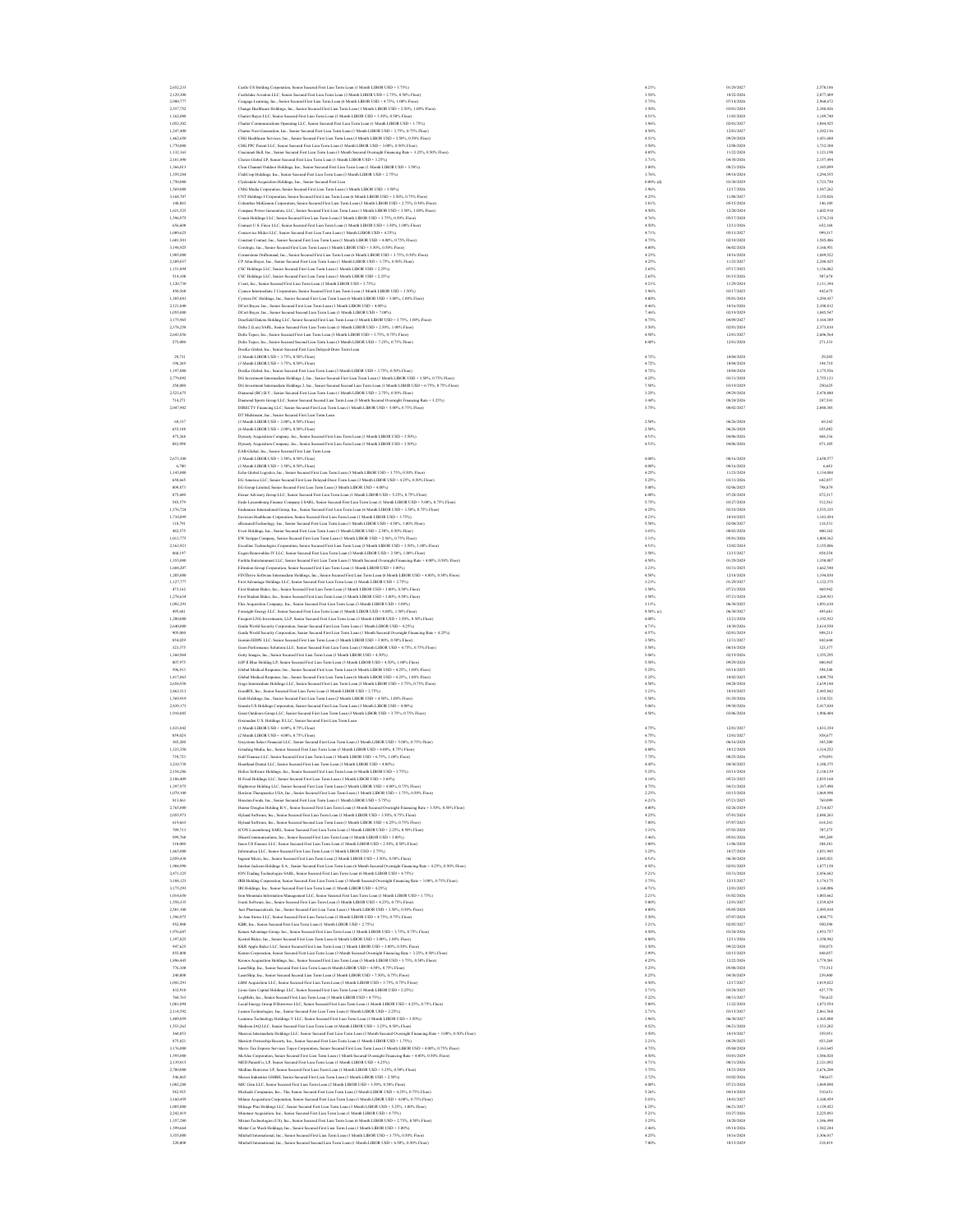| 1,451,363              | Monogram Food Solutions LLC, Senior Secured First Lien Term Loan (1 Month LIBOR USD + 4.00%, 0.50% Floor)                                                                                                                                        | 4.50%<br>08/28/2028                            |
|------------------------|--------------------------------------------------------------------------------------------------------------------------------------------------------------------------------------------------------------------------------------------------|------------------------------------------------|
| 436,396                | Motion Acquisition Ltd., Senior Secured First Lien Term Loan (3 Month LIBOR USD + 3.25%)                                                                                                                                                         | 4.26%<br>11/12/2026                            |
| 57,355                 | Motion Acquisition Ltd., Senior Secured First Lien Term Loan (3 Month LIBOR USD + 3.25%)                                                                                                                                                         | 11/12/2026<br>4.26%                            |
| 535.993                | Naucar Holdings LLC: Senior Secured First Lien Term Loan (1 Month LIBOR USD + 2.50%).                                                                                                                                                            | 2.96%<br>10/19/2026                            |
| 526,500                | NCR Corporation. Senior Secured First Lien Term Loan (3 Month LIBOR USD + 2.50%)                                                                                                                                                                 | 2,80%<br>08/28/2026                            |
| 812.905                | NEP Group, Inc., Senior Secured First Lien                                                                                                                                                                                                       | $3.51%$ (d)<br>10/20/2025                      |
| 1,087,275              | Olympus Water US Holding Corporation, Senior Secured First Lien Term Loan (1 Month LIBOR USD + 3.75%, 0.50% Floor)                                                                                                                               | 4.25%<br>11/09/2028                            |
| 3,645,863              | OneDigital Borrower LLC, Senior Secured First Lien Term Loan (6 Month Secured Overnight Financing Rate + 4.25%, 0.50% Floor)                                                                                                                     | 4.75%<br>11/16/2027                            |
| 2,405,596              | Organon & Company, Senior Secured First Lien Term Loan (6 Month LIBOR USD + 3.00%, 0.50% Floor)                                                                                                                                                  | 3.56%<br>06/02/2028                            |
| 1,077,288              | Oryx Midstream Services Permian Basin LLC, Senior Secured First Lien Term Loan (1 Month LIBOR USD + 3.25%, 0.50% Floor)                                                                                                                          | 10/05/2028<br>3.75%                            |
| 75,000                 | Osmosis Buyer Limited, Senior Secured First Lien                                                                                                                                                                                                 | 4.50% (d)<br>07/30/2028                        |
| 330,000                | Osmosis Buyer Limited, Senior Secured First Lien                                                                                                                                                                                                 | 4.50% (d)<br>07/30/2028                        |
| 387,000                | Outcomes Group Holdings, Inc., Senior Secured First Lien Term Loan (6 Month LIBOR USD + 3.25%)                                                                                                                                                   | 3,60%<br>10/24/2025                            |
| 3,179,327              | Packaging Coordinators Midco, Inc., Senior Secured First Lien Term Loan (6 Month LIBOR USD + 3.75%, 0.75% Floor)                                                                                                                                 | 4.50%<br>11/30/2027                            |
| 2,677,087              | Packers Holdings LLC, Senior Secured First Lien Term Loan (3 Month LIBOR USD + 3.25%, 0.75% Floor)                                                                                                                                               | 4.00%<br>03/06/2028                            |
| 2,018,024              | PAI HoldCo, Inc., Senior Secured First Lien Term Loan (3 Month LIBOR USD + 3.50%, 0.75% Floor)                                                                                                                                                   | 4.25%<br>10/28/2027                            |
| 2,668,448              | Park River Holdings, Inc., Senior Secured First Lien Term Loan (3 Month LIBOR USD + 3.25%, 0.75% Floor)                                                                                                                                          | 12/28/2027<br>4.00%                            |
| 2,887,529              | Pathway Vet Alliance LLC, Senior Secured First Lien Term Loan (1 Month LIBOR USD + 3.75%)                                                                                                                                                        | 03/31/2027<br>3.96%                            |
| 461,152                | PCI Gaming Authority, Senior Secured First Lien Term Loan (1 Month LIBOR USD + 2.50%)                                                                                                                                                            | 05/29/2026<br>2.71%                            |
| 2,663,325              | PECF USS Intermediate Holding III Corporation, Senior Secured First Lien Term Loan (3 Month LIBOR USD + 4.25%, 0.50% Floor)                                                                                                                      | 12/15/2028<br>4.76%                            |
| 184,211<br>1,215,789   | Pediatric Associates Holding Company LLC, Senior Secured First Lien                                                                                                                                                                              | 3.75% (d)<br>12/29/2028<br>3.75%<br>12/29/2028 |
| 3.123.051              | Pediatric Associates Holding Company LLC, Senior Secured First Lien Term Loan (3 Month LIBOR USD + 3.25%, 0.50% Floor)<br>Peraton Cornoration, Senior Secured First Lien Term Loan (1 Month LIBOR USD + 3.75%, 0.75% Floor)                      | 4.50%<br>02/01/2028                            |
| 2,445,300              | Peteo Health and Wellness Company, Inc., Senior Secured First Lien Term Loan (3 Month LIBOR USD + 3.25%, 0.75% Floor)                                                                                                                            | 03/03/2028<br>4.00%                            |
|                        |                                                                                                                                                                                                                                                  |                                                |
| 3,174,050<br>1,211,425 | PetSmart, Inc., Senior Secured First Lien Term Loan (6 Month LIBOR USD + 3.75%, 0.75% Floor)                                                                                                                                                     | 4.50%<br>02/11/2028<br>4.25%<br>02/14/2025     |
|                        | PelVet Care Centers LLC, Senior Secured First Lien Term Loan (1 Month LIBOR USD + 3.50%, 0.75% Floor)<br>PG&E Corroration, Senior Secured First Lien Term Loan (3 Month LIBOR USD + 3.00%, 0.50% Floor)                                          |                                                |
| 1,291,988              |                                                                                                                                                                                                                                                  | 06/23/2025<br>3.50%                            |
| 2,115,000              | Phoenix Newco, Inc., Senior Secured First Lien Term Loan (1 Month LIBOR USD + 3.50%, 0.50% Floor)                                                                                                                                                | 11/15/2028<br>4.00%                            |
| 2.123,859<br>489.041   | Phoenix Services International LLC. Senior Secured First Lien Term Loan (1 Month LIBOR USD + 3.75%, 1.00% Floor)<br>Pike Corporation, Senior Secured First Lien Term Loan (1 Month LIBOR USD + 3.00%)                                            | 4.75%<br>03/03/2025<br>3.46%<br>01/21/2028     |
| 1,897,287              |                                                                                                                                                                                                                                                  | 04/29/2024<br>3.75%                            |
| 2,180,000              | Playa Resorts Holding BV, Senior Secured First Lien Term Loan (1 Month LIBOR USD + 2.75%, 1.00% Floor)<br>PMHC II, Inc, Senior Secured First Lien                                                                                                | 4.75% (d)<br>02/03/2029                        |
| 2,584,836              | PODS LLC, Senior Secured First Lien Term Loan (1 Month LIBOR USD + 3.00%, 0.75% Floor)                                                                                                                                                           | 3.75%<br>03/31/2028                            |
| \$84,100               | PointClickCare Technologies, Inc., Senior Secured First Lien Term Loan (6 Month LIBOR USD + 3.00%, 0.75% Floor)                                                                                                                                  | 3.75%<br>12/29/2027                            |
| 1,597,890              | Polar US Borrower LLC, Senior Secured First Lien Term Loan (3 Month LIBOR USD + 4.75%)                                                                                                                                                           | 10/15/2025<br>4.87%                            |
| 2,517,350              | Polaris Newco LLC, Senior Secured First Lien Term Loan (1 Month LIBOR USD + 4.00%, 0.50% Floor)                                                                                                                                                  | 4.50%<br>06/02/2028                            |
|                        | PO Corporation, Senior Secured First Lien Term Loan                                                                                                                                                                                              |                                                |
| 316,389                | (1 Month LIBOR USD + 2.50%, 0.50% Floor)                                                                                                                                                                                                         | 3,00%<br>06/09/2028                            |
| 120,311                | (3 Month LIBOR USD + 2.50%, 0.50% Floor)                                                                                                                                                                                                         | 06/09/2028<br>3,00%                            |
| 165,542                | PRA Health Sciences, Inc., Senior Secured First Lien Term Loan (3 Month LIBOR USD + 2.25%, 0.50% Floor)                                                                                                                                          | 07/03/2028<br>2.75%                            |
| 661,586                | Prairie ECI Acquiror LP, Senior Secured First Lien Term Loan (1 Month LIBOR USD + 4.75%)                                                                                                                                                         | 5.21%<br>03/11/2026                            |
| 1,588,438              | Presis Topeo LLC. Senior Secured First Lien Term Loan (1 Month LIBOR USD + 4.00%)                                                                                                                                                                | 4.46%<br>07/31/2026                            |
| 1,221,938              | um PKG Holdings, Inc., Senior Secured First Lien Term Loan (6 Month LIBOR USD + 4.00%, 0.50% Floor                                                                                                                                               | 4.50%<br>10/02/2028                            |
| 275,000                | Pretium PKG Holdings, Inc., Senior Secured Second Lien Term Loan (3 Month LIBOR USD + 6.75%, 0.50% Floor)                                                                                                                                        | 09/21/2029<br>7.25%                            |
| 3,158,749              | Project Alpha Intermediate Holding, Inc., Senior Secured First Lien Term Loan (3 Month LIBOR USD + 4.00%)                                                                                                                                        | 4.30%<br>04/26/2024                            |
| 2,655,735              | Prometric Holdings, Inc., Senior Secured First Lien Term Loan (1 Month LIBOR USD + 3.00%, 1.00% Floor)                                                                                                                                           | 4.00%<br>01/29/2025                            |
| 1,456,350              | Proofpoint, Inc., Senior Secured First Lien Term Loan (3 Month LIBOR USD + 3.25%, 0.50% Floor)                                                                                                                                                   | 3.76%<br>08/31/2028                            |
| 1,628,993              | Pug LLC, Senior Secured First Lien Term Loan (1 Month LIBOR USD + 3.50%)                                                                                                                                                                         | 02/12/2027<br>3.96%                            |
| \$45,000               | QUIKRETE Holdings, Inc., Senior Secured First Lien                                                                                                                                                                                               | $3.45%$ (d)<br>06/11/2028                      |
| 2,678,288              | Radiate Holdco LLC, Senior Secured First Lien Term Loan (1 Month LIBOR USD + 3.25%, 0.75% Floor)                                                                                                                                                 | 09/25/2026<br>4.00%                            |
|                        | Radiology Partners, Inc., Senior Secured First Lien Term Loan                                                                                                                                                                                    |                                                |
| 1,705,926              | (1 Month LIBOR USD + 4.25%)                                                                                                                                                                                                                      | 07/09/2025<br>4.70%                            |
| 1,462,585              | (1 Month LIBOR USD + 4.25%)                                                                                                                                                                                                                      | 07/09/2025<br>4.72%                            |
| 3.204.295              | RadNet Management, Inc., Senior Secured First Lien Term Loan (3 Month LIBOR USD + 3.00%, 0.75% Floor)                                                                                                                                            | 3.75%<br>04/24/2028                            |
| \$52,518               | Redstone Holdeo 2 LP, Senior Secured First Lien Term Loan (3 Month LIBOR USD + 4.75%, 0.75% Floor)                                                                                                                                               | 5.50%<br>04/27/2028                            |
| 1,876,491              | RegionalCare Hospital Partners Holdings, Inc., Senior Secured First Lien Term Loan (1 Month LIBOR USD + 3.75%)                                                                                                                                   | 11/14/2025<br>4.20%                            |
| 2,031,840              | Re<br>sance Holding Corporation, Senior Secured First Lien Term Loan (1 Month LIBOR USD + 3.25%)                                                                                                                                                 | 3.71%<br>05/30/2025                            |
| 640,000                | sance Holding Corporation, Senior Secured Second Lien Term Loan (1 Month LIBOR USD + 7.00%)                                                                                                                                                      | 7.46%<br>05/29/2026                            |
| 712,800                | Rent-A-Center, Inc., Senior Secured First Lien Term Loan (1 Month LIBOR USD + 3.25%, 0.50% Floor)                                                                                                                                                | 3.81%<br>02/17/2028                            |
| 127,193                | Rentpath, Inc., Senior Secured First Lien Term Loan (Prime Rate + 0.00%)                                                                                                                                                                         | 12/17/2021<br>3.25%                            |
| 1,343,250              | Restoration Hardware, Inc., Senior Secured First Lien Term Loan (1 Month LIBOR USD + 2.50%, 0.50% Floor)                                                                                                                                         | 10/20/2028<br>3.00%                            |
| 765,590                | Sabre GLBL, Inc., Senior Secured First Lien Term Loan (1 Month LIBOR USD + 2.00%)                                                                                                                                                                | 2.46%<br>02/22/2024                            |
| 545.856                | Sabre GLBL, Inc., Senior Secured First Lien Term Loan (1 Month LIBOR USD + 3.50% 0.50% Floor)                                                                                                                                                    | 4.00%<br>12/17/2027                            |
| 342.431                | Sabre GLBL, Inc., Senior Secured First Lien Term Loun (1 Month LIBOR USD + 3.50%, 0.50% Floor)                                                                                                                                                   | 4.00%<br>12/17/2027                            |
| 1,394,463              | Savage Enterprises LLC, Senior Secured First Lien Term Loan (1 Month LIBOR USD + 3.25%, 0.50% Floor)                                                                                                                                             | 3.75%<br>09/15/2028                            |
| 885,000                | Scientific Games Holdings LP, Senior Secured First Lien                                                                                                                                                                                          | $4.00\%$ (d)<br>02/04/2029                     |
| 1,857,393              | Scientific Games International, Inc., Senior Secured First Lien Term Loan (1 Month LIBOR USD + 2.75%)                                                                                                                                            | 08/14/2024<br>3.21%                            |
| 1,446,720              | Securus Technologies Holdings, Inc., Senior Secured First Lien Term Loan (3 Month LIBOR USD + 4.50%, 1.00% Floor)                                                                                                                                | 11/01/2024<br>5.51%                            |
| 1,727,695              | Sedgwick Claims Management Services, Inc., Senior Secured First Lien Term Loan (1 Month LIBOR USD + 3.25%)                                                                                                                                       | 12/31/2025<br>3.46%                            |
|                        | Severin Acquisition LLC, Senior Secured First Lien Term Loan (1 Month LIBOR USD + 3.00%)                                                                                                                                                         |                                                |
| 2,519,646              |                                                                                                                                                                                                                                                  | 3.45%<br>08/01/2025                            |
| 1.157,663              | Sinclair Television Group, Inc., Senior Secured First Lien Term Loan (1 Month LIBOR USD + 2.50%)                                                                                                                                                 | 2.96%<br>09/30/2026                            |
| 937.044                | Six Flags Theme Parks, Inc., Senior Secured First Lien Term Loan (1 Month LIBOR USD + 1.75%)                                                                                                                                                     | 2.21%<br>04/17/2026                            |
| 1,136,835              | Skillsoft Finance II, Inc., Senior Secured First Lien Term Loan (3 Month LIBOR USD + 4.75%, 0.75% Floor)                                                                                                                                         | 07/14/2028<br>5.50%                            |
| 905,000                | SkyMiles IP Ltd., Senior Secured First Lien Term Loan (3 Month LIBOR USD + 3.75%, 1.00% Floor)                                                                                                                                                   | 4.75%<br>10/20/2027                            |
|                        | SMG US Midco 2, Inc., Senior Secured First Lien Term Loan                                                                                                                                                                                        |                                                |
| 401,129                | (1 Month LIBOR USD + 2.50%)                                                                                                                                                                                                                      | 2.96%<br>01/23/2025                            |
| 1,009,805              | (3 Month LIBOR USD + 2.50%)                                                                                                                                                                                                                      | 01/23/2025<br>2.80%                            |
| 1,247,819              | SolarWinds Holdings, Inc., Senior Secured First Lien Term Loan (1 Month LIBOR USD + 2.75%)                                                                                                                                                       | 02/05/2024<br>3.21%                            |
| 2,439,218              | Sophia, LP, Senior Secured First Lien Term Loan (3 Month LIBOR USD + 3.25%, 0.50% Floor)                                                                                                                                                         | 4.26%<br>10/07/2027                            |
| 2.706,860              | Sound Inputient Physicians, Inc., Senior Secured First Lien Term Loan (1 Month LIBOR USD + 2.75%)                                                                                                                                                | 3.21%<br>06/27/2025                            |
| 1,854,393              | Southern Veterinary Partners LLC, Senior Secured First Lien Term Loan (1 Month LIBOR USD + 4.00%, 1.00% Floor)                                                                                                                                   | 10/01/2027<br>5,00%                            |
| 1,876,050              | Spin Holdco, Inc., Senior Secured First Lien Term Loan (3 Month LIBOR USD + 4.00%, 0.75% Floor)                                                                                                                                                  | 4.75%<br>03/06/2028                            |
|                        | SRS Distribution, Inc., Senior Secured First Lien Term Loan                                                                                                                                                                                      |                                                |
| 8,010                  | (3 Month LIBOR USD + 3.50%, 0.50% Floor)                                                                                                                                                                                                         | 4.02%<br>06/02/2028                            |
| 3,195,890              | (6 Month LIBOR USD + 3.50%, 0.50% Floor)                                                                                                                                                                                                         | 06/02/2028<br>4.00%                            |
| 859,036                | Staples, Inc., Senior Secured First Lien Term Loan (3 Month LIBOR USD + 5.00%)                                                                                                                                                                   | 5.32%<br>04/16/2026                            |
| 604,005<br>907.297     | Starfruit US Holdco LLC. Senior Secured First Lien Term Loan (1 Month LIBOR USD + 3.00%)<br>Stars Group Holdinas B.V., Senior Secured First Lien Term Loan (3 Month LIBOR USD + 2.25%)                                                           | 3.21%<br>10/01/2025<br>3.26%<br>07/21/2026     |
| 450,846                |                                                                                                                                                                                                                                                  | 10/01/2026                                     |
| 2,264,680              | Sunshine Luxembourg VII SARL, Senior Secured First Lien Term Loan (3 Month LIBOR USD + 3.75%, 0.75% Floor<br>Surf Holdings LLC, Senior Secured First Lien Term Loan (3 Month LIBOR USD + 3.50%)                                                  | 4.76%<br>4.11%<br>03/05/2027                   |
| 1,592,112              |                                                                                                                                                                                                                                                  | 08/07/2028<br>5.50%                            |
| 3,185,000              | Sweetwater Borrower LLC, Senior Secured First Lien Term Loan (3 Month LIBOR USD + 4.75%, 0.75% Floor)                                                                                                                                            | 10/06/2028<br>4.75%                            |
|                        | SWF Holdings I Corporation, Senior Secured First Lien Term Loan (1 Month LIBOR USD + 4.00%, 0.75% Floor)<br>TAMKO Building Products LLC, Senior Secured First Lien Term Loan                                                                     |                                                |
| 947,356                | (3 Month LIBOR USD + 3.00%)                                                                                                                                                                                                                      | 05/29/2026<br>3.30%                            |
| 465.844                | (3 Month LIBOR USD + 3.00%)                                                                                                                                                                                                                      | 3.51%<br>05/29/2026                            |
|                        | 3 Month LIBOR USD + 3 (                                                                                                                                                                                                                          |                                                |
| 794.895                | Team Health Holdings, Inc., Senior Secured First Lien Term Loan (1 Month LIBOR USD + 2.75%, 1.00% Floor)                                                                                                                                         | 3.75%<br>02/06/2024                            |
| 823,775                | Tecta America Corporation, Senior Secured First Lien Term Loan (1 Month LIBOR USD + 4.25%, 0.75% Floor)                                                                                                                                          | 5,00%<br>04/06/2028                            |
| \$88,821               | Telesat Canada, Senior Secured First Lien Term Loan (1 Month LIBOR USD + 2.75%)                                                                                                                                                                  | 12/07/2026<br>3.21%                            |
| 862,548                | Tempo Acquisition LLC, Senior Secured First Lien Term Loan (1 Month Secured Overnight Fina<br>cing Rate + 3.00%, 0.50% Floor)                                                                                                                    | 3.50%<br>08/31/2028                            |
| 369,043                | TGP Holdings III LLC, Senior Secured First Lien Term Loan (3 Month LIBOR USD + 3.25%, 0.75% Floor)                                                                                                                                               | 4.00%<br>06/29/2028                            |
| 395,000                | The Dan & Bradstreet Corporation, Senior Secured First Lien Term Loan (1 Month Secured Overnight Financing Rate + 3.25%)                                                                                                                         | 01/18/2029<br>3.56%                            |
| 3,264,391              | The Edelman Financial Engines Centre LLC, Senior Secured First Lien Term Loan (1 Month LIBOR USD + 3.50%, 0.75% Floor)                                                                                                                           | 04/07/2028<br>4.25%                            |
| 1,260,000              | The Edelman Financial Engines Centre LLC. Senior Secured Second Lien Term Loan (1 Month LIBOR USD + 6.75%).                                                                                                                                      | 7.21%<br>07/20/2026                            |
| 120,627                | The Hillman Group, Inc., Senior Secured First Lien Delayed-Draw Term Loan (1 Month LIBOR USD + 2.75%, 0.50% Floor)                                                                                                                               | 3.25%<br>07/14/2028                            |
| 501,259                | The Hillman Group, Inc., Senior Secured First Lien Term Loan (1 Month LIBOR USD + 2.75%, 0.50% Floor)                                                                                                                                            | 07/14/2028<br>3.25%                            |
| 2,519,497              | TIBCO Software, Inc., Senior Secured First Lien Term Loan (1 Month LIBOR USD + 3.75%)                                                                                                                                                            | 4.21%<br>06/30/2026                            |
| 155,000                | TIBCO Software, Inc., Senior Secured Second Lien Term Loan (1 Month LIBOR USD + 7.25%)                                                                                                                                                           | 7.71%<br>03/03/2028                            |
| 820,875                | Tiger Acquisition LLC, Senior Secured First Lien Term Loan (3 Month LIBOR USD + 3.25%, 0.50% Floor)                                                                                                                                              | 3.75%<br>06/01/2028                            |
| 2,056,922              | Titan Acquisition Limited, Senior Secured First Lien Term Loan (6 Month LIBOR USD + 3.00%)                                                                                                                                                       | 03/28/2025<br>3.35%                            |
| 959,657<br>1.142.188   | Trans Union LLC, Senior Secured First Lien Term Loan (1 Month LIBOR USD + 2.25%, 0.50% Floor)<br>Trevel Leaders Group LLC. Senior Secured First Lien Term Loan (1 Month LIBOR USD + 4 00%).                                                      | 2.75%<br>12/01/2028<br>4.46%<br>01/25/2024     |
| 1.197.101              | Travelport Finance (Luxembourg) S.A.R.L., Senior Secured First Lien Term Loan (3 Month LIBOR USD + 1.50%, 1.00% Floor)                                                                                                                           | 2.50%<br>02/28/2025                            |
| 432.074                |                                                                                                                                                                                                                                                  | 05/29/2026                                     |
| 1,205,101              | Travelport Finance (Luxembourg) S.A.R.L., Senior Secured First Lien Term Loan (3 Month LIBOR USD + 5.00%)                                                                                                                                        | 5.22%<br>09/27/2024<br>5.25%                   |
| 2,037,531              | Traverse Midstream Partners LLC, Senior Secured First Lien Term Loan (3 Month Secured Overnight Financing Rate + 4.25%, 1.00% Floor)<br>TricorBraun Holdings, Inc., Senior Secured First Lien Term Loan (1 Month LIBOR USD + 3.25%, 0.50% Floor) | 3.75%<br>03/03/2028                            |
| 38,410                 | Trident TPI Holdings, Inc., Senior Secured First Lien Delayed-Draw Term Loan (1 Month LIBOR USD + 4.00%, 0.50% Floor)                                                                                                                            | 4.50%<br>09/15/2028                            |
| 270,133                | Trident TPI Holdings, Inc., Senior Secured First Lien Term Loan (3 Month LIBOR USD + 4.00%, 0.50% Floor)                                                                                                                                         | 4.50%<br>09/15/2028                            |
| 2,588,258              | Triton Water Holdings, Inc., Senior Secured First Lien Term Loan (3 Month LIBOR USD + 3.50%, 0.50% Floor)                                                                                                                                        | 03/31/2028<br>4.51%                            |
| 1,053,548              | U.S. Silica Company, Senior Secured First Lien Term Loan (1 Month LIBOR USD + 4.00%, 1.00% Floor)                                                                                                                                                | 05/01/2025<br>5.00%                            |
| 2.102.692              | Uber Technologies, Inc., Senior Secured First Lien Term Loan (1 Month LIBOR USD + 3.50%)                                                                                                                                                         | 3.96%<br>04/04/2025                            |
| 63,162                 | Uber Technologies, Inc., Senior Secured First Lien Term Loan (1 Month LIBOR USD + 3.50%)                                                                                                                                                         | 3.96%<br>02/25/2027                            |
| 2,855,242              | UKG, Inc., Senior Secured First Lien Term Loun (1 Month LIBOR USD + 3.25%, 0.50% Floor)                                                                                                                                                          | 3.75%<br>05/04/2026                            |
| 93,593                 | UKG, Inc., Senior Secured First Lien Term Loan (3 Month LIBOR USD + 3.75%)                                                                                                                                                                       | 4.76%<br>05/04/2026                            |
| 395,000                | UKG, Inc., Senior Secured Second Lien Term Loan (1 Month LIBOR USD + 5.25%, 0.50% Floor)                                                                                                                                                         | 5.75%<br>05/03/2027                            |
| 614,568                | Ultra Clean Holdings, Inc., Senior Secured First Lien Term Loan (1 Month LIBOR USD + 3.75%)                                                                                                                                                      | 08/27/2025<br>3.96%                            |
| 2,632,742              | United Airlines, Inc., Senior Secured First Lien Term Loan (3 Month LIBOR USD + 3.75%, 0.75% Floor)                                                                                                                                              | 4.50%<br>04/21/2028                            |
| 490,877                | United Natural Foods, Inc., Senior Secured First Lien Term Loan (1 Month LIBOR USD + 3.25%)                                                                                                                                                      | 10/22/2025<br>3.71%                            |
| 327,463                | Univar Solutions USA, Inc., Senior Secured First Lien Term Loan (1 Month LIBOR USD + 2,00%)                                                                                                                                                      | 2.46%<br>07/01/2026                            |
| 1.381.064              | Upstream Newco, Inc., Senior Secured First Lien Term Loan (1 Month Secured Overnight Financing Rate + 4.25%)                                                                                                                                     | 4,68%<br>11/20/2026                            |
|                        | Vantage Specialty Chemicals, Inc., Senior Secured First Lien Term Loan                                                                                                                                                                           |                                                |
| 1,191,611              | (3 Month LIBOR USD + 3.50%, 1.00% Floor)                                                                                                                                                                                                         | 4.50%<br>10/28/2024                            |
| 1,275,493              | (3 Month LIBOR USD + 3.50%, 1.00% Floor)                                                                                                                                                                                                         | 10/28/2024<br>4.51%                            |
| 3,163,271              | Verscend Holding Corporation, Senior Secured First Lien Term Loan (1 Month LIBOR USD + 4.00%)                                                                                                                                                    | 08/27/2025<br>4.46%                            |
|                        | Vertical Mideo GMBH, Senior Secured First Lien Term Loan                                                                                                                                                                                         |                                                |
| 1,922,141              | (3 Month LIBOR USD + 3.50%, 0.50% Floor)                                                                                                                                                                                                         | 07/30/2027<br>4.02%                            |
| \$41,827               | (6 Month LIBOR USD + 3.50%, 0.50% Floor)                                                                                                                                                                                                         | 4.02%<br>07/30/2027                            |
| 731.325                | Viad Corporation, Senior Secured First Lien Term Loan (3 Month LIBOR USD + 5.00%, 0.50% Floor).                                                                                                                                                  | 5.50%<br>07/31/2028                            |
| 890.525                | Victoria's Secret & Company, Senior Secured First Lien Term Loan (3 Month LIBOR USD + 3.25%, 0.50% Floor)                                                                                                                                        | 3.75%<br>08/02/2028                            |
| 2,445,579              | VS Buyer LLC, Senior Secured First Lien Term Loan (1 Month LIBOR USD + 3.00%)                                                                                                                                                                    | 3.46%<br>02/26/2027                            |
| 1,435,340              | VT Topco, Inc., Senior Secured First Lien Term Loan (1 Month LIBOR USD + 3.75%, 0.75% Floor)                                                                                                                                                     | 4.50%<br>08/01/2025                            |
| 2,079,788              | W.R. Grace Holdings LLC, Senior Secured First Lien Term Loan (3 Month LIBOR USD + 3.75%, 0.50% Floor)                                                                                                                                            | 09/22/2028<br>4.81%                            |
| 628,425                | Walker & Danlop, Inc., Senior Secured First Lien Term Loan (6 Month Secured Overnight Financing Rate + 2.25%, 0.50% Floor)                                                                                                                       | 12/15/2028<br>2.75%                            |
| 1,685,926<br>705,949   | Wand NewCo 3, Inc., Senior Secured First Lien Term Loan (1 Month LIBOR USD + 3.00%)<br>WaterBridge Midstream Operating LLC, Senior Secured First Lien Term Loan (6 Month LIBOR USD + 5.75%, 1.00% Floor)                                         | 02/05/2026<br>3.46%<br>6.75%<br>06/22/2026     |
| 2.105.024              | Waterlogic Holdings Limited, Senior Secured First Lien Term Loan (3 Month LIBOR USD + 4.75%, 0.50% Floor                                                                                                                                         | 5.76%<br>08/17/2028                            |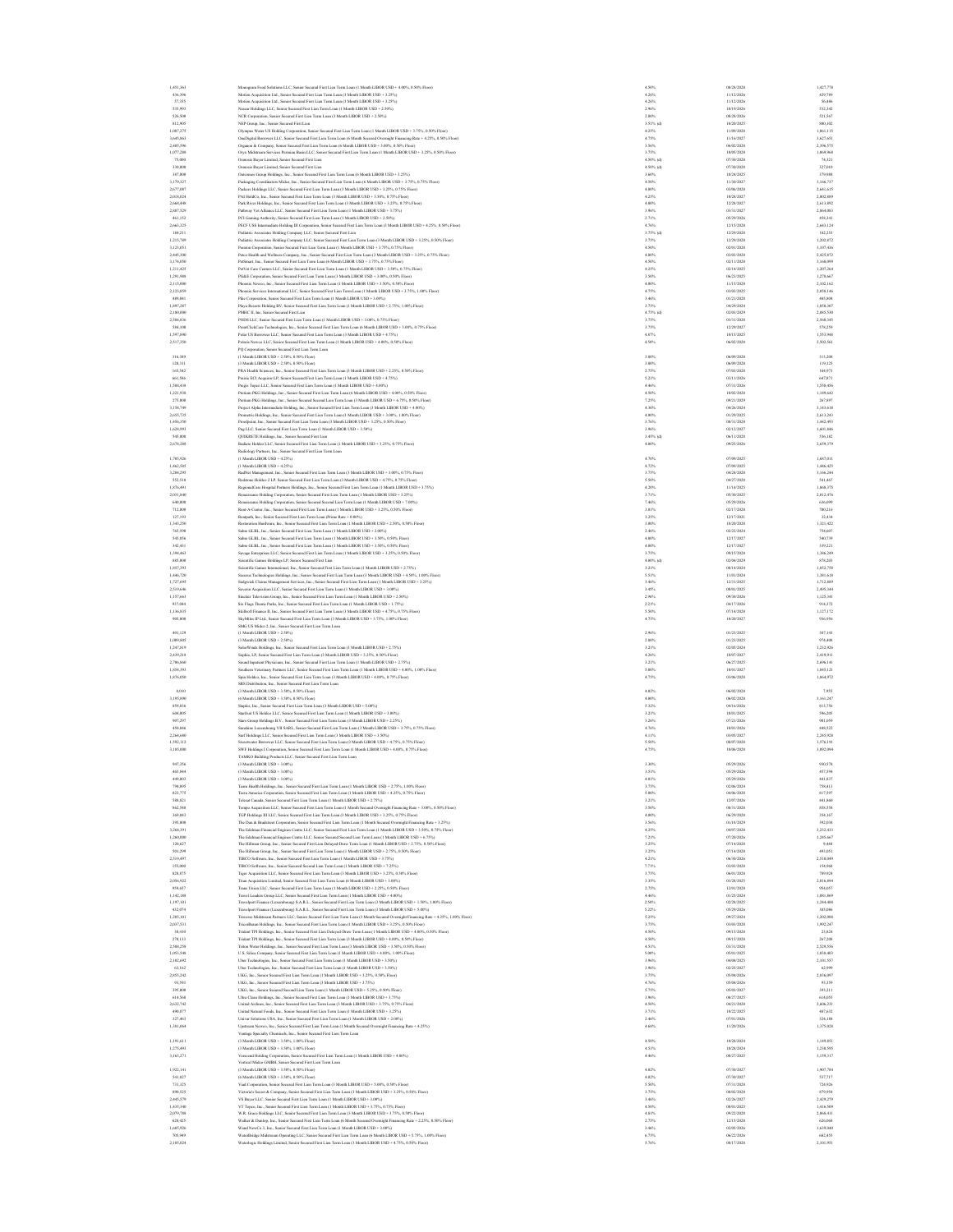|                                                            | 1.271.813                | Whatabrands LLC. Senior Secured First Lien Term Loan (1 Month LIBOR USD + 3.25%, 0.50% Floor)                                                                                                       | 3.75%                       | 08/03/2028               | 1.258,172              |
|------------------------------------------------------------|--------------------------|-----------------------------------------------------------------------------------------------------------------------------------------------------------------------------------------------------|-----------------------------|--------------------------|------------------------|
|                                                            | 1,333,300                | Wheel Pros, Inc., Senior Secured First Lien Term Loan (1 Month LIBOR USD + 4.50%, 0.75% Floor)                                                                                                      | 5.25%                       | 05/11/2028               | 1,274,761              |
|                                                            | 1,811,313                | WIN West-In<br>stions Holdings, Inc., Senior Secured First Lien Term Loan (3 Month LIBOR USD + 2.75%, 0.50% Floor)                                                                                  | 3.76%                       | 03/24/2028               | 1,799,711              |
|                                                            | 2,663,325                | WWEX UNI TopCo Holdings LLC, Senior Secured First Lien Term Loan (3 Month LIBOR USD + 4.25%, 0.75% Floor)                                                                                           | 5.00%                       | 07/26/2028               | 2,641,273              |
|                                                            | 692,145                  | Zayo Group Holdings, Inc., Senior Secured First Lien Term Loan (1 Month LIBOR USD + 3.00%)                                                                                                          | 3.46%                       | 03/09/2027               | 674,554                |
|                                                            | 1,042,339<br>722,343     | Zebra Bayer LLC, Senior Secured First Lien Term Loan (3 Month LIBOR USD + 3.25%, 0.50% Floor)<br>Zelis Cost Management Bayer, Inc., Senior Secured First Lien Term Loan (1 Month LIBOR USD + 3.50%) | 4.31%<br>3.73%              | 11/01/2028<br>09/30/2026 | 1,036,965<br>716,250   |
|                                                            | 2.450.364                | Zelis Cost Management Bayer, Inc., Senior Secured First Lien Term Loan (1 Month LIBOR USD + 3.50%)                                                                                                  | 3.73%                       | 09/30/2026               | 2,429,903              |
|                                                            | 850,000                  | Ziggo Financing Partnership, Senior Secured First Lien Term Loan (1 Month LIBOR USD + 2.50%)                                                                                                        | 2,90%                       | 04/28/2028               | 838,844                |
| Total Bank Loans (Cost \$494,983,273)                      |                          |                                                                                                                                                                                                     |                             |                          | 491,557,958            |
|                                                            |                          |                                                                                                                                                                                                     |                             |                          |                        |
| Collateralized Loan Obligations - 3.6%                     |                          |                                                                                                                                                                                                     |                             |                          |                        |
|                                                            | 3,500,000                | Aimco Ltd., Series 2020-11A-AR (3 Month LIBOR USD + 1.13%, 1.13% Floor)                                                                                                                             | 1.37% (a)                   | 10/17/2034               | 3,469,550              |
|                                                            | 1,000,000<br>5,000,000   | AIMCO, Series 2018-AA-D (3 Month LIBOR USD + 2.55%)<br>Anchorage Capital Ltd., Series 2021-19A-A (3 Month LIBOR USD + 1.21%, 1.21% Floor)                                                           | $2.79%$ (a)<br>$1.37%$ (a)  | 04/17/2031<br>10/15/2034 | 991,740<br>4,956,250   |
|                                                            | 1,000,000                | Aridos Ltd., Series 2013-12A-DR (3 Month LIBOR USD + 2.60%)                                                                                                                                         | 2.84% (a)                   | 04/15/2031               | 983,755                |
|                                                            | 1,500,000                | Aridos Ltd., Series 2015-20A-CR (3 Month LIBOR USD + 2.95%)                                                                                                                                         | 3.19% (a)                   | 07/16/2031               | 1,492,076              |
|                                                            | \$,000,000               | Atrium Corporation, Series 9A-DR (3 Month LIBOR USD + 3.60%)                                                                                                                                        | 4.11% (a)                   | 05/28/2030               | 4,956,153              |
|                                                            | 3,400,000                | Babson Ltd., Series 2015-IA-DR (3 Month LIBOR USD + 2.60%, 2.60% Floor)                                                                                                                             | 2.85% (a)                   | 01/20/2031               | 3,241,793              |
|                                                            | 500,000                  | Bain Capital Credit Ltd., Series 2017-2A-DR2 (3 Month LIBOR USD + 3.10%, 3.10% Floor)                                                                                                               | 3.36% (a)                   | 07/25/2034               | 496,248                |
|                                                            | 5,000,000<br>3,250,000   | Barings Ltd., Series 2015-2A-DR (3 Month LIBOR USD + 2.95%)<br>Barings Ltd., Series 2017-1A-D (3 Month LIBOR USD + 3.60%)                                                                           | $3.20\%$ (a)<br>$3.84%$ (a) | 10/20/2030<br>07/18/2029 | 4,962,573<br>3,262,148 |
|                                                            | 2,000,000                | Barines Ltd., Series 2018-1A-C (3 Month LIBOR USD + 2.60%)                                                                                                                                          | $2.84\%$ (a)                | 04/15/2031               | 1,905,631              |
|                                                            | 5,100,000                | Barines Ltd., Series 2018-3A-D (3 Month LIBOR USD + 2.90%)                                                                                                                                          | $3.15%$ (a)                 | 07/20/2029               | 4,850,096              |
|                                                            | 2,000,000                | Barines Ltd., Series 2018-4A-D (3 Month LIBOR USD + 2.90%, 2.90% Floor)                                                                                                                             | 3.14% (a)                   | 10/15/2030               | 2.004.588              |
|                                                            | 3,000,000                | Ravinos Ltd., Sevies 2019-14-DR (3 Month LIROR USD + 3.65% 3.65% Floor)                                                                                                                             | 3.89% (a)                   | 04/15/2036               | 2.981.711              |
|                                                            | 2.250,000                | Barings Ltd., Scries 2019-2A-CR (3 Month LIBOR USD + 3.40%, 3.40% Floor)                                                                                                                            | $3.64%$ (a)                 | 04/15/2036               | 2,221,872              |
|                                                            | 5,000,000                | ings Ltd., Series 2020-1A-DR (3 Month LIBOR USD + 3.20%, 3.20% Floor                                                                                                                                | 3.44% (a)                   | 10/15/2036               | 4,966,648              |
|                                                            | 1,000,000                | Barings Ltd., Series 2021-2A-D (3 Month LIBOR USD + 3.15%, 3.15% Floor)                                                                                                                             | 3.39% (a)                   | 07/15/2034               | 970,547<br>3,811,182   |
|                                                            | 4,000,000<br>2,000,000   | BlueMountain Ltd., Series 2015-3A-CR (3 Month LIBOR USD + 2.60%)<br>BlueMountain Ltd., Series 2016-3A-DR (3 Month LIBOR USD + 3.10%, 3.10% Floor)                                                   | $2.85%$ (a)<br>$3.61%$ (a)  | 04/20/2031<br>11/15/2030 | 1,985,953              |
|                                                            | 2,400,000                | BlueMountain Ltd., Series 2017-2A-C (3 Month LIBOR USD + 3.00%)                                                                                                                                     | $3.25\%$ (a)                | 10/20/2030               | 2,337,476              |
|                                                            | 1,000,000                | Buckhorn Park Ltd., Series 2019-1A-DR (3 Month LIBOR USD + 3.10%, 3.10% Floor)                                                                                                                      | 3.34% (a)                   | 07/18/2034               | 992,469                |
|                                                            | 4,500,000                | Canyon Capital Ltd., Series 2012-1RA-D (3 Month LIBOR USD + 3.00%)                                                                                                                                  | $3.24%$ (a)                 | 07/15/2030               | 4,470,976              |
|                                                            | 2,750,000                | Canyon Capital Ltd., Series 2014-1A-CR (3 Month LIBOR USD + 2.75%, 2.75% Floor)                                                                                                                     | 3.05% (a)                   | 01/30/2031               | 2,652,151              |
|                                                            | 3,000,000                | Canyon Capital Ltd., Series 2016-1A-DR (3 Month LIBOR USD + 2.80%)                                                                                                                                  | 3.04% (a)                   | 07/15/2031               | 2,999,109              |
|                                                            | 1,500,000<br>4,000,000   | Canyon Capital Ltd., Series 2017-1A-DR (3 Month LIBOR USD + 3.00%, 3.00% Floor)<br>Canyon Capital Ltd., Series 2018-1A-D (3 Month LIBOR USD + 2.90%, 2.90% Floor)                                   | $3.24%$ (a)<br>$3.14%$ (a)  | 07/15/2030<br>07/15/2031 | 1,486,356<br>3,955,820 |
|                                                            | 2,500,000                | Canyon Capital Ltd., Series 2021-1A-D (3 Month LIBOR USD + 3.10%, 3.10% Floor)                                                                                                                      | $3.34\%$ (a)                | 04/15/2034               | 2,473,437              |
|                                                            | 1,000,000                | Canyon Capital Ltd., Series 2021-3A-D (3 Month LIBOR USD + 3.05%, 3.05% Floor)                                                                                                                      | $3.29%$ (a)                 | 07/15/2034               | 968,184                |
|                                                            | \$,000,000               | Carlyle Global Market Strategies Ltd., Series 2016-3A-DRR (3 Month LIBOR USD + 3.30%, 3.30% Floor)                                                                                                  | 3.55% (a)                   | 07/20/2034               | 4.984.738              |
|                                                            | 2.500,000                | Carlyle US Ltd., Series 2016-4A-CR (3 Month LIBOR USD + 2.80%, 2.80% Floor)                                                                                                                         | $3.05%$ (a)                 | 10/20/2027               | 2,467,831              |
|                                                            | 9,000,000                | Carlyle US Ltd., Series 2021-9A-D (3 Month LIBOR USD + 3.20%, 3.20% Floor)                                                                                                                          | 3.45% (a)                   | 10/20/2034               | 8,936,950              |
|                                                            | 6,000,000<br>5,000,000   | Cathedral Lake Ltd., Series 2021-8A-C (3 Month LIBOR USD + 2.62%, 2.62% Floor)                                                                                                                      | $2.72%$ (a)                 | 01/20/2035               | 5,900,051              |
|                                                            | 5,000,000                | Cathedral Lake Ltd., Series 2021-8A-D1 (3 Month LIBOR USD + 3.42%, 3.42% Floor)<br>CIFC Fanding Ltd., Series 2015-4A-CR2 (3 Month LIBOR USD + 3.00%, 3.00% Floor)                                   | 3.52% (a)<br>$3.25%$ (a)    | 01/20/2035<br>04/20/2034 | 4,934,409<br>4,865,604 |
|                                                            | 4,500,000                | CIFC Funding Ltd., Series 2017-1A-D (3 Month LIBOR USD + 3.50%)                                                                                                                                     | $3.76%$ (a)                 | 04/23/2029               | 4,471,362              |
|                                                            | 1,000,000                | CIFC Funding Ltd., Series 2018-3A-D (3 Month LIBOR USD + 2.85%)                                                                                                                                     | $3.09%$ (a)                 | 07/18/2031               | 1,003,849              |
|                                                            | 9,500,000                | Columbia Cent Ltd., Series 2018-27A-DR (3 Month LIBOR USD + 3.83%, 3.83% Floor)                                                                                                                     | $4.08%$ (a)                 | 01/25/2035               | 9,491,440              |
|                                                            | 3.250,000                | Cook Park Ltd., Scries 2018-1A-D (3 Month LIBOR USD + 2.60%)                                                                                                                                        | 2.84% (a)                   | 04/17/2030               | 3.145.958              |
|                                                            | 2,006,000                | Dryden Ltd., Series 2016-42A-DR (3 Month LIBOR USD + 2.93%)                                                                                                                                         | 3.17% (a)                   | 07/15/2030               | 1,965,986              |
|                                                            | 2,000,000                | Dryden Ltd., Series 2018-57A-D (3 Month LIBOR USD + 2.55%, 2.55% Floor)                                                                                                                             | 3.06% (a)                   | 05/15/2031               | 1,940,839              |
|                                                            | 3,000,000                | Dryden Senior Loan Fund, Series 2015-40A-DR (3 Month LIBOR USD + 3.10%, 3.10% Floor)                                                                                                                | 3.61% (a)                   | 08/15/2031               | 2,972,338              |
|                                                            | 2,200,000<br>2,250,000   | Dryden Senior Loan Fund, Series 2016-43A-DR3 (3 Month LIBOR USD + 3.25%, 3.25% Floor)<br>see Park Ltd., Series 2018-1A-D (3 Month LIBOR USD + 2.90%)                                                | 3.50% (a)<br>$3.14%$ (a)    | 04/20/2034<br>07/15/2030 | 2,187,332<br>2,214,996 |
|                                                            | 2,000,000                | Gilbert Park Ltd., Series 2017-1A-D (3 Month LIBOR USD + 2.95%)                                                                                                                                     | $3.19%$ (a)                 | 10/15/2030               | 1,997,265              |
|                                                            | 4,000,000                | Gilbert Park Ltd., Series 2017-1A-E (3 Month LIBOR USD + 6.40%)                                                                                                                                     | $6.64%$ (a)                 | 10/15/2030               | 3,926,421              |
|                                                            | 7,000,000                | GoldenTree Loan Management Ltd., Series 2018-3A-D (3 Month LIBOR USD + 2.85%)                                                                                                                       | 3.10% (a)                   | 04/20/2030               | 6,780,716              |
|                                                            | 3,500,000                | GoldenTree Loan Opportunities Ltd., Series 2015-11A-DR2 (3 Month LIBOR USD + 2.40%)                                                                                                                 | $2.64%$ (a)                 | 01/18/2031               | 3.501.740              |
|                                                            | 2,000,000                | Grippen Park Ltd., Series 2017-1A-D (3 Month LIBOR USD + 3.30%)                                                                                                                                     | $3.55%$ (a)                 | 01/20/2030               | 2,000,671              |
|                                                            | 1,500,000                | Halcyon Loan Advisors Funding Ltd., Series 2014-3A-D (3 Month LIBOR USD + 3.65%)                                                                                                                    | 3.91% (a)                   | 10/22/2025               | 1,397,349              |
|                                                            | 5,000,000<br>1,000,000   | Hayfin Ltd., Series 2018-9A-BR (3 Month LIBOR USD + 1.80%, 1.80% Floor)<br>Hayfin Ltd., Series 2019-1A-BIR (3 Month LIBOR USD + 1.85%, 1.85% Floor)                                                 | $2.08\%$ (a)<br>$2.13%$ (a) | 04/28/2031<br>04/28/2031 | 4,968,379<br>1,000,272 |
|                                                            | 1,481,500                | Highbridge Loan Management Ltd., Series 4A-2014-A2R (3 Month LIBOR USD + 1.50%)                                                                                                                     | $1.78%$ (a)                 | 01/28/2030               | 1,466,145              |
|                                                            | 1,500,000                | HPS Loan Management Ltd., Series 13A-18-D (3 Month LIBOR USD + 3.00%, 3.00% Floor)                                                                                                                  | $3.24%$ (a)                 | 10/15/2030               | 1,454,775              |
|                                                            | 2.500,000                | HPS Loan Management Ltd., Series 8A-2016-DR (3 Month LIBOR USD + 2.90%, 2.90% Floor)                                                                                                                | 3.15% (a)                   | 07/20/2030               | 2,413,002              |
|                                                            | 4,000,000                | LCM LP, Series 14A-DR (3 Month LIBOR USD + 2.75%)                                                                                                                                                   | 3.00% (a)                   | 07/20/2031               | 3,910,108              |
|                                                            | 2,000,000                | LCM LP, Series 19A-D (3 Month LIBOR USD + 3.45%, 3.45% Floor)                                                                                                                                       | $3.69%$ (a)                 | 07/15/2027               | 2.007.059              |
|                                                            | 2,000,000<br>2,000,000   | LCM LP, Series 20A-DR (3 Month LIBOR USD + 2.80%)                                                                                                                                                   | 3.05% (a)                   | 10/20/2027<br>07/20/2030 | 1,982,074<br>1,933,301 |
|                                                            | 3,250,000                | LCM Ltd., Series 25A-D (3 Month LIBOR USD + 3.45%)<br>LCM Ltd., Series 28A-D (3 Month LIBOR USD + 2.95%, 2.95% Floor)                                                                               | 3.70% (a)<br>3.20% (a)      | 10/20/2030               | 3,126,557              |
|                                                            | 4,000,000                | LCM Ltd., Series 30A-DR (3 Month LIBOR USD + 3.00%, 3.00% Floor)                                                                                                                                    | $3.25%$ (a)                 | 04/20/2031               | 3,892,217              |
|                                                            | 4,000,000                | Madison Park Funding Ltd., Series 2014-14A-DRR (3 Month LIBOR USD + 2.95%, 2.95% Floor)                                                                                                             | $3.21%$ (a)                 | 10/22/2030               | 3,981,546              |
|                                                            | 5,000,000                | Madison Park Funding Ltd., Series 2015-18A-DR (3 Month LIBOR USD + 2.95%)                                                                                                                           | $3.21%$ (a)                 | 10/21/2030               | 4,877,083              |
|                                                            | 3,750,000                | Madison Park Funding Ltd., Series 2019-34A-DR (3 Month LIBOR USD + 3.35%, 3.35% Floor)                                                                                                              | 3.61% (a)                   | 04/25/2032               | 3.712.056              |
|                                                            | 1,000,000                | Madison Park Funding Ltd., Series 2021-52A-D (3 Month LIBOR USD + 3.15%, 3.15% Floor)                                                                                                               | 3.24% (a)                   | 01/22/2035               | 993,085                |
|                                                            | 4.000,000<br>1,500,000   | Magnetite Ltd., Series 2015-14RA-D (3 Month LIBOR USD + 2.85%)<br>Magnetite Ltd., Series 2016-18A-DR (3 Month LIBOR USD + 2.70%                                                                     | $3.09%$ (a)<br>3.21% (a)    | 10/18/2031<br>11/15/2028 | 3,986,428<br>1,461,627 |
|                                                            | 2,000,000                | Magnetite Ltd., Series 2019-23A-DR (3 Month LIBOR USD + 3.05%, 3.05% Floor)                                                                                                                         | $3.17%$ (a)                 | 01/25/2035               | 1,956,649              |
|                                                            | 1,000,000                | Magnetite Ltd., Series 2021-31A-D (3 Month LIBOR USD + 3.00%, 3.00% Floor)                                                                                                                          | $3.24%$ (a)                 | 07/15/2034               | 989,034                |
|                                                            | 1,000,000                | Magnetite Ltd., Series 2021-31A-E (3 Month LIBOR USD + 6.00%, 6.00% Floor)                                                                                                                          | $6.24\%$ (a)                | 07/15/2034               | 950,430                |
|                                                            | 1,000,000                | Myers Park Ltd., Series 2018-1A-D (3 Month LIBOR USD + 3.05%, 3.05% Floor)                                                                                                                          | 3.30% (a)                   | 10/20/2030               | 994,105                |
|                                                            | 2,000,000                | Neuberger Berman Loan Advisers Ltd., Series 2014-18A-CR2 (3 Month LIBOR USD + 3 00%).                                                                                                               | 3.26% (a)                   | 10/21/2030               | 1.975.151              |
|                                                            | 2.500,000                | Neuberser Berman Loan Advisers Ltd., Series 2018-29A-D (3 Month LIBOR USD + 3.10%, 3.10% Floor)                                                                                                     | 3.35% (a)                   | 10/19/2031               | 2.482.356              |
|                                                            | 2,000,000<br>6,000,000   | Berman Loan Advisers Ltd., Series 2019-32A-DR (3 Month LIBOR USD + 2.70%, 2.70% Floor)<br>Oak Hill Credit Partners Ltd., Series 2014-10RA-D1R (3 Month LIBOR USD + 3.05%, 3.05% Floor)              | $2.95%$ (a)<br>3.30% (a)    | 01/20/2032<br>04/20/2034 | 1,954,536<br>5,830,098 |
|                                                            | 5,600,000                | Octagon Investment Partners Ltd., Series 2012-1A-CRR (3 Month LIBOR USD + 3.90%, 3.90% Floor)                                                                                                       | $4.14%$ (a)                 | 07/15/2025               | 5,623,292              |
|                                                            | 2,000,000                | Octagon Investment Partners Ltd., Series 2013-1A-DR (3 Month LIBOR USD + 3.00%, 3.00% Floor)                                                                                                        | $3.24%$ (a)                 | 07/17/2030               | 1,963,445              |
|                                                            | 2,000,000                | Octaron Investment Partners Ltd., Series 2013-1A-DR2 (3 Month LIBOR USD + 2.50%)                                                                                                                    | $2.76%$ (a)                 | 01/25/2031               | 1,922,080              |
|                                                            | 2,250,000                | Octagon Investment Partners Ltd., Series 2014-1A-CR3 (3 Month LIBOR USD + 2.75%, 2.75% Floor)                                                                                                       | $3.14%$ (a)                 | 02/14/2031               | 2,227,965              |
|                                                            | 2.500,000                | Octagon Investment Partners Ltd., Series 2014-1A-ERR (3 Month LIBOR USD + 5.45%, 5.45% Floor)                                                                                                       | 5.71% (a)                   | 01/22/2030               | 2,299,771              |
|                                                            | 10,000,000<br>\$,460,000 | Octaron Investment Partners Ltd., Series 2016-1A-DR (3 Month LIBOR USD + 2.95%)<br>Octagon Investment Partners Ltd., Series 2017-1A-CR (3 Month LIBOR USD + 3.30%)                                  | 3.19% (a)<br>3.55% (a)      | 07/15/2030<br>03/17/2030 | 9.921,699<br>5,443,363 |
|                                                            | 1,760,000                |                                                                                                                                                                                                     |                             | 03/17/2030               |                        |
|                                                            | 1,500,000                | Octagon Investment Partners Ltd., Series 2017-1A-D (3 Month LIBOR USD + 6.20%)<br>Octagon Investment Partners Ltd., Series 2018-18A-C (3 Month LIBOR USD + 2.70%)                                   | 6.45% (a)<br>$2.94%$ (a)    | 04/16/2031               | 1,748,129<br>1,460,064 |
|                                                            | 2,500,000                | Octagon Investment Partners Ltd., Series 2018-2A-C (3 Month LIBOR USD + 2.85%)                                                                                                                      | $3.11%$ (a)                 | 07/25/2030               | 2,450,445              |
|                                                            | 3,500,000                | Octagon Investment Partners Ltd., Series 2019-1A-DR (3 Month LIBOR USD + 3.35%, 3.35% Floor)                                                                                                        | 3.60% (a)                   | 01/20/2035               | 3,437,694              |
|                                                            | 1,000,000                | Octagon Investment Partners Ltd., Series 2020-5A-D (3 Month LIBOR USD + 3.40%, 3.40% Floor)                                                                                                         | $3.64%$ (a)                 | 01/15/2033               | 1,002,532              |
|                                                            | 1,000,000                | OHA Credit Funding Ltd., Series 2016-13A-DR (3 Month LIBOR USD + 3.20%, 3.20% Floor)                                                                                                                | $3.46%$ (a)                 | 10/25/2034               | 969,845                |
|                                                            | 2,000,000<br>\$,000,000  | OHA Credit Funding Ltd., Series 2018-1A-D (3 Month LIBOR USD + 3.05%, 3.05% Floor)<br>Race Point Ltd., Series 2013;8.6;DR2 (3 Month LIBOR USD + 3 50% 3 50% Eloye)                                  | 3.30% (a)<br>3.98% (a)      | 10/20/2030<br>02/20/2030 | 1,959,362<br>4.948.223 |
|                                                            | 3,500,000                | Sound Point Ltd., Series 2016-2A-DR (3 Month LIBOR USD + 3.85%, 3.85% Floor)                                                                                                                        | $4.10\%$ (a)                | 10/20/2028               | 3,496,286              |
|                                                            | 9,000,000                | Sound Point Ltd., Series 2016-3A-DR (3 Month LIBOR USD + 3.65%, 3.65% Floor)                                                                                                                        | 3.91% (a)                   | 01/23/2029               | 9,033,779              |
|                                                            | 7,000,000                | Sound Point Ltd., Series 2019-2A-DR (3 Month LIBOR USD + 3.30%, 3.30% Floor)                                                                                                                        | 3.54% (a)                   | 07/15/2034               | 6,909,215              |
|                                                            | 7,000,000                | Sound Point Ltd., Series 2019-3A-DR (3 Month LIBOR USD + 3.50%, 3.50% Floor)                                                                                                                        | $3.76%$ (a)                 | 10/25/2034               | 6,951,102              |
|                                                            | 2,000,000                | Sound Point Ltd., Series 2020-1A-DR (3 Month LIBOR USD + 3.35%, 3.35% Floor)                                                                                                                        | $3.60\%$ (a)                | 07/20/2034               | 1,993,634              |
|                                                            | 4,000,000                | Sound Point Ltd., Series 2020-3A-D (3 Month LIBOR USD + 3.65%, 3.65% Floor)                                                                                                                         | $3.91%$ (a)                 | 01/25/2032               | 3,974,056              |
|                                                            | 1,250,000<br>1,000,000   | Sound Point Ltd., Series 2021-3.6-D (3 Month LIROR USD + 3.25% 3.25% Floor).                                                                                                                        | 3.38% (a)<br>3.52% (a)      | 10/25/2034<br>10/25/2034 | 1,243,735<br>993,333   |
|                                                            | 10,000,000               | Sound Point Ltd., Series 2021-4A-D (3 Month LIBOR USD + 3.40%, 3.40% Floor)<br>Stewart Park Ltd., Series 2015-1A-DR (3 Month LIBOR USD + 2.60%, 2.60% Floor                                         | $2.84%$ (a)                 | 01/15/2030               | 9,606,982              |
|                                                            | 3,000,000                | Symphony Ltd., Series 2015-16A-DR (3 Month LIBOR USD + 3.05%, 3.05% Floor)                                                                                                                          | $3.29%$ (a)                 | 10/15/2031               | 3,004,590              |
|                                                            | 2,500,000                | Symphony Ltd., Series 2016-17A-DR (3 Month LIBOR USD + 2.65%)                                                                                                                                       | 2.89% (a)                   | 04/15/2028               | 2,493,817              |
|                                                            | 10,000,000               | Trimaran CAVU LLC, Series 2021-3A-D (3 Month LIBOR USD + 3.78%, 3.78% Floor)                                                                                                                        | $3.88\%$ (a)                | 01/18/2035               | 10,002,037             |
|                                                            | 1,000,000                | Upland Ltd., Series 2016-1A-CR (3 Month LIBOR USD + 2.90%)                                                                                                                                          | $3.15%$ (a)                 | 04/20/2031               | 988,989                |
|                                                            | 2,000,000                | Venture Ltd., Series 2013-14A-BRR (3 Month LIBOR USD + 1.55%, 1.55% Floor)                                                                                                                          | $2.06%$ (a)                 | 08/28/2029               | 1,982,599              |
|                                                            | 2,000,000                | Venture Ltd., Series 2014-184-BR (3 Month LIBOR USD + 1.65%).<br>Venle Ltd., Series 2019-14-DR (3 Month LIBOR USD + 3 25% 3 25% Floor).                                                             | 1.89% (a)                   | 10/15/2029               | 1.975.461              |
|                                                            | 1,000,000<br>3,000,000   | Voya Ltd., Series 2014; Lt.(2R2 (3 Month LIBOR LISD + 2 80%)                                                                                                                                        | 3.49% (a)<br>3.04% (a)      | 04/15/2032<br>04/18/2031 | 994,735<br>2.781.116   |
|                                                            | 3,000,000                | Voya Ltd., Series 2017-3A-CR (3 Month LIBOR USD + 3.15%)                                                                                                                                            | $3.40\%$ (a)                | 04/20/2034               | 2,911,933              |
|                                                            | 4,000,000                | Voya Ltd., Series 2018-2A-D (3 Month LIBOR USD + 2.75%, 2.75% Floor)                                                                                                                                | 2.99% (a)                   | 07/15/2031               | 3,875,920              |
|                                                            | 5,000,000                | Wellfleet Ltd., Series 2019-XA-A1R (3 Month LIBOR USD + 1.17%)                                                                                                                                      | $1.42%$ (a)                 | 07/20/2032               | 4,966,701              |
|                                                            | 2,250,000                | Wind River Ltd., Series 2014-1A-DRR (3 Month LIBOR USD + 3.00%, 3.00% Floor)                                                                                                                        | $3.24%$ (a)                 | 07/18/2031               | 2,199,696              |
|                                                            | 1,000,000                | Wind River Ltd., Series 2014-2A-ER (3 Month LIBOR USD + 5.75%, 5.75% Floor)                                                                                                                         | 5.99% (a)                   | 01/15/2031               | 924,255                |
|                                                            | 4,000,000                | Wind River Ltd., Series 2014-3A-DR2 (3 Month LIBOR USD + 3.40%, 3.40% Floor)                                                                                                                        | $3.66%$ (a)                 | 10/22/2031               | 3,890,264              |
|                                                            | 3,000,000<br>3,000,000   | Wind River Ltd., Series 2016-1A-DR (3 Month LIBOR USD + 2.85%)<br>Wind River Ltd., Series 2017-1A-DR (3 Month LIBOR USD + 3.72%, 3.72% Floor)                                                       | 3.09% (a)<br>3.96% (a)      | 07/15/2028<br>04/18/2036 | 2.987.560<br>2.981.288 |
|                                                            | 5,000,000                | Wind River Ltd., Series 2017-3A-DR (3 Month LIBOR USD + 3.85%, 3.85% Floor)                                                                                                                         | $4.09\%$ (a)                | 04/15/2035               | 4,928,552              |
|                                                            | 4,000,000                | Wind River Ltd., Series 2018-1A-D (3 Month LIBOR USD + 2.90%)                                                                                                                                       | $3.14%$ (a)                 | 07/15/2030               | 3,915,710              |
|                                                            | 2,500,000                | Wind River Ltd., Series 2018-2A-D (3 Month LIBOR USD + 3.00%)                                                                                                                                       | $3.24%$ (a)                 | 07/15/2030               | 2,445,977              |
|                                                            | 3,000,000                | Wind River Ltd., Series 2018-3A-D (3 Month LIBOR USD + 2.95%, 2.95% Floor)                                                                                                                          | 3.20% (a)                   | 01/20/2031               | 2,958,483              |
| Fotal Collateralized Loan Obligations (Cost \$382,003,444) |                          |                                                                                                                                                                                                     |                             |                          | 377,022,124            |
|                                                            |                          |                                                                                                                                                                                                     |                             |                          |                        |
| Foreign Corporate Bonds - 6.3%                             | 3.136,000                | Adami International Container Terminal Pvt Ltd.                                                                                                                                                     | 3,00%                       | 02/16/2031               | 2.806,930              |
|                                                            | 1,470,000                | Adani International Container Terminal Pvt Ltd.                                                                                                                                                     | 3.00% (a)                   | 02/16/2031               | 1,315,748              |
|                                                            | 1,650,000                | Adani Ports & Special Economic Zone Ltd.                                                                                                                                                            | 4.00%                       | 07/30/2027               | 1,602,411              |
|                                                            | 214,000                  | Adani Ports & Special Economic Zone Ltd.                                                                                                                                                            | 4.20%                       | 08/04/2027               | 208,845                |
|                                                            | 1,700,000                | Adani Ports & Special Economic Zone Ltd.                                                                                                                                                            | 4.38%                       | 07/03/2029               | 1,635,635              |
|                                                            | 700,000                  | Adani Ports & Special Economic Zone Ltd.                                                                                                                                                            | 3.10%                       | 02/02/2031               | 603,349                |
|                                                            | 17,240,000               | AerCap Global Aviation Trust                                                                                                                                                                        | 3.40%                       | 10/29/2033               | 15,486,827             |
|                                                            | 4,500,000<br>3,200,000   | AES Andres B.V.<br>AI Candelaria Spain SLU                                                                                                                                                          | 5.70% (a)<br>5.75% (a)      | 05/04/2028<br>06/15/2033 | 4.264.807<br>2.753,968 |
|                                                            | 800,000                  | Altice Financing S.A.                                                                                                                                                                               | 5.00% (a)                   | 01/15/2028               | 718,540                |
|                                                            | 1,305,000                | Altice France S.A.                                                                                                                                                                                  | $6.00\%$ (a)                | 02/15/2028               | 1,128,153              |
|                                                            | 2,100,000                | Altice France S.A.                                                                                                                                                                                  | $5.13\%$ (a)                | 07/15/2029               | 1,884,960              |
|                                                            | 1,660.00                 | Altice France S./                                                                                                                                                                                   | 5.50% (a                    | 10/15/2029               | 1,491,742              |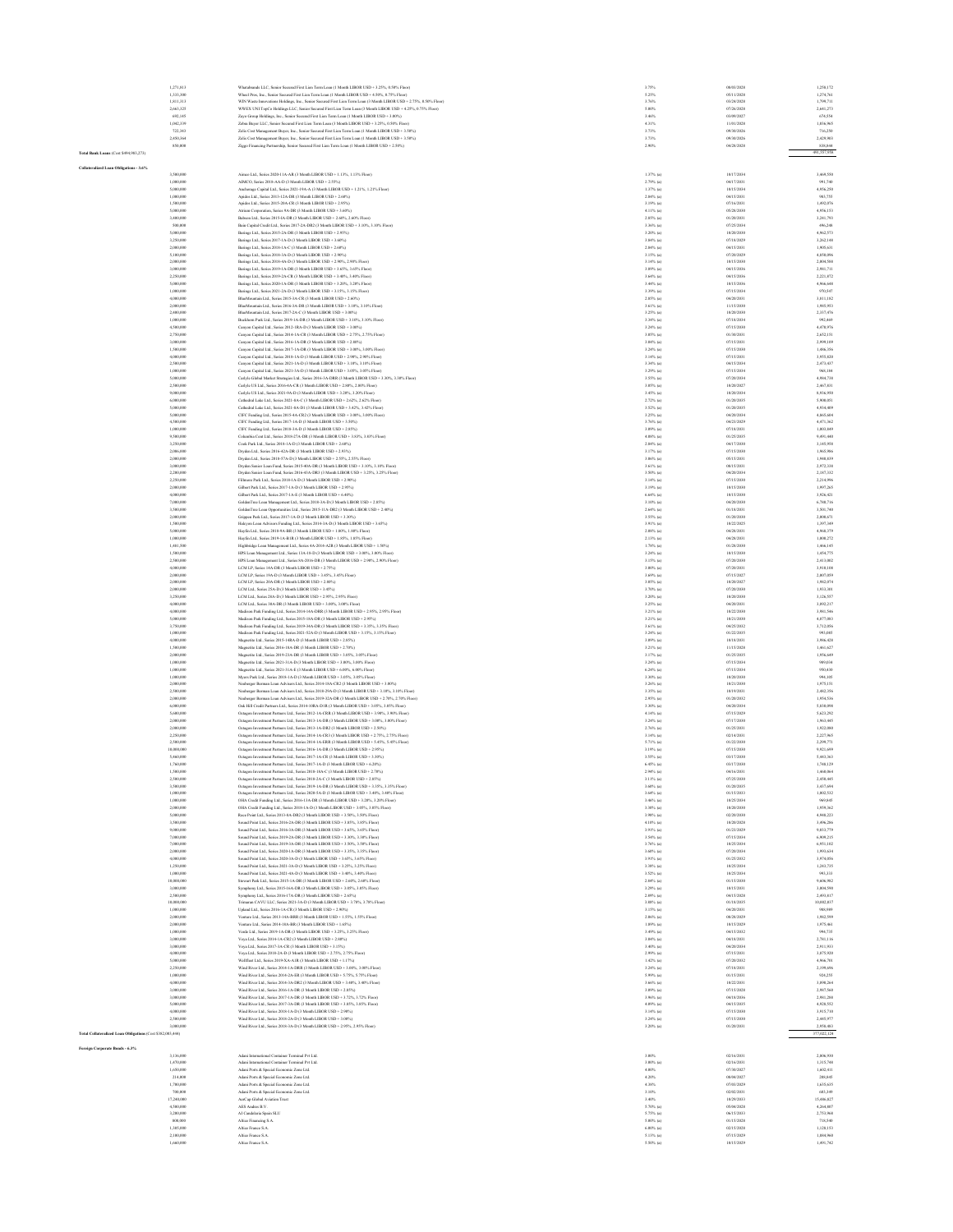| 18 1 12 2 1 2 1                                                                                                                 |
|---------------------------------------------------------------------------------------------------------------------------------|
|                                                                                                                                 |
|                                                                                                                                 |
|                                                                                                                                 |
|                                                                                                                                 |
|                                                                                                                                 |
|                                                                                                                                 |
| "另一来,卫来钱钱给王铭,钱玉,我玉先怎么去,先钱玉怎么一,我玉玉先玉一,先怎么去,怎么                                                                                    |
|                                                                                                                                 |
|                                                                                                                                 |
|                                                                                                                                 |
|                                                                                                                                 |
|                                                                                                                                 |
|                                                                                                                                 |
|                                                                                                                                 |
|                                                                                                                                 |
|                                                                                                                                 |
|                                                                                                                                 |
|                                                                                                                                 |
|                                                                                                                                 |
|                                                                                                                                 |
|                                                                                                                                 |
|                                                                                                                                 |
|                                                                                                                                 |
|                                                                                                                                 |
|                                                                                                                                 |
|                                                                                                                                 |
|                                                                                                                                 |
|                                                                                                                                 |
|                                                                                                                                 |
|                                                                                                                                 |
|                                                                                                                                 |
|                                                                                                                                 |
|                                                                                                                                 |
|                                                                                                                                 |
|                                                                                                                                 |
|                                                                                                                                 |
| s,4<br>8,3<br>$\ddot{\phantom{a}}$                                                                                              |
|                                                                                                                                 |
|                                                                                                                                 |
|                                                                                                                                 |
|                                                                                                                                 |
|                                                                                                                                 |
|                                                                                                                                 |
|                                                                                                                                 |
|                                                                                                                                 |
|                                                                                                                                 |
|                                                                                                                                 |
|                                                                                                                                 |
|                                                                                                                                 |
|                                                                                                                                 |
|                                                                                                                                 |
|                                                                                                                                 |
|                                                                                                                                 |
|                                                                                                                                 |
|                                                                                                                                 |
|                                                                                                                                 |
|                                                                                                                                 |
|                                                                                                                                 |
|                                                                                                                                 |
|                                                                                                                                 |
|                                                                                                                                 |
|                                                                                                                                 |
|                                                                                                                                 |
|                                                                                                                                 |
|                                                                                                                                 |
|                                                                                                                                 |
|                                                                                                                                 |
|                                                                                                                                 |
| - 2 3 4 5 - 2 3 3 4 5 1 2 1 2 1 3 1 2 3 4 5 4 5 4 5 3 1 3 1 4 4 5 1 9 1 9 1 4 5 1 4 5 1 1 1 1 1 1 1 1 1 1 1 1<br>$450$<br>$280$ |
| 3<br>ı                                                                                                                          |
|                                                                                                                                 |
|                                                                                                                                 |
|                                                                                                                                 |
|                                                                                                                                 |
|                                                                                                                                 |
|                                                                                                                                 |
|                                                                                                                                 |
|                                                                                                                                 |
|                                                                                                                                 |
|                                                                                                                                 |
|                                                                                                                                 |
| ı                                                                                                                               |
|                                                                                                                                 |
|                                                                                                                                 |
|                                                                                                                                 |
|                                                                                                                                 |
| $\overline{a}$                                                                                                                  |
|                                                                                                                                 |
|                                                                                                                                 |
|                                                                                                                                 |
|                                                                                                                                 |
|                                                                                                                                 |
|                                                                                                                                 |
|                                                                                                                                 |
| $\begin{array}{c}\n1 \\ 2 \\ 3\n\end{array}$                                                                                    |
| I                                                                                                                               |
|                                                                                                                                 |
|                                                                                                                                 |
|                                                                                                                                 |
|                                                                                                                                 |
|                                                                                                                                 |
| $\mathbf{1}$                                                                                                                    |
|                                                                                                                                 |
|                                                                                                                                 |
|                                                                                                                                 |
|                                                                                                                                 |

 4,060,000 Anheuser-Busch InBev Worldwide, Inc. 4.90% 02/01/2046 4,521,798 10,665,000 Anheuser-Busch InBev Worldwide, Inc. 4.60% 04/15/2048 11,548,483 340,000 ARD Finance S.A. (7.25% PIK) 6.50% (a) 06/30/2027 311,505 18,447,000 Australia & New Zealand Banking Group Ltd. (5 Year CMT Rate + 1.70%) 2.57% (a) 11/25/2035 16,121,671 1,803,428 Avation Capital S.A. (9.00% PIK) 8.25% (a) 10/31/2026 1,540,316 12,030,000 Avolon Holdings Funding Ltd. 3.25% (a) 02/15/2027 11,334,289 2,400,000 Banco Davivienda S.A. (10 Year CMT Rate + 5.10%) 6.65% (a)(e) 04/22/2031 2,216,760 1,500,000 Banco de Credito del Peru (5 Year CMT Rate + 3.00%) 3.13% (a) 07/01/2030 1,413,637 2,600,000 Banco de Credito del Peru (5 Year CMT Rate + 3.00%) 3.13% 07/01/2030 2,450,305 920,000 Banco Internacional del Peru S.A.A. (3 Month LIBOR USD + 5.76%) 6.63% 03/19/2029 946,524 1,500,000 Banco Internacional del Peru S.A.A. Interbank (1 Year CMT Rate + 3.71%) 4.00% 07/08/2030 1,443,638 7,253,000 Banco Macro S.A. (5 Year Swap Rate USD + 5.46%) 6.64% 11/04/2026 6,010,561 547,000 Banco Macro S.A. (5 Year Swap Rate USD + 5.46%) 6.64% (a) 11/04/2026 453,299 4,000,000 Banco Mercantil del Norte S.A. (10 Year CMT Rate + 5.35%) 7.63% (e) 01/10/2028 4,026,420 300,000 Banco Mercantil del Norte S.A. (10 Year CMT Rate + 5.47%) 7.50% (e) 06/27/2029 294,726 2,521,000 Banco Mercantil del Norte S.A. (10 Year CMT Rate + 5.47%) 7.50% (a)(e) 06/27/2029 2,476,681 4,400,000 Bangkok Bank PCL (5 Year CMT Rate + 4.73%) 5.00% (e) 09/23/2025 4,345,660 11,291,000 Bank of Montreal (5 Year Swap Rate USD + 1.43%) 3.80% 12/15/2032 11,173,649 14,610,000 Barclays PLC (3 Month LIBOR USD + 1.38%) 1.84% 05/16/2024 14,683,239 16,720,000 BAT Capital Corporation 3.46% 09/06/2029 15,760,610 1,775,000 Bell Telephone Company of Canada 3.65% 08/15/2052 1,701,789 15,355,000 BNP Paribas S.A. (Secured Overnight Financing Rate + 1.51%) 3.05% (a) 01/13/2031 14,390,743 13,405,000 BOC Aviation Ltd. (3 Month LIBOR USD + 1.13%) 2.09% (a) 09/26/2023 13,420,778 1,205,000 Bombardier, Inc. 7.88% (a) 04/15/2027 1,181,177 9,055,000 BPCE S.A. 1.00% (a) 01/20/2026 8,314,291 1,200,000 C&W Senior Financing 6.88% 09/15/2027 1,193,112 4,000,000 CAP S.A. 3.90% 04/27/2031 3,632,020 2,100,000 CAP S.A. 3.90% (a) 04/27/2031 1,906,810 5,965,000 CCL Industries, Inc. 3.05% (a) 06/01/2030 5,609,017 5,000,000 Chile Electricity PEC SpA 0.00% (a) 01/25/2028 3,783,625 4,325,000 CI Financial Corporation 4.10% 06/15/2051 3,829,199 11,855,000 Commonwealth Bank of Australia 4.32% (a) 01/10/2048 11,852,895 1,900,000 Cosan Overseas Ltd. 8.25% (e) 05/05/2022 1,905,862 5,400,000 Credito Real S.A.B. de C.V. (5 Year CMT Rate + 7.03%) 9.13% (e)(g) 11/29/2022 256,554 5,700,000 DBS Group Holdings Ltd. (5 Year CMT Rate + 1.10%) 1.82% 03/10/2031 5,328,531 250,000 DBS Group Holdings Ltd. (5 Year CMT Rate + 1.92%) 3.30% (e) 02/27/2025 243,656 8,860,000 Deutsche Bank AG (Secured Overnight Financing Rate + 1.22%) 2.31% 11/16/2027 8,132,628 1,215,472 Digicel Group Ltd. (5.00% + 3.00% PIK) 8.00% (a) 04/01/2025 1,068,655 1,689,176 Digicel Group Ltd. (7.00% PIK) 7.00% (a)(e) 04/18/2022 1,355,099 4,600,000 Docuformas SAPI de C.V. 10.25% (a) 07/24/2024 3,032,113 1,750,000 Ecopetrol S.A. 4.63% 11/02/2031 1,586,209 900,000 Ecopetrol S.A. 5.88% 05/28/2045 790,173 9,200,000 Ecopetrol S.A. 5.88% 11/02/2051 7,842,678 2,060,000 eG Global Finance PLC 8.50% (a) 10/30/2025 2,112,272 2,852,640 Empresa Electrica Cochrane SpA 5.50% 05/14/2027 2,746,479 8,500,000 Empresa Electrica Guacolda S.A. 4.56% 04/30/2025 2,890,000 5,900,000 Empresas Publicas de Medellin ESP 4.25% 07/18/2029 5,263,685 3,400,000 Empresas Publicas de Medellin ESP 4.38% 02/15/2031 2,934,353 7,155,000 Enbridge, Inc. 3.40% 08/01/2051 6,367,647 2,500,000 Engie Energia Chile S.A. 3.40% 01/28/2030 2,305,413 3,600,000 Equate Petrochemical B.V. 2.63% 04/28/2028 3,343,500 973,228 Fenix Power Peru S.A. 4.32% 09/20/2027 950,557 861,120 Fideicomiso P.A. Pacifico Tres 8.25% 01/15/2035 893,033 400,000 Freeport-McMoRan, Inc. 4.38% 08/01/2028 401,926 7,040,000 Freeport-McMoRan, Inc. 5.45% 03/15/2043 7,897,472 5,400,000 Galaxy Pipeline Assets Bidco Ltd. 2.16% (a) 03/31/2034 4,985,770 8,300,000 Galaxy Pipeline Assets Bidco Ltd. 2.63% 03/31/2036 7,462,363 2,800,000 Galaxy Pipeline Assets Bidco Ltd. 2.94% 09/30/2040 2,535,943 2,050,000 Garda World Security Corporation 4.63% (a) 02/15/2027 1,969,056 1,450,000 Garda World Security Corporation 6.00% (a) 06/01/2029 1,305,319 1,585,000 GCB Intelsat Jackson Escrow 0.00% (c) 08/01/2023 – 1,080,000 GFL Environmental, Inc. 4.00% (a) 08/01/2028 994,761 1,600,000 Gilex Holding SARL 8.50% (a) 05/02/2023 1,587,440 2,613,000 Gilex Holding SARL 8.50% 05/02/2023 2,592,488 7,983,000 Glencore Funding LLC 1.63% (a) 04/27/2026 7,383,179 5,680,000 Glencore Funding LLC 3.38% (a) 09/23/2051 4,794,067 4,976,000 Gran Tierra Energy International Holdings Ltd. 6.25% 02/15/2025 4,614,319 300,000 Gran Tierra Energy International Holdings Ltd. 6.25% (a) 02/15/2025 278,195 3,500,000 Gran Tierra Energy, Inc. 7.75% (a) 05/23/2027 3,241,298 3,310,000 Grifols Escrow Issuer S.A. 4.75% (a) 10/15/2028 3,120,023 6,746,454 Grupo Idesa S.A. de C.V. (10.38% PIK) 10.13% (a) 05/22/2026 4,385,195 18,130,000 HSBC Holdings PLC (3 Month LIBOR USD + 1.38%) 2.18% 09/12/2026 18,358,727 710,000 Intelligent Packaging Ltd. 6.00% (a) 09/15/2028 701,125 1,425,000 Intelsat Jackson Holdings S.A. 6.50% (a) 03/15/2030 1,425,000 2,096,680 Interoceanica Finance Ltd. 0.00% 11/30/2025 1,981,363 1,192,690 Invepar Holdings 0.00% (c)(f) 12/30/2028 – 3,000,000 Itau Unibanco Holding S.A. (5 Year CMT Rate + 3.45%) 3.88% 04/15/2031 2,847,390 1,254,500 JSW Hydro Energy Ltd. 4.13% (a) 05/18/2031 1,169,276 5,644,000 Kasikornbank PCL (5 Year CMT Rate + 4.94%) 5.28% (e) 10/14/2025 5,615,893 2,900,000 Korea Development Bank 1.63% 01/19/2031 2,574,404 5,200,000 Korea Development Bank 2.00% 10/25/2031 4,690,211 3,700,000 Korea East-West Power Company Ltd. 1.75% 05/06/2025 3,548,198 500,000 Korea East-West Power Company Ltd. 1.75% (a) 05/06/2025 479,486 3,045,000 Kronos Acquisition Holdings, Inc. 5.00% (a) 12/31/2026 2,815,255 1,595,000 Kronos Acquisition Holdings, Inc. 7.00% (a) 12/31/2027 1,351,037 4,300,000 KT Corporation 2.50% 07/18/2026 4,192,591 2,100,000 KT Corporation 1.38% 01/21/2027 1,933,868 950,000 LG Chem Ltd. 2.38% (a) 07/07/2031 857,482 1,974,700 Lima Metro Finance Ltd. 5.88% 07/05/2034 2,121,697 14,590,000 Lloyds Banking Group PLC (3 Month LIBOR USD + 1.21%) 3.57% 11/07/2028 14,269,087 6,276,240 LLPL Capital Pte Ltd. 6.88% (a) 02/04/2039 6,293,060 19,415,000 Macquarie Group Ltd. (Secured Overnight Financing Rate + 1.53%) 2.87% (a) 01/14/2033 17,271,477 1,340,000 Mattamy Group Corporation 4.63% (a) 03/01/2030 1,261,148 400,000 MC Brazil Downstream Trading SARL 7.25% 06/30/2031 368,562 1,450,000 MEG Energy Corporation 7.13% (a) 02/01/2027 1,520,086 280,000 MEG Energy Corporation 5.88% (a) 02/01/2029 284,383 3,200,000 Mercury Chile Holdco LLC 6.50% (a) 01/24/2027 3,066,928 180,000 Millicom International Cellular S.A. 5.13% 01/15/2028 179,604 6,100,000 Minejesa Capital B.V. 4.63% 08/10/2030 5,810,250 6,600,000 Minejesa Capital B.V. 5.63% 08/10/2037 6,023,721 15,650,000 Mitsubishi UFJ Financial Group, Inc. 1.41% 07/17/2025 14,678,673 200,000 Movida Europe S.A. 5.25% 02/08/2031 179,529 10,635,000 National Australia Bank Ltd. 2.99% (a) 05/21/2031 9,668,084 9,780,000 NatWest Markets PLC 0.80% (a) 08/12/2024 9,214,435 6,460,000 NBN Company Ltd. 1.45% (a) 05/05/2026 5,985,246 300,000 NongHyup Bank 1.25% (a) 07/20/2025 282,792 7,930,000 NXP Funding LLC 3.88% (a) 06/18/2026 7,965,976 4,800,000 Oleoducto Central S.A. 4.00% 07/14/2027 4,529,904 628,000 Orazul Energy Egenor S en C por A 5.63% 04/28/2027 602,635 5,100,000 Oversea-Chinese Banking Corporation Ltd. (5 Year CMT Rate + 1.58%) 1.83% (a) 09/10/2030 4,810,626 1,900,000 Oversea-Chinese Banking Corporation Ltd. (5 Year CMT Rate + 1.58%) 1.83% 09/10/2030 1,792,194 200,000 Pampa Energia S.A. 7.50% 01/24/2027 175,800 150,000 Pampa Energia S.A. 9.13% 04/15/2029 133,808 1,300,000 Parkland Corporation 4.50% (a) 10/01/2029 1,206,920 950,000 Parkland Corporation 4.63% (a) 05/01/2030 884,939 3,600,000 Petrobras Global Finance B.V. 6.75% 06/03/2050 3,541,878 7,000,000 Petrobras Global Finance B.V. 5.50% 06/10/2051 6,016,640 2,691,000 Petroleos del Peru S.A. 4.75% 06/19/2032 2,414,836 400,000 Petroleos del Peru S.A. 5.63% 06/19/2047 336,760 800,000 Petronas Capital Ltd. 2.48% 01/28/2032 746,253 1,030,000 Primo Water Holdings, Inc. 4.38% (a) 04/30/2029 933,587 2,700,000 PSA Treasury Pte Ltd. 2.25% 04/30/2030 2,548,919 8,300,000 Qatar Energy 2.25% 07/12/2031 7,656,534 3,700,000 Reliance Industries Ltd. 2.88% 01/12/2032 3,398,748 17,635,000 Renesas Electronics Corporation 2.17% (a) 11/25/2026 16,440,504 300,000 SA Global Sukuk Ltd. 2.69% (a) 06/17/2031 284,582 1,010,000 Seaspan Corporation 5.50% (a) 08/01/2029 946,426 3,850,000 Shinhan Financial Group Company Ltd. (5 Year CMT Rate + 2.06%) 2.88% (a)(e) 05/12/2026 3,519,093 200,000 Simpar Europe S.A. 5.20% 01/26/2031 179,570 1,200,000 SingTel Group Treasury Pte Ltd. 1.88% 06/10/2030 1,089,267 9,829,971 Stoneway Capital Corporation 10.00% (f) 03/01/2027 2,838,404 1,840,000 Superior Plus LP 4.50% (a) 03/15/2029 1,731,100 600,000 Suzano Austria GmbH 3.13% 01/15/2032 532,554 350,000 Sydney Airport Finance Company Pty Ltd. 3.63% (a) 04/28/2026 351,689 300,000 Telefonica Moviles Chile S.A. 3.54% (a) 11/18/2031 279,446 790,000 Telesat LLC 4.88% (a) 06/01/2027 577,194 794,000 Telesat LLC 6.50% (a) 10/15/2027 390,053 8,800,000 Temasek Financial Ltd. 1.00% (a) 10/06/2030 7,553,784 1,600,000 Temasek Financial Ltd. 1.00% 10/06/2030 1,373,415 738,000 Tervita Corporation 11.00% (a) 12/01/2025 836,840 1,000,000 Titan Acquisition Ltd. 7.75% (a) 04/15/2026 995,150 2,300,000 TK Elevator US Newco, Inc. 5.25% (a) 07/15/2027 2,277,529 5,000,000 TransCanada PipeLines Ltd. 4.25% 05/15/2028 5,202,256 500,000 Transelec S.A. 3.88% 01/12/2029 509,555 9,491,000 TSMC Global Ltd. 1.25% (a) 04/23/2026 8,786,768 961,917 UEP Penonome S.A. 6.50% 10/01/2038 915,567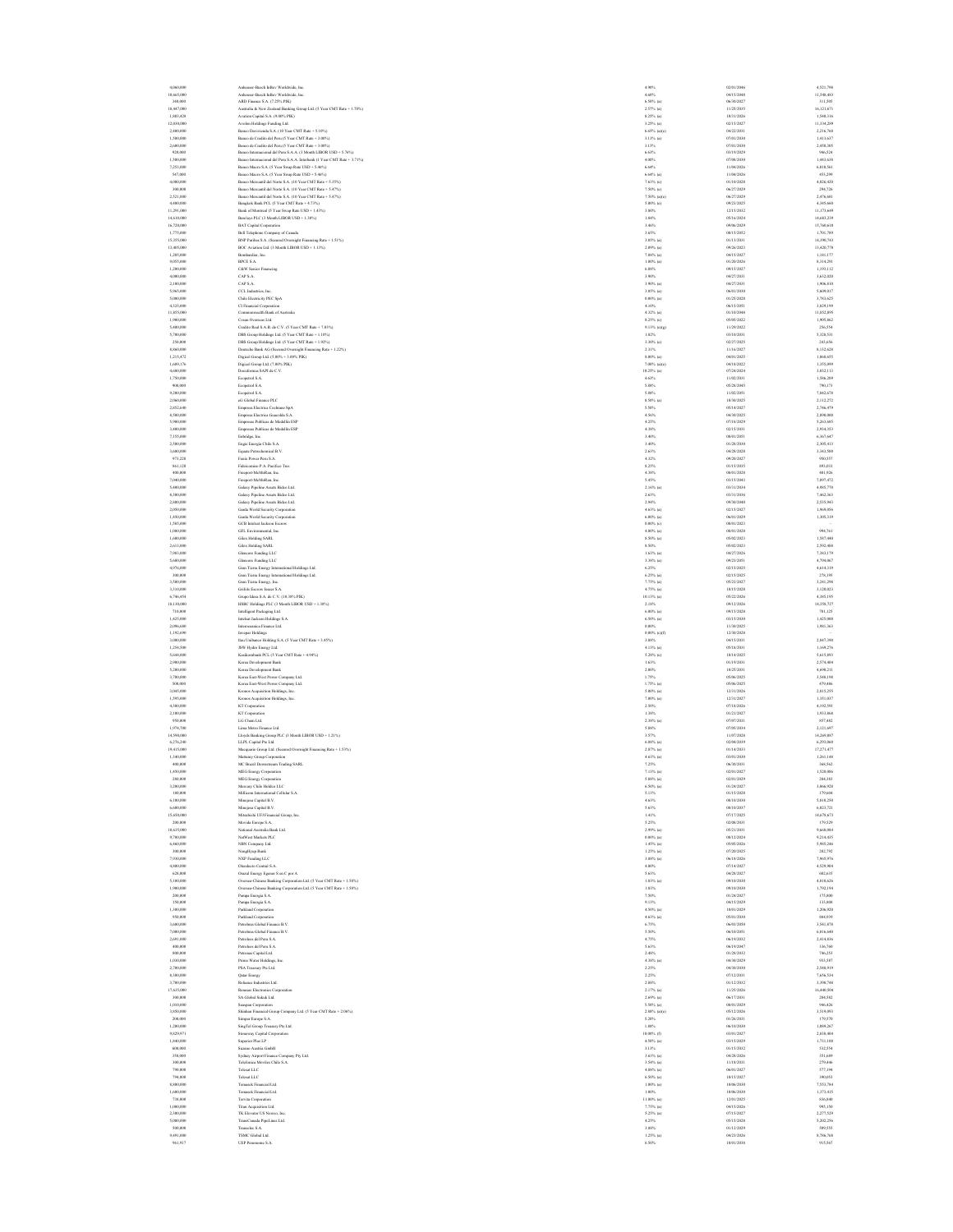| 4,905,77<br>13,100,000                                                                                                           | UEP Peronome S.A.<br>Unifin Financiera S.A.B. de C.V. (5 Year CMT Rate + 6.31%)                                                                                  | 6.50% (a)<br>8.88% (c)            | 10/01/2038<br>01/29/2025 | 4,669,392<br>4,782,810   |
|----------------------------------------------------------------------------------------------------------------------------------|------------------------------------------------------------------------------------------------------------------------------------------------------------------|-----------------------------------|--------------------------|--------------------------|
| 500,000                                                                                                                          | United Overseas Bank Ltd. (5 Year CMT Rate + 1.52%)                                                                                                              | 1.75%                             | 03/16/2031               | 466,038                  |
| 6,000,000<br>5,600,000                                                                                                           | United Overseas Bank Ltd. (5 Year Swap Rate USD + 1.79%)<br>Vedanta Resources Finance PLC                                                                        | 3.88% (c)<br>9.25% (a)            | 10/19/2023<br>04/23/2026 | \$964,600<br>4.842.936   |
| 7,200,000                                                                                                                        | Vedanta Resources Ltd.                                                                                                                                           | 6.13%                             | 08/09/2024               | 6,309,000                |
| 685,000                                                                                                                          | Virgin Media Finance PLC                                                                                                                                         | $5.00\%$ (a)                      | 07/15/2030               | 647,942                  |
| 8,230,000<br>10,570,000                                                                                                          | Volkswagen Group of America Finance LLC<br>Weir Group PLC                                                                                                        | $4.25%$ (a)<br>$2.20\%$ (a)       | 11/13/2023<br>05/13/2026 | 8,387,031<br>9,886,451   |
| 9,885,000                                                                                                                        | Westpac Banking Corporation (5 Year CMT Rate + 1.53%)                                                                                                            | 3.02%                             | 11/18/2036               | 8,799,622                |
| Total Foreign Corporate Bonds (Cost \$728,826,758)                                                                               |                                                                                                                                                                  |                                   |                          | 655,772,696              |
| Foreign Government Bonds, Foreign Agencies and Foreign Government Spo                                                            | sored Corporations - 1.6%                                                                                                                                        |                                   |                          |                          |
| 1,000,000                                                                                                                        | Abu Dhabi Government International Bond                                                                                                                          | 3.88%                             | 04/16/2050               | 1,049,461                |
| 8,200,000                                                                                                                        | Brazilian Government International Bond                                                                                                                          | 3.75%                             | 09/12/2031               | 7,412,800                |
| 5,700,000<br>200,000                                                                                                             | Brazilian Government International Bond<br>Chile Government International Bond                                                                                   | 5.63%<br>2.55%                    | 02/21/2047<br>01/27/2032 | 5,407,248<br>188,424     |
| 500,000                                                                                                                          | Chile Government International Bond                                                                                                                              | 2.55%                             | 07/27/2033               | 456,430                  |
| 2,000,000                                                                                                                        | Chile Government International Bond                                                                                                                              | 3.10%                             | 05/07/2041               | 1,764,520                |
| 3,000,000<br>11,900,000                                                                                                          | Chile Government International Bond<br>Chile Government International Bond                                                                                       | 3.50%<br>3.10%                    | 01/25/2050<br>01/22/2061 | 2,753,820<br>9.829.995   |
| 4,700,000                                                                                                                        | Colombia Government International Bond                                                                                                                           | 3.13%                             | 04/15/2031               | 3,985,600                |
| 3,700,000                                                                                                                        | Colombia Government International Bond                                                                                                                           | 3.25%                             | 04/22/2032               | 3,098,269                |
| 2,500,000<br>11,150,000                                                                                                          | Colombia Government International Bond<br>Colombia Government International Bond                                                                                 | 5.00%<br>4.13%                    | 06/15/2045<br>05/15/2051 | 2,113,400<br>8,439,658   |
| 4,100,000                                                                                                                        | Dominican Republic International Bond                                                                                                                            | $4.88\%$ (a)                      | 09/23/2032               | 3,720,791                |
| 1,100,000                                                                                                                        | Dominican Republic International Bond                                                                                                                            | $6.00\%$ (a)                      | 02/22/2033               | 1,077,736                |
| 1,200,000<br>10,200,000                                                                                                          | Indonesia Government International Bond<br>Indonesia Government International Bond                                                                               | 2.15%<br>3.70%                    | 07/28/2031<br>10/30/2049 | 1,110,000<br>9,855,140   |
| 500,000                                                                                                                          | Korea International Bond                                                                                                                                         | 2.75%                             | 01/19/2027               | 498,955                  |
| 350,000                                                                                                                          | Malaysia Wakala Sukuk BHD                                                                                                                                        | 2.07%                             | 04/28/2031               | 328,790                  |
| 650,000<br>5,114,000                                                                                                             | Malaysia Wakala Sukuk BHD<br>Mexico Government International Bond                                                                                                | $2.07%$ (a)<br>4.15%              | 04/28/2031<br>03/28/2027 | 610,611<br>5,384,351     |
| 17,340,000                                                                                                                       | Mexico Government International Bond                                                                                                                             | 3.75%                             | 01/11/2028               | 17,672,494               |
| 3,900,000                                                                                                                        | Mexico Government International Bond                                                                                                                             | 2,66%                             | 05/24/2031               | 3,561,480                |
| 12,700,000<br>2,300,000                                                                                                          | Mexico Government International Bond<br>Mexico Government International Bond                                                                                     | 4.28%<br>4.35%                    | 08/14/2041<br>01/15/2047 | 11,870,309<br>2.132.077  |
| 3,000,000                                                                                                                        | Mexico Government International Bond                                                                                                                             | 4,40%                             | 02/12/2052               | 2.761.785                |
| 6,500,000<br>4,700,000                                                                                                           | Panama Government International Bond                                                                                                                             | 2.25%<br>4.30%                    | 09/29/2032<br>04/29/2053 | 5,757,765<br>4,529,531   |
| 1,900,000                                                                                                                        | Panama Government International Bond<br>na Government International Bond                                                                                         | 4.50%                             | 04/01/2056               | 1,864,052                |
| 5,800,000                                                                                                                        | Panama Government International Bond                                                                                                                             | 3.87%                             | 07/23/2060               | 5,095,358                |
| 2,500,000<br>4,950,000                                                                                                           | Perusahaan Penerbit SBSN Indonesia III<br>Philippine Government International Bond                                                                               | 3.80%<br>1.65%                    | 06/23/2050<br>06/10/2031 | 2,446,875<br>4,413,667   |
| 2,000,000                                                                                                                        | Philippine Government International Bond                                                                                                                         | 3.70%                             | 03/01/2041               | 1,946,700                |
| 6,500,000                                                                                                                        | Philippine Government International Bond                                                                                                                         | 3.70%                             | 02/02/2042               | 6,292,698                |
| 3.100,000<br>1,800,000                                                                                                           | Philippine Government International Bond<br>Philippine Government International Bond                                                                             | 2.95%<br>2.65%                    | 05/05/2045<br>12/10/2045 | 2.689.693<br>1,483,074   |
| 3,200,000                                                                                                                        | Republic of South Africa Government Bond                                                                                                                         | 4,30%                             | 10/12/2028               | 3,100,771                |
| 12,000,000                                                                                                                       | Saudi Government International Bond                                                                                                                              | 3.45%                             | 02/02/2061               | 10,667,496               |
| 5,000,000<br>Total Foreign Government Bonds, Foreign Agencies and Foreign Government Sponsored Corporations (Cost \$175,858,676) | Temasek Financial I Ltd.                                                                                                                                         | 1.63%                             | 08/02/2031               | 4,468,283<br>161,840,107 |
|                                                                                                                                  |                                                                                                                                                                  |                                   |                          |                          |
| Municipal Bonds - 0.1%                                                                                                           |                                                                                                                                                                  |                                   |                          |                          |
| 4,430,000                                                                                                                        | State of California                                                                                                                                              | 7.55%                             | 04/01/2039               | 6,576,223                |
| Total Municipal Bonds (Cost \$6,319,261)                                                                                         |                                                                                                                                                                  |                                   |                          | 6,576,223                |
| Non-Agency Commercial Mortgage Backed Obligations - 7.1%                                                                         |                                                                                                                                                                  |                                   |                          |                          |
| 5,000,000<br>22,775,500                                                                                                          | Alen Mortgage Trust, Series 2021-ACEN-D (1 Month LIBOR USD + 3.10%, 3.10% Floor)                                                                                 | 3.50% (a)<br>$0.75\%$ (a)(b)(g)   | 04/15/2034<br>06/15/2054 | 4,901,296<br>1,402,846   |
| 12,071,000                                                                                                                       | Arbor Multifamily Mortgage Securities Trust, Series 2021-MF2-XB<br>Atrium Hotel Portfolio Trust, Series 2018-ATRM-D (1 Month LIBOR USD + 2.30%, 2.30% Floor)     | $2.70%$ (a)                       | 06/15/2035               | 11,735,803               |
| 2,638,666                                                                                                                        | BAMLL Commercial Mortgage Securities Trust, Series 2016-ISQ-C                                                                                                    | 3.61% (a)(b)                      | 08/14/2034               | 2,492.504                |
| 1,790,000<br>5,515,000                                                                                                           | Banc of America Commercial Mortgage Trust, Series 2015-UBS7-B                                                                                                    | 4.36% (b)<br>4.36% (b)            | 09/15/2048<br>09/15/2048 | 1,741,408<br>5,169,457   |
| 4,932,331                                                                                                                        | Banc of America Commercial Mortgage Trust, Series 2015-UBS7-C<br>BANK, Series 2017-BNK8-XA                                                                       | $0.72%$ (b)(g)                    | 11/15/2050               | 165,068                  |
| 1,857,000                                                                                                                        | BANK, Series 2018-BN10-C                                                                                                                                         | $4.16%$ (b)                       | 02/15/2061               | 1,809,816                |
| 1,005,000<br>3,109,000                                                                                                           | BANK, Series 2020-BN28-AS<br>BANK, Series 2021-BN37-C                                                                                                            | 2.14%<br>$3.11%$ (b)              | 03/15/2063<br>11/15/2064 | 901,843<br>2,809,016     |
| 11,034,000                                                                                                                       | BANK, Series 2022-BNK39-AS                                                                                                                                       | 3.18%                             | 02/15/2055               | 10,645,741               |
| 2,682,000                                                                                                                        | BANK, Series 2022-BNK39-E                                                                                                                                        | $2.50\%$ (a)                      | 02/15/2055               | 1,965,905                |
| 4,598,000<br>4.549,000                                                                                                           | Benchmark Mortgage Trust, Series 2020-B18-AGNF<br>Benchmark Mortgage Trust, Series 2020-B19-AS                                                                   | $4.14%$ (a)<br>2.15%              | 07/15/2053<br>09/15/2053 | 4.122.683<br>4.073.089   |
| 1,091,000                                                                                                                        | Benchmark Mortgage Trust, Series 2020-B19-C                                                                                                                      | 3.21%                             | 09/15/2053               | 996,901                  |
| 90,443,580                                                                                                                       | Benchmark Mortgage Trust, Series 2021-B28-XA                                                                                                                     | $1.29%$ (b)(g)                    | 08/15/2054               | 7,891,564                |
| 10,350,000<br>14,507,000                                                                                                         | Benchmark Mortgage Trust, Series 2022-B32-AS<br>BX Commercial Mortgage Trust, Series 2021-21M-H (1 Month LIBOR USD + 4.01%, 4.01% Floor)                         | 3.41% (b)<br>4.41% (a)            | 01/15/2055<br>10/15/2036 | 10,241,391<br>14,079,431 |
| 14,685,000                                                                                                                       | BX Commercial Mortgage Trust, Series 2021-VOLT-F (1 Month LIBOR USD + 2.40%, 2.40% Floor)                                                                        | $2.80\%$ (a)                      | 09/15/2036               | 14,209,384               |
| 14,272,495                                                                                                                       | BX Commercial Mortgage Trust, Series 2021-XL2-E (1 Month LIBOR USD + 1.85%, 1.85% Floor)                                                                         | $2.24%$ (a)                       | 10/15/2038               | 13,948,697               |
| 3,400,000<br>1,547,929                                                                                                           | BX Trust, Series 2017-SLCT-F (1 Month LIBOR USD + 4.25%, 4.25% Floor)<br>BX Trust, Series 2018-EXCL-B (1 Month LIBOR USD + 1.33%, 1.33% Floor)                   | 4.65% (a)<br>1.72% (a)            | 07/15/2034<br>09/15/2037 | 3.374.470<br>1,498,565   |
| 11,798,000                                                                                                                       | BX Trust, Series 2019-OC11-E                                                                                                                                     | $4.08\%$ (a)(b)                   | 12/09/2041               | 10,291,919               |
| 4,955,000                                                                                                                        | CD Commercial Mortgage Trust, Series 2017-CD4-C                                                                                                                  | $4.35%$ (b)                       | 05/10/2050               | 4,818,029                |
| 69,311,642<br>3,267,000                                                                                                          | CFCRE Commercial Mortgage Trust, Series 2016-C3-XA<br>CFCRE Commercial Mortgage Trust, Series 2017-C8-B                                                          | $0.99%$ (b)(g)<br>4.20% (b)       | 01/10/2048<br>06/15/2050 | 2,196,181<br>3,253,459   |
| 5,247,373                                                                                                                        | Citigroup Commercial Mortgage Trust, Series 2012-GC8-XA                                                                                                          | $1.72%$ (a)(b)(g)                 | 09/10/2045               | 5,960                    |
| 1,898,500                                                                                                                        | Citigroup Commercial Mortgage Trust, Series 2015-GC27-D                                                                                                          | $4.42%$ (a)(b)                    | 02/10/2048               | 1,758,886                |
| 3.504.822<br>4,470,000                                                                                                           | Citigroup Commercial Mortgage Trust, Series 2015-GC27-XA<br>Citigroup Commercial Mortgage Trust, Series 2016-GC36-D                                              | $1.33\%$ (b)(g)<br>$2.85%$ (a)    | 02/10/2048<br>02/10/2049 | 107,062<br>3.041.041     |
| 37,451,880                                                                                                                       | Citigroup Commercial Mortgage Trust, Series 2016-P3-XA                                                                                                           | $1.66\%$ (b)(g)                   | 04/15/2049               | 1,751,475                |
| 39,976,797                                                                                                                       | Citigroup Commercial Mortgage Trust, Series 2016-P4-XA                                                                                                           | $1.90\%$ (b)(g)                   | 07/10/2049               | 2,530,575                |
| 67,986,047<br>13,720,000                                                                                                         | Citigroup Commercial Mortgage Trust, Series 2016-PS-XA<br>Citigroup Commercial Mortgage Trust, Series 2017-C4-B                                                  | $1.38\%$ (b)(g)<br>$4.10\%$ (b)   | 10/10/2049<br>10/12/2050 | 3,402,471<br>13,593,927  |
| 4,534,000                                                                                                                        | Citigroup Commercial Mortgage Trust, Series 2019-GC41-B                                                                                                          | 3.20%                             | 08/10/2056               | 4,262,087                |
| 8,478,000                                                                                                                        | Citigroup Commercial Mortgage Trust, Series 2020-555-F                                                                                                           | 3.50% (a)(b)                      | 12/10/2041               | 7,077,677                |
| 7,003,000<br>1,815,000                                                                                                           | Citigroup Commercial Mortgage Trust, Series 2020-555-G<br>Commercial Mortgage Pass-Through Certificates, Series 2014-CR16-B                                      | 3.50% (a)(b)<br>4.58%             | 12/10/2041<br>04/10/2047 | 5,178,644<br>1.827,098   |
| 3.325.00                                                                                                                         | d Mort<br>or Pass, The<br>2015/0825-8                                                                                                                            | 4.53% (b)                         | 08/10/2048               | 3.349.083                |
| 53,634,181                                                                                                                       | Commercial Mortgage Pass-Through Certificates, Series 2015-CR26-XA                                                                                               | $0.92%$ (b)(g)                    | 10/10/2048               | 1,391,576                |
| 4,310,000<br>5,997,000                                                                                                           | Commercial Mortgage Pass-Through Certificates, Series 2015-LC21-C<br>ercial Mortgage Pass-Through Certificates, Series 2016-CR28-C                               | 4.33% (b)<br>$4.64%$ (b)          | 07/10/2048<br>02/10/2049 | 4,248,521<br>5,963,185   |
| 46,382,502                                                                                                                       | mercial Mortgage Pass-Through Certificates, Series 2016-DC2-XA                                                                                                   | $0.95\%$ (b)(g)                   | 02/10/2049               | 1,373,293                |
| 17,344,904<br>2,855,000                                                                                                          | Commercial Mortgage Pass-Through Trust, Series 2012-CR3-XA<br>Commercial Mortgage Pass-Through Trust, Series 2015-LC23-C                                         | $1.82%$ (b)(g)<br>4.61% (b)       | 10/15/2045<br>10/10/2048 | 48,033<br>2,819,535      |
| 6,771,200                                                                                                                        | Core Mortgage Trust, Series 2019-CORE-E (1 Month LIBOR USD + 1.90%, 1.90% Floor)                                                                                 | 2.30% (a)                         | 12/15/2031               | 6,475,802                |
| 1,651,200                                                                                                                        | Core Mortgage Trust, Series 2019-CORE-F (1 Month LIBOR USD + 2.35%, 2.35% Floor)                                                                                 | 2.75% (a)                         | 12/15/2031               | 1,586,866                |
| 5,597,000<br>3,461,000                                                                                                           | CSAIL Commercial Mortgage Trust, Series 2015-C4-C<br>CSAIL Commercial Mortgage Trust, Series 2016-C6-D                                                           | 4.56% (b)<br>$4.92\%$ (a)(b)      | 11/15/2048<br>01/15/2049 | 5,487,833<br>3,036,986   |
| 36,995,460                                                                                                                       | CSAIL Commercial Mortgage Trust, Series 2016-C6-XA                                                                                                               | $1.87%$ (b)(g)                    | 01/15/2049               | 2,246,005                |
| 11,488,000                                                                                                                       | CSAIL Commercial Mortgage Trust, Series 2018-C14-C                                                                                                               | 4.92% (b)                         | 11/15/2051               | 11,134,773               |
| 400,000<br>3,800,000                                                                                                             | CSAIL Commercial Mortgage Trust, Series 2018-CX12-B<br>CSAIL Commercial Mortgage Trust, Series 2018-CX12-C                                                       | 4.61% (b)<br>4.74% (b)            | 08/15/2051<br>08/15/2051 | 407,721<br>3,817,175     |
| 9.269.000                                                                                                                        | CSAIL Commercial Mortgage Trust, Series 2019-C16-B                                                                                                               | 3,88%                             | 06/15/2052               | 8,974,478                |
| 63.174.924<br>4,359,000                                                                                                          | CSAIL Commercial Mortgage Trust, Series 2020-C19-XA                                                                                                              | $1.11%$ (b)(g)<br>$3.70\%$ (a)    | 03/15/2053<br>07/15/2032 | 4,423,363<br>4,157,677   |
| 6,269,000                                                                                                                        | CSMC Trust, Series 2017-CHOP-E (1 Month LIBOR USD + 3.30%, 3.30% Floor)<br>CSMC Trust, Series 2020-NET-C                                                         | 3.53% (a)                         | 08/15/2037               | 6,046,906                |
| 7,968,667                                                                                                                        | CSMC Trust, Series 2021-B33-B                                                                                                                                    | $3.64\%$ (a)(b)                   | 10/10/2043               | 7,475,405                |
| 3,731,000<br>186,000                                                                                                             | CSMC Trust, Series 2021-B33-C<br>DBGS Mortgage Trust, Series 2018-5BP-F (1 Month LIBOR USD + 2.60%, 2.45% Floor)                                                 | $3.64\%$ (a)(b)<br>$3.00\%$ (a)   | 10/10/2043<br>06/15/2033 | 3,244,553<br>171,896     |
| 4,475,000                                                                                                                        | DBJPM Mortgage Trust, Series 2016-C1-C                                                                                                                           | 3.33% (b)                         | 05/10/2049               | 4,039,477                |
| 52,645,485                                                                                                                       | DBJPM Morteage Trust, Series 2016-C1-XA                                                                                                                          | $1.38\%$ (b)(g)                   | 05/10/2049               | 2,255,622                |
| \$,000,000<br>\$,000,000                                                                                                         | DOLP Trust. Series 2021-NYC-D<br>DOLP Trust, Series 2021-NYC-E                                                                                                   | 3.70% (a)(b)<br>3.70% (a)(b)      | 05/10/2041<br>05/10/2041 | 4.451.589<br>4.246.663   |
| \$535,000                                                                                                                        | Grace Trust, Series 2020-GRCE-D                                                                                                                                  | $2.68\%$ (a)(b)                   | 12/10/2040               | 4,778,816                |
| 4,000,000                                                                                                                        | Great Wolf Trust, Series 2019-WOLF-F (1 Month LIBOR USD + 3.13%, 3.13% Floor)                                                                                    | 3.53% (a)                         | 12/15/2036               | 3,821,624                |
| 2,588,000<br>469,576                                                                                                             | GS Mortgage Securities Corporation Trust, Series 2018-RIVR-C (1 Month LIBOR USD + 1.25%, 1.25% Floor)<br>GS Mortgage Securities Trust, Series 2011-GCS-XA        | $1.65%$ (a)<br>$0.00\%$ (a)(b)(g) | 07/15/2035<br>08/10/2044 | 2,491,791                |
| 6,484,000                                                                                                                        | GS Mortgage Securities Trust, Series 2014-GC26-D                                                                                                                 | 4.52% (a)(b)                      | 11/10/2047               | 4,635,583                |
| 7,055,000<br>93,770,602                                                                                                          | GS Mortgage Securities Trust, Series 2015-GC32-B                                                                                                                 | 4.41% (b)<br>$0.76%$ (b)(g)       | 07/10/2048<br>11/10/2048 | 7,056,212<br>2.264.860   |
| 4,854,000                                                                                                                        | GS Mortgage Securities Trust, Series 2015-GS1-XA<br>GS Mortgage Securities Trust, Series 2016-GS2-B                                                              | 3.76% (b)                         | 05/10/2049               | 4,727,988                |
| 1,825,000                                                                                                                        | GS Mortgage Securities Trust, Series 2016-GS2-C                                                                                                                  | 4.71% (b)                         | 05/10/2049               | 1,816,811                |
| 45,336,348<br>5,801,000                                                                                                          | GS Mortgage Securities Trust, Series 2016-GS2-XA<br>GS Mortgage Securities Trust, Series 2017-GS6-B                                                              | $1.74%$ (b)(g)<br>3.87%           | 05/10/2049<br>05/10/2050 | 2,587,146<br>5,748,951   |
| 4,224,000                                                                                                                        | GS Mortgage Securities Trust, Series 2021-IP-E (1 Month LIBOR USD + 3.55%, 3.55% Floor)                                                                          | $3.95%$ (a)                       | 10/15/2036               | 4,123,343                |
| 10,766,484                                                                                                                       |                                                                                                                                                                  | 3.55% (a)                         | 11/15/2036               | 10,307,703               |
| 11,640,991                                                                                                                       | HPLY Trust, Series 2019-HIT-F (1 Month LIBOR USD + 3.15%, 3.15% Floor)                                                                                           |                                   |                          | 19,119                   |
|                                                                                                                                  | JP Morgan Chase Commercial Mortgage Securities Corporation, Series 2012-C8-XA                                                                                    | $1.71%$ (b)(g)                    | 10/15/2045               |                          |
| 1,471,643<br>53,546,684                                                                                                          | JP Morgan Chase Commercial Mortgage Securities Corporation, Series 2012-CBX-XA<br>JP Morgan Chase Commercial Mortgage Securities Corporation, Series 2015-JP1-XA | $0.78%$ (b)(g)<br>$0.89%$ (b)(g)  | 06/15/2045<br>01/15/2049 | 1.081<br>1,563,986       |
| 2,837,000                                                                                                                        | JP Morgan Chase Commercial Mortgage Securities Trust, Series 2016-JP2-B                                                                                          | 3.46%                             | 08/15/2049               | 2,708,875                |
| 6,690,000                                                                                                                        | JP Morgan Chase Commercial Mortgage Securities Trust, Series 2018-BCON-E                                                                                         | $3.76%$ (a)(b)                    | 01/05/2031               | 6,626,891                |
| 1,000,000<br>7,958,000                                                                                                           | JP Morgan Chase Commercial Mortgage Securities Trust, Series 2019-COR4-C<br>JP Morgan Chase Commercial Mortgage Securities Trust, Series 2020-LOOP-E             | 4.94% (b)<br>$3.86\%$ (a)(b)      | 03/10/2052<br>12/05/2038 | 1,009,590<br>7,026,234   |
| 37,957,117                                                                                                                       | JPMBB Commercial Mortgage Securities Trust, Series 2014-C18-XA                                                                                                   | $0.77%$ (b)(g)                    | 02/15/2047               | 420,762                  |
| 3,000,000<br>2,766,125                                                                                                           | JPMBB Commercial Mortgage Securities Trust, Series 2014-C21-C<br>JPMBB Commercial Mortgage Securities Trust, Series 2014-C23-C                                   | $4.64%$ (b)<br>4.48% (b)          | 08/15/2047<br>09/15/2047 | 2,917,024<br>2,689,466   |
| 8.204,658                                                                                                                        | JPMBB Commercial Mortgage Securities Trust, Series 2014-C23-D                                                                                                    | 3.98% (a)(b)                      | 09/15/2047               | 7.629.075                |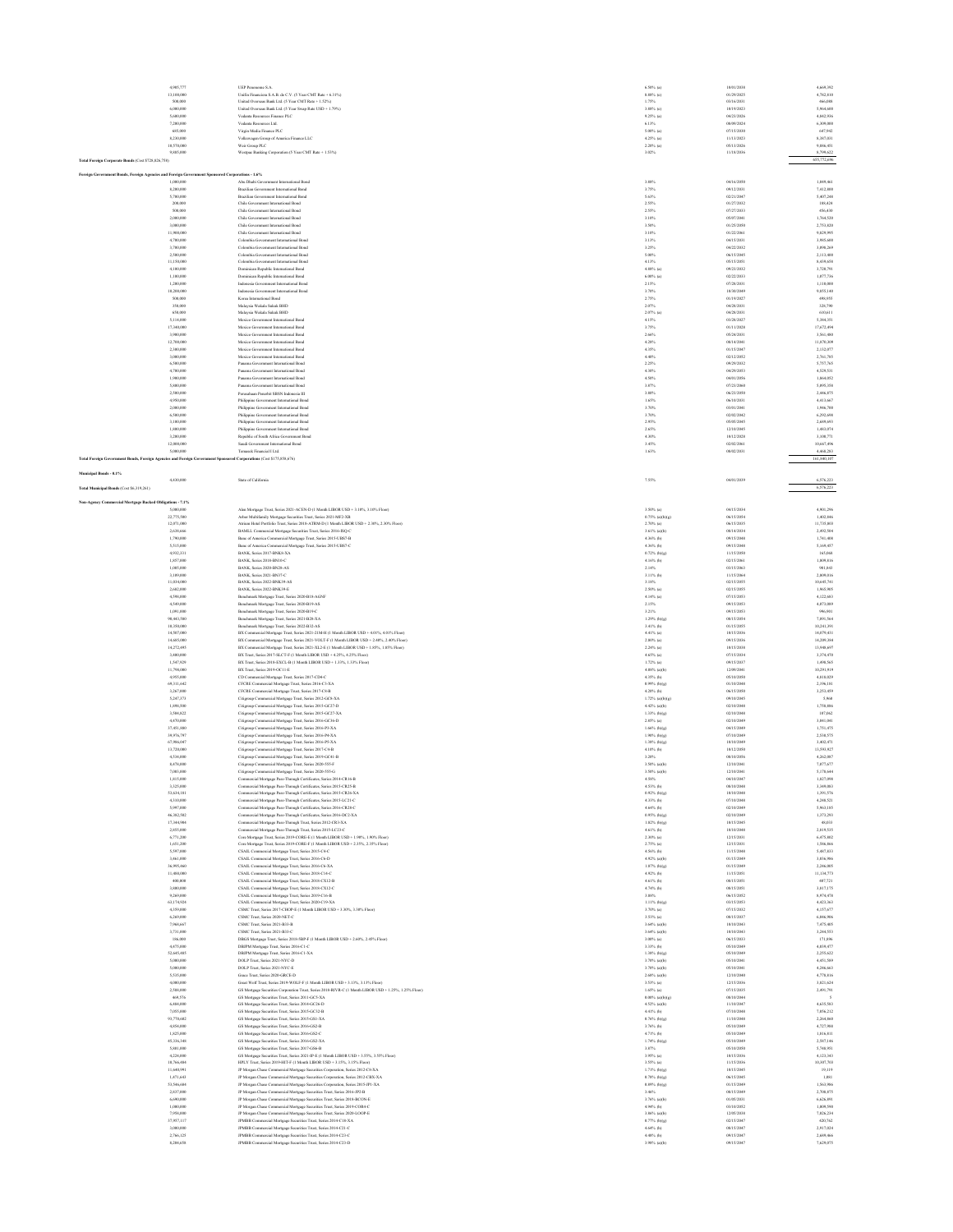| 3,766,500                                                                    | JPMBB Commercial Mortgage Securities Trust, Series 2014-C25-C                                                                                                           | 4.44% (b)                          | 11/15/2047               | 3,486,144               |
|------------------------------------------------------------------------------|-------------------------------------------------------------------------------------------------------------------------------------------------------------------------|------------------------------------|--------------------------|-------------------------|
| 42.938.445<br>1,684,000                                                      | JPMBB Commercial Mortgage Securities Trust, Series 2014-C25-XA<br>JPMBB Commercial Mortgage Securities Trust, Series 2015-C27-B                                         | $0.82%$ (b)(g)<br>3.90%            | 11/15/2047<br>02/15/2048 | 770,938<br>1.647.812    |
| 12,131,110                                                                   | JPMBB Commercial Mortgage Securities Trust, Series 2015-C27-D                                                                                                           | $3.80\%$ (a)(b)                    | 02/15/2048               | 10,361,037              |
| 1,846,000                                                                    | JPMBB Commercial Mortgage Securities Trust, Series 2015-C28-B                                                                                                           | 3.99%                              | 10/15/2048               | 1,802,492               |
| 4,987,000                                                                    | JPMBB Commercial Mortgage Securities Trust, Series 2015-C29-C                                                                                                           | 4.20% (b)                          | 05/15/2048               | 4,610,428               |
| 52,884,646                                                                   | JPMBB Commercial Mortgage Securities Trust, Series 2015-C30-XA                                                                                                          | $0.49%$ (b)(g)                     | 07/15/2048               | 735,499                 |
| 42,293,237<br>4,138,000                                                      | JPMBB Commercial Mortgage Securities Trust, Series 2015-C31-XA<br>JPMBB Commercial Mortgage Securities Trust, Series 2015-C32-C                                         | $0.82%$ (b)(g)<br>4.65% (b)        | 08/15/2048<br>11/15/2048 | 990,296<br>3,351,540    |
| 6,470,000                                                                    | JPMBB Commercial Mortgage Securities Trust, Series 2015-C33-C                                                                                                           | 4.61% (b)                          | 12/15/2048               | 6.327.544               |
| 1,447,000                                                                    | JPMBB Commercial Mortgage Securities Trust, Series 2016-C1-C                                                                                                            | 4.73% (b)                          | 03/17/2049               | 1,440,594               |
| 50,475,748                                                                   | JPMBB Commercial Mortgage Securities Trust, Series 2016-C2-XA                                                                                                           | $1.55\%$ (b)(g)                    | 06/15/2049               | 2,179,533               |
| 7,675,000<br>79,174                                                          | JPMDB Commercial Mortgage Securities Trust, Series 2016-C2-AS                                                                                                           | 3.48%<br>$0.05\%$ (a)(b)(g)        | 06/15/2049<br>11/15/2038 | 7,432,271<br>14         |
| 63,852                                                                       | LB-UBS Commercial Mortgage Trust, Series 2006-C7-XCL<br>LB-UBS Commercial Mortgage Trust, Series 2006-C7-XW                                                             | $0.05\%$ (a)(b)(g)                 | 11/15/2038               | $\mathbf{H}$            |
| 5,425,000                                                                    | LSTAR Commercial Mortgage Trust, Series 2016-4-C                                                                                                                        | 4.59% (a)(b)                       | 03/10/2049               | 5,321,412               |
| 8,418,000                                                                    | Med Trust, Series 2021-MDLN-D (1 Month LIBOR USD + 2.00%, 2.00% Floor)                                                                                                  | $2.40\%$ (a)                       | 11/15/2038               | 8,254,349               |
| 7,825,000                                                                    | MHC Commercial Mortgage Trust, Series 2021-MHC-F (1 Month LIBOR USD + 2.60%, 2.60% Floor)                                                                               | 3.00% (a)                          | 04/15/2038               | 7,654,513               |
| 4,500,000<br>952.659                                                         | MKT Mortgage Trust, Series 2020-525M-F<br>Morgan Stanley Bank of America Merrill Lynch Trust, Series 2012-CS-XA                                                         | 2.94% (a)(b)<br>$1.31\%$ (a)(b)(g) | 02/12/2040<br>08/15/2045 | 3,410,328<br>625        |
| 2,500,000                                                                    | Morgan Stanley Bank of America Merrill Lynch Trust, Series 2014-C17-C                                                                                                   | 4.47% (b)                          | 08/15/2047               | 2,466,854               |
| 3,000,000                                                                    | Morgan Stanley Bank of America Merrill Lynch Trust, Series 2014-C18-C                                                                                                   | 4.49% (b)                          | 10/15/2047               | 2,925,310               |
| 1,508,500                                                                    | Morgan Stanley Bank of America Merrill Lynch Trust, Series 2014-C19-C                                                                                                   | 4.00%                              | 12/15/2047               | 1,476,557               |
| 1,406,000                                                                    | Morgan Stanley Bank of America Merrill Lynch Trust, Series 2015-C20-B                                                                                                   | 4.16%                              | 02/15/2048               | 1,400,950               |
| 3,620,000<br>30,241,910                                                      | Morgan Stanley Bank of America Merrill Lynch Trust, Series 2015-C20-C<br>Morgan Stanley Bank of America Merrill Lynch Trust, Series 2015-C20-XA                         | 4.45% (b)<br>$1.26\%$ (b)(g)       | 02/15/2048<br>02/15/2048 | 3,531,359<br>783,135    |
| 75,089,000                                                                   | Morgan Stanley Bank of America Merrill Lynch Trust, Series 2015-C23-XE                                                                                                  | $0.14\%$ (a)(b)(g)                 | 07/15/2050               | 431,341                 |
| 2,957,000                                                                    | Morgan Stanley Bank of America Merrill Lynch Trust, Series 2015-C25-C                                                                                                   | 4.53% (b)                          | 10/15/2048               | 2.922.248               |
| 44.941.394                                                                   | Morgan Stanley Bank of America Merrill Lynch Trust, Series 2016-C30-XA                                                                                                  | $1.36\%$ (b)(g)                    | 09/15/2049               | 2,131,494               |
| 6,364,000<br>5,238,000                                                       | Morgan Stanley Bank of America Merrill Lynch Trust, Series 2017-C33-B                                                                                                   | 4.11%<br>$2.70\%$ (a)              | 05/15/2050<br>11/15/2052 | 6,271,609<br>4,199,821  |
| 27,614,308                                                                   | Morgan Stanley Bank of America Merrill Lynch Trust, Series 2017-C34-D<br>Morgan Stanley Capital Trust, Series 2016-UB11-XA                                              | $1.50\%$ (b)(g)                    | 08/15/2045               | 1,304,931               |
| 4,533,000                                                                    | Morgan Stanley Capital Trust, Series 2017-ASHF-E (1 Month LIBOR USD + 3.15%, 3.15% Floor)                                                                               | 3.55% (a)                          | 11/15/2034               | 4,359,504               |
| 2,183,000                                                                    | Morgan Stanley Capital Trust, Series 2017-ASHF-F (1 Month LIBOR USD + 4.35%, 4.35% Floor)                                                                               | 4.75% (a)                          | 11/15/2034               | 1,984,984               |
| 3,999,000                                                                    | Morgan Stanley Capital, Series 2017-HR2-C                                                                                                                               | 4.22% (b)                          | 12/15/2050               | 3,850,500               |
| 2.108,000<br>4,539,000                                                       | Natixis Commercial Mortgage Securities Trust, Series 2018-FL1-C (1 Month LIBOR USD + 2.20%, 2.20% Floor)<br>SG Commercial Mortgage Securities Trust, Series 2016-C5-B   | $2.60\%$ (a)<br>3.93%              | 06/15/2035<br>10/10/2048 | 1,921,544<br>4345,953   |
| 48,878,829                                                                   | SG Commercial Mortgage Securities Trust, Series 2016-CS-XA                                                                                                              | $1.90\%$ (b)(g)                    | 10/10/2048               | 2,630,414               |
| 10,336,000                                                                   | SLG Office Trust, Series 2021-OVA-E                                                                                                                                     | 2.85% (a)                          | 07/15/2041               | 8,882,794               |
| 9,660,000                                                                    | SLG Office Trust, Series 2021-OVA-F                                                                                                                                     | 2.85% (a)                          | 07/15/2041               | 7,898,100               |
| 36,929,000                                                                   | Structured Adjustable Rate Mortgage Loan Trust, Series JPM-4199-DUS                                                                                                     | $2.46%$ (b)                        | 02/08/2052               | 35,544,163              |
| 5,910,000<br>14,286,792                                                      | TPGI Trust, Series 2021-DGWD-G (1 Month LIBOR USD + 3.85%, 3.85% Floor)<br>TTAN, Series 2021-MHC-F (1 Month LIBOR USD + 2.90%, 2.90% Floor)                             | 4.25% (a)<br>3.30% (a)             | 06/15/2026<br>03/15/2038 | 5,758,609<br>13,760,634 |
| 8,911,000                                                                    | UBS Commercial Mortgage Trust, Series 2017-C1-B                                                                                                                         | 4.04%                              | 06/15/2050               | 8.784.706               |
| 11,933,000                                                                   | UBS Commercial Mortgage Trust, Series 2017-C2-B                                                                                                                         | 3.99% (b)                          | 08/15/2050               | 11,760,452              |
| 2,491,000                                                                    | UBS Commercial Mortgage Trust, Series 2017-C6-B                                                                                                                         | 4.15% (b)                          | 12/15/2050               | 2,480,721               |
| 1,450,000<br>6,958,000                                                       | UBS Commercial Mortgage Trust, Series 2017-C7-B                                                                                                                         | 4.29% (b)<br>4.58% (b)             | 12/15/2050<br>12/15/2050 | 1,461,003<br>6,874,172  |
| \$59,000                                                                     | UBS Commercial Mortgage Trust, Series 2017-C7-C<br>UBS Commercial Mortgage Trust, Series 2018-C10-C                                                                     | $5.09%$ (b)                        | 05/15/2051               | 556,183                 |
| 7,293,000                                                                    | UBS Commercial Mortgage Trust, Series 2018-C11-C                                                                                                                        | 4.91% (b)                          | 06/15/2051               | 7,042,978               |
| 2,896,000                                                                    | UBS Commercial Mortgage Trust, Series 2018-C12-C                                                                                                                        | 4.96% (b)                          | 08/15/2051               | 2,783,708               |
| 7.138.710                                                                    | UBS-Barclays Commercial Mortgage Trust, Series 2012-C3-XA                                                                                                               | $1.81\%$ (a)(b)(g)                 | 08/10/2049               | 20,461                  |
| 3.513.520                                                                    | UBS-Barclays Commercial Mortgage Trust, Series 2013-C5-B                                                                                                                | 3.65% (a)(b)                       | 03/10/2046<br>03/10/2046 | 3.469.165               |
| 7,795,924<br>1,374,000                                                       | UBS-Barclays Commercial Mortgage Trust, Series 2013-CS-C<br>UBS-Barclays Commercial Mortgage Trust, Series 2013-C5-D                                                    | $4.07%$ (a)(b)<br>$4.07%$ (a)(b)   | 03/10/2046               | 7,476,786<br>1,052,184  |
| 262,670                                                                      | Wachovia Bank Commercial Mortgage Trust, Series 2006-C29-IO                                                                                                             | $0.00\%$ (b)(g)                    | 11/15/2048               | 76                      |
| 4,582,000                                                                    | Wells Fargo Commercial Mortgage Trust, Series 2015-C28-C                                                                                                                | $4.08%$ (b)                        | 05/15/2048               | 4,505,301               |
| 4,891,000                                                                    | Wells Fargo Commercial Mortgage Trust, Series 2015-C31-C                                                                                                                | 4.60% (b)                          | 11/15/2048               | 4,731,973               |
| 39,415,424<br>4.207,000                                                      | Wells Fargo Commercial Mortgage Trust, Series 2015-NXS1-XA                                                                                                              | $1.08\%$ (b)(g)<br>4.50% (b)       | 05/15/2048<br>09/15/2057 | 1,011,187<br>4.146.815  |
| 9.135,000                                                                    | Wells Fargo Commercial Mortgage Trust, Series 2015-NXS3-C<br>Wells Fargo Commercial Mortgage Trust, Series 2015-NXS4-C                                                  | $4.18%$ (b)                        | 12/15/2048               | 9.123.836               |
| 55,373,268                                                                   | Wells Fargo Commercial Mortgage Trust, Series 2015-P2-XA                                                                                                                | $0.96\%$ (b)(g)                    | 12/15/2048               | 1,676,780               |
| 4,650,000                                                                    | Wells Fargo Commercial Mortgage Trust, Series 2016-C32-C                                                                                                                | $4.72%$ (b)                        | 01/15/2059               | 4,530,485               |
| 4,483,000                                                                    | Wells Fargo Commercial Mortgage Trust, Series 2016-C33-C                                                                                                                | 3.90%                              | 03/15/2059               | 4,324,160               |
| 7,687,000<br>1,564,000                                                       | Wells Fargo Commercial Mortgage Trust, Series 2016-C35-B<br>Wells Fargo Commercial Mortgage Trust, Series 2016-C37-C                                                    | 3.44%<br>4.49% (b)                 | 07/15/2048<br>12/15/2049 | 7,376,182<br>1,510,910  |
| 2,574,000                                                                    | Wells Fargo Commercial Mortgage Trust, Series 2016-LC25-B                                                                                                               | 4.34% (b)                          | 12/15/2059               | 2,604,808               |
| 7,224,000                                                                    | Wells Fargo Commercial Mortgage Trust, Series 2016-NXS6-B                                                                                                               | 3.81%                              | 11/15/2049               | 7,046,270               |
| 64,425,849                                                                   | Wells Fargo Commercial Mortgage Trust, Series 2016-NXS6-XA                                                                                                              | 1.62% (b)(g)                       | 11/15/2049               | 3,276,982               |
| 2,638,000                                                                    |                                                                                                                                                                         | 4.73%                              | 06/15/2051               | 2.632.751               |
|                                                                              | Wells Fargo Commercial Mortgage Trust, Series 2018-C45-C                                                                                                                |                                    |                          |                         |
| 7,228,000                                                                    | Wells Fargo Commercial Mortgage Trust, Series 2018-C46-C                                                                                                                | 4.99% (b)                          | 08/15/2051               | 7,345,844               |
| 12,408,000<br>6,546,000                                                      | Wells Fargo Commercial Mortgage Trust, Series 2018-C47-C                                                                                                                | 4.93% (b)<br>$5.14%$ (b)           | 09/15/2061<br>01/15/2052 | 11,988,946<br>6,669,349 |
| 20,980,491                                                                   | Wells Fargo Commercial Mortgage Trust, Series 2018-C48-C<br>Wells Fargo Commercial Mortgage Trust, Series 2019-C49-XA                                                   | $1.27%$ (b)(g)                     | 03/15/2052               | 1,409,012               |
| 10,776,000                                                                   | Wells Fargo Commercial Mortgage Trust, Series 2019-C50-C                                                                                                                | 4.35%                              | 05/15/2052               | 9,756,446               |
| 5,460,000                                                                    | Wells Fargo Commercial Mortgage Trust, Series 2020-C55-B                                                                                                                | 3.14%                              | 02/15/2053               | 5,107,727               |
| \$,510,000<br>119,802.721                                                    | Wells Fargo Commercial Mortgage Trust, Series 2020-C58-B                                                                                                                | 2.70%                              | 07/15/2053<br>04/15/2054 | 5.018,690<br>12,037,071 |
| 2,436,000                                                                    | Wells Fargo Commercial Mortgage Trust, Series 2021-C59-XA                                                                                                               | $1.55\%$ (b)(g)<br>3.31%           | 11/15/2054               |                         |
| 10,947,356                                                                   | Wells Fargo Commercial Mortgage Trust, Series 2021-C61-C<br>WF-RBS Commercial Mortgage Trust, Series 2012-C9-XA                                                         | 1.85% (a)(b)(g)                    | 11/15/2045               | 2,253,405<br>33,660     |
| 61,378,036                                                                   | WF-RBS Commercial Mortgage Trust, Series 2014-C21-XA                                                                                                                    | $1.02%$ (b)(g)                     | 08/15/2047               | 1,151,378               |
| 44,634,151                                                                   | WF-RBS Commercial Mortgage Trust, Series 2014-C22-XA                                                                                                                    | $0.79%$ (b)(g)                     | 09/15/2057               | 677,587                 |
| Total Non-Agency Commercial Mortgage Backed Obligations (Cost \$836,865,817) |                                                                                                                                                                         |                                    |                          | 741,390,659             |
| Non-Agency Residential Collateralized Mortgage Obligations - 9.5%            |                                                                                                                                                                         |                                    |                          |                         |
| 6,757,219                                                                    | Adjustable Rate Mortgage Trust, Series 2007-1-4A1                                                                                                                       | 4.33% (b)                          | 03/25/2037               | 5,292,753               |
| 20,451                                                                       | Adjustable Rate Mortgage Trust, Series 2007-3-1A1                                                                                                                       | 3.61% (a)(b)                       | 11/25/2037               | 22,063                  |
| 4,332,379                                                                    | Ajax Mortgage Loan Trust, Series 2020-A-A                                                                                                                               | $2.38\%$ (a)(m)                    | 12/25/2059               | 4,254,280               |
| 1,140,345<br>5,000,000                                                       | Ajax Mortgage Loan Trust, Series 2020-D-A<br>AlphaFlow Transitional Mortgage Trust, Series 2021-WL1-A1                                                                  | $2.25\%$ (a)(m)<br>$3.28\%$ (a)(m) | 06/25/2060<br>01/25/2026 | 1,105,781<br>4,918,557  |
| 3,100,000                                                                    | AMSR Trust, Series 2019-SFR1-E                                                                                                                                          | $3.47%$ (a)                        | 01/19/2039               | 2,876,435               |
| 10,000,000                                                                   | AMSR Trust, Series 2021-SFR1-F                                                                                                                                          | 3.60% (a)(b)                       | 06/17/2038               | 8,887,981               |
| 3,000,000<br>2,500,000                                                       | AMSR Trust, Series 2021-SFR2-E1<br>AMSR Trust, Series 2021-SFR2-E2                                                                                                      | $2.48%$ (a)<br>$2.58%$ (a)         | 08/17/2038<br>08/17/2038 | 2,721,935<br>2.260.125  |
| 4,500,000                                                                    | AMSR Trust, Series 2021-SFR2-F1                                                                                                                                         | $3.28\%$ (a)                       | 08/17/2038               | 4.101.647               |
| 2,000,000                                                                    | AMSR Trust, Series 2021-SFR2-F2                                                                                                                                         | $3.67%$ (a)                        | 08/17/2038               | 1,825,335               |
| 655.56                                                                       | Angel Oak Mortgage Trust LLC, Series 2018-3-A                                                                                                                           | 3.65% (a)(b                        | 09/25/204                | 654,375                 |
| 933,105<br>887,878                                                           | Angel Oak Mortgage Trust LLC, Series 2018-3-A2                                                                                                                          | 3.75% (a)(b)                       | 09/25/2048<br>09/25/2048 | 930,270<br>884,728      |
| 11,559,689                                                                   | Angel Oak Mortgage Trust LLC, Series 2018-3-A3<br>Argent Securities Trust, Series 2006-M1-A2C (1 Month LIBOR USD + 0.30%, 0.30% Floor)                                  | $3.85\%$ (a)(b)<br>0.76%           | 07/25/2036               | 4,523,131               |
| 14,719,713                                                                   | Argent Securities Trust, Series 2006-M1-A2D (1 Month LIBOR USD + 0.48%, 0.48% Floor)                                                                                    | 0.94%                              | 07/25/2036               | 5,833,678               |
| 130,737                                                                      | Banc of America Funding Corporation, Series 2005-G-A3                                                                                                                   | 2.74% (b)                          | 10/20/2035               | 114,326                 |
| 123,455<br>94,991                                                            | Banc of America Funding Corporation, Series 2006-2-6A2<br>Banc of America Funding Corporation, Series 2006-6-1A2                                                        | 5.50%<br>6.25%                     | 03/25/2036<br>08/25/2036 | 122.415<br>91,854       |
| 464,929                                                                      | Bayview Opportunity Master Fund Trust, Series 2019-SBR1-A1                                                                                                              | $3.47%$ (a)(m)                     | 06/28/2034               | 466,331                 |
| 252,723                                                                      | Bear Steams Asset Backed Securities Trust, Series 2007-SD1-1A3A                                                                                                         | 6.50%                              | 10/25/2036               | 155,283                 |
| 9,100,000                                                                    | CAFL Issuer LLC, Series 2021-RTL1-A1                                                                                                                                    | $2.24\%$ (a)(m)                    | 03/28/2029               | 8,648,762               |
| 6,910,583<br>1,430,206                                                       | Carrington Mortgage Loan Trust, Series 2006-NCS-A3 (1 Month LIBOR USD + 0.15%, 0.15% Floor, 14.50% Cap)<br>Chase Mortgage Finance Trust, Series 2007-A2-6A4             | 0.61%<br>$2.76%$ (b)               | 01/25/2037<br>07/25/2037 | 6,522,960<br>1,342,141  |
| 820.974                                                                      | Chase Mortgage Finance Trust, Series 2007-S3-2A1                                                                                                                        | 5.50%                              | 05/25/2037               | 211,887                 |
| 178.062                                                                      | CHL Mortgage Pass-Through Trust, Series 2005-28-A7                                                                                                                      | 5.25%                              | 04/25/2022               | 125,884                 |
| 447,881                                                                      | CHL Mortgage Pass-Through Trust, Series 2007-10-A5                                                                                                                      | 6,00%                              | 07/25/2037               | 289,651                 |
| 183,801                                                                      | CHL Mortgage Pass-Through Trust, Series 2007-15-1A16                                                                                                                    | 6.25%                              | 09/25/2037               | 142,674                 |
| 459,200<br>6,953,000                                                         | CHL Mortgage Pass-Through Trust, Series 2007-3-A17<br>CIM Trust. Series 2020-R2-M2                                                                                      | 6.00%<br>3.00% (a)(b)              | 04/25/2037<br>10/25/2059 | 298,562<br>6,492,416    |
| 28,771                                                                       | Citicorp Mortgage Securities, Inc., Series 2005-1-1A4                                                                                                                   | 5.50%                              | 02/25/2035               | 29,190                  |
| 271,575                                                                      | Citicorp Residential Mortgage Securities, Inc., Series 2006-2-A5                                                                                                        | 5.12%                              | 09/25/2036               | 272,294                 |
| 104,544                                                                      | Citigroup Mortgage Loan Trust, Inc., Series 2008-AR4-2A1B                                                                                                               | $3.04%$ (a)(b)                     | 11/25/2038               | 105,246                 |
| 4.285.104<br>7,678,852                                                       | Citigroup Mortgage Loan Trust, Series 2007-OPX1-A1A (1 Month LIBOR USD + 0.07%, 0.07% Floor)<br>Citigroup Mortgage Loan Trust, Series 2009-3-5A3                        | 0.53%<br>6,00% (a)(b)              | 01/25/2037<br>02/25/2037 | 2.311.139<br>7,268,460  |
| 30,455,695                                                                   | Citigroup Mortgage Loan Trust, Series 2019-A-PT1                                                                                                                        | $3.92%$ (a)                        | 10/25/2058               | 27,937,642              |
| 3,400,607                                                                    | Citigroup Mortgage Loan Trust, Series 2019-C-A1                                                                                                                         | $3.23\%$ (a)(m)                    | 09/25/2059               | 3,400,747               |
| 56,519,505                                                                   | Citigroup Mortgage Loan Trust, Series 2021-RP2-A1                                                                                                                       | 1.75% (a)(b)                       | 03/25/2065               | 54,363,326              |
| 5,674,000                                                                    | Citigroup Mortgage Loan Trust, Series 2021-RP2-M1                                                                                                                       | 3.25% (a)(b)                       | 03/25/2065               | 5,522,963               |
| 4,752,000<br>4,413,000                                                       | Citigroup Mortgage Loan Trust, Series 2021-RP2-M2<br>Citigroup Mortgage Loan Trust, Series 2021-RP2-M3                                                                  | 3.40% (a)(b)<br>3.40% (a)(b)       | 03/25/2065<br>03/25/2065 | 4,558,520<br>4,116,514  |
| 12.964.688                                                                   | Citigroup Mortgage Loan Trust, Series 2021-RP2-PT1                                                                                                                      | 6.57% (a)(b)                       | 03/25/2065               | 13,856,165              |
| 74,485                                                                       | CitiMortgage Alternative Loan Trust, Series 2006-A2-A2                                                                                                                  | 6,00%                              | 05/25/2036               | 71,660                  |
| 38.321                                                                       | CitiMortgage Alternative Loan Trust, Series 2006-A5-3A3                                                                                                                 | 6,00%                              | 10/25/2036               | 35,734                  |
| 273,895                                                                      | CitiMortgage Alternative Loan Trust, Series 2007-A1-1A7                                                                                                                 | 6,00%                              | 01/25/2037               | 266,004                 |
| 4,257,084<br>1,000,000                                                       | CitiMortgage Alternative Loan Trust, Series 2007-A5-1A10                                                                                                                | 5.75%<br>$3.38%$ (a)               | 05/25/2037<br>12/15/2052 | 4,166,616<br>870,883    |
| 747,308                                                                      | CoreVest American Finance Trust, Series 2020-4-E<br>Countrywide Alternative Loan Trust, Series 2004-22CB-1A1                                                            | $6.00\%$                           | 10/25/2034               | 743,992                 |
| 79,446                                                                       | Countrywide Alternative Loan Trust, Series 2005-20CB-1A1                                                                                                                | 5.50%                              | 07/25/2035               | 71,560                  |
| 142.367                                                                      | Countrywide Alternative Loan Trust, Series 2005-28CB-3A6                                                                                                                | 6,00%                              | 08/25/2035               | 85,742                  |
| 14.179.707                                                                   | Countrywide Alternative Loan Trust, Series 2005-37T1-A5 (1 Month LIBOR USD + 0.45%, 0.45% Floor, 5.50% Cap)                                                             | 0.91%                              | 09/25/2035               | 9.164.921               |
| \$35,396<br>8,368,238                                                        | Countrywide Alternative Loan Trust, Series 2005-46CB-A22                                                                                                                | 5.25%<br>5.50%                     | 10/25/2035<br>11/25/2035 | 450,341<br>6,678,617    |
| 81,825                                                                       | Countrywide Alternative Loan Trust, Series 2005-49CB-A2<br>Countrywide Alternative Loan Trust, Series 2005-J10-1A13 (1 Month LIBOR USD + 0.70%, 0.70% Floor, 5.50% Cap) | 1.16%                              | 10/25/2035               | 57,999                  |
| 258,095                                                                      | Countrywide Alternative Loan Trust, Series 2006-26CB-A9                                                                                                                 | 6.50%                              | 09/25/2036               | 176,158                 |
| 6,420,747                                                                    | Countrywide Alternative Loan Trust, Series 2006-42-1A8                                                                                                                  | $6.00\%$                           | 01/25/2047               | 4,742,804               |
| 1,040,473<br>1,100,631                                                       | Countrywide Alternative Loan Trust, Series 2007-12T1-A1<br>Countrywide Alternative Loan Trust, Series 2007-16CB-2A1 (1 Month LIBOR USD + 0.45%, 0.45% Floor, 7.00% Cap) | $6.00\%$<br>0.91%                  | 06/25/2037<br>08/25/2037 | 677,303<br>386,177      |
| 318,715                                                                      | Countrywide Alternative Loan Trust, Series 2007-16CB-2A2 (-8 x 1 Month LIBOR USD + 54.58%, 54.58% Cap)                                                                  | 50.78% (h)                         | 08/25/2037               | 586,471                 |
| 59,054<br>277,938                                                            | Countrywide Alternative Loan Trust, Series 2007-17CB-1A10 (-5 x 1 Month LIBOR USD + 29.90%, 29.90% Cap)<br>Countrywide Alternative Loan Trust, Series 2007-18CB-2A17    | 27.80% (h)<br>6.00%                | 08/25/2037<br>08/25/2037 | 70.157<br>201,602       |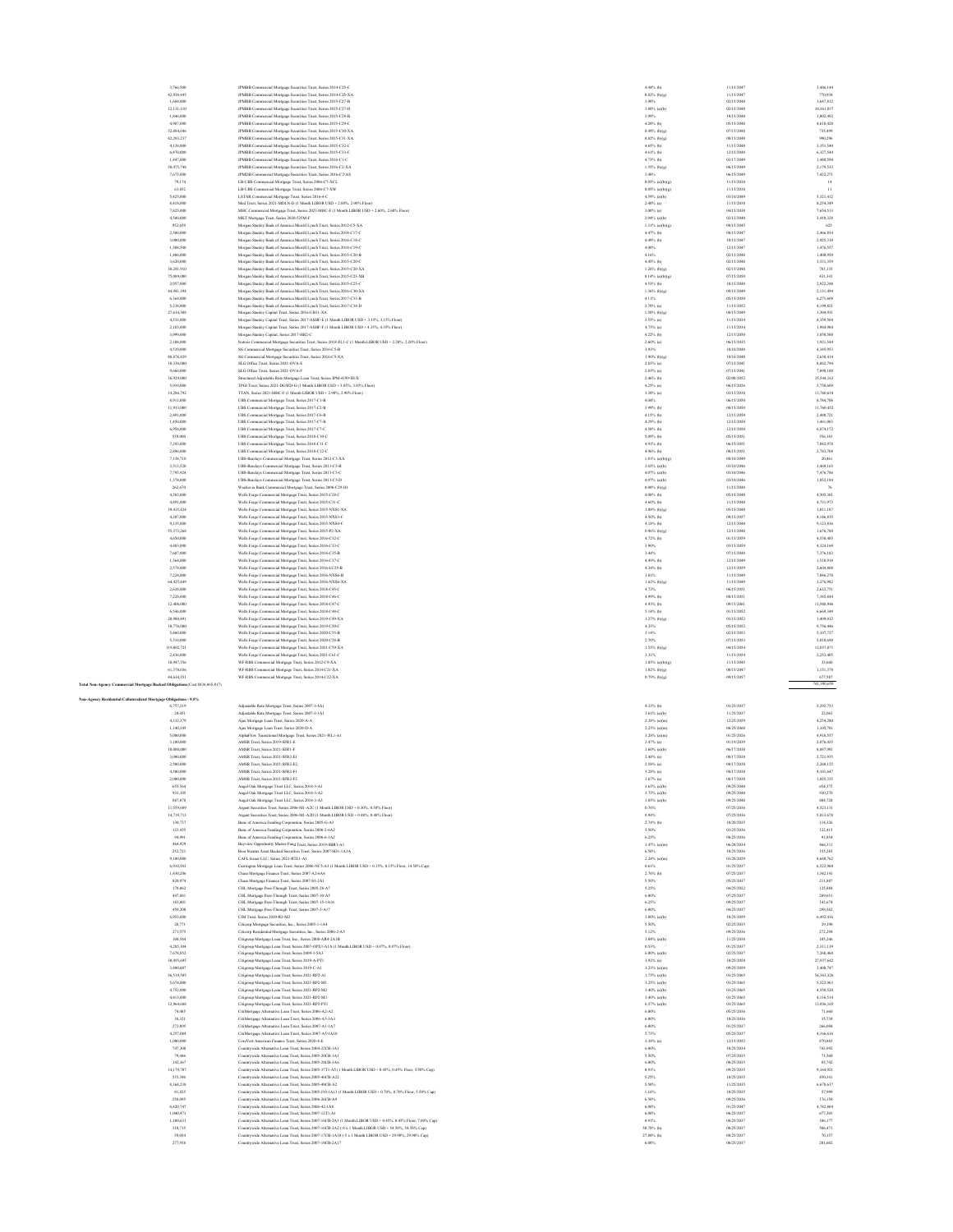| 1,435,844                | Countrywide Alternative Loan Trust, Series 2007-23CB-A3 (1 Month LIBOR USD + 0.50%, 0.50% Floor, 7.00% Cap)                                                                                              | 0.96%                          | 09/25/2037               | 693,555                 |
|--------------------------|----------------------------------------------------------------------------------------------------------------------------------------------------------------------------------------------------------|--------------------------------|--------------------------|-------------------------|
| 1.410.473                | Countrywide Alternative Loan Trust, Series 2007-23CB-A4 (-1 x 1 Month LIBOR USD + 6.50%, 6.50% Cap)                                                                                                      | 6.04% (g)(h)                   | 09/25/2037               | 371,766                 |
| 718.047                  | Countrywide Alternative Loan Trust, Series 2007-4CB-2A1                                                                                                                                                  | 7,00%                          | 03/25/2037               | 101,586                 |
| 6,320,055                | Countrywide Alternative Loan Trust, Series 2007-8CB-A1                                                                                                                                                   | 5,50%                          | 05/25/2037               | 4,518,919               |
| 6,338,997<br>62,448      | Countrywide Alternative Loan Trust, Series 2007-OA8-2A1 (1 Month LIBOR USD + 0.36%, 0.36% Floor)                                                                                                         | 0.82%<br>5.50%                 | 06/25/2047<br>11/25/2035 | 5,099,919<br>\$5,362    |
| 709,075                  | Credit Suisse First Boston Mortgage Securities Corporation, Series 2005-10-5A5<br>Credit Suisse First Boston Mortgage Securities Corporation, Series 2005-8-1A3                                          | 5.25%                          | 09/25/2035               | 674,17                  |
| 3,260,655                | Credit Suisse Mortgage Capital Certificates, Series 2009-3R-19A2                                                                                                                                         | $6.00\%$ (a)                   | 01/27/2038               | 1,941,366               |
| 7,867,830                | Credit-Based Asset Servicing and Securitization LLC, Series 2007-RPI-A (1 Month LIBOR USD + 0.31%, 0.31% Floor)                                                                                          | $0.50\%$ (a)                   | 05/25/2046               | 7,239,536               |
| 2.364,898                | CSMC Mortgage-Backed Trust, Series 2006-4-6A1                                                                                                                                                            | 6,00%                          | 05/25/2036               | 1,200,648               |
| 31.236                   | CSMC Mortgage-Backed Trust, Series 2006-4-7A1                                                                                                                                                            | 5.50%                          | 04/25/2022<br>04/25/2022 | 26,764                  |
| 61,763<br>13,302         | CSMC Mortgage-Backed Trust, Series 2007-1-3A1<br>CSMC Mortgage-Backed Trust, Series 2007-2-2A1                                                                                                           | 6.00%<br>5,00%                 | 03/25/2037               | 14,183<br>12,086        |
| 883,643                  | CSMC Trust, Series 2010-4R-3A17                                                                                                                                                                          | 6.00% (a)(b)                   | 06/26/2037               | 831,223                 |
| 34,081,475               | CSMC Trust, Series 2020-RPL1-PT1                                                                                                                                                                         | 3.38% (a)(b)                   | 10/25/2069               | 33,263,009              |
| 9,035,400                | CSMC Trust, Series 2020-RPL4-M1                                                                                                                                                                          | $2.50\%$ (a)                   | 01/25/2060               | 8,487,773               |
| 4,801,576                | CSMC Trust, Series 2021-JR1-A1                                                                                                                                                                           | $2.47%$ (a)(b)                 | 09/27/2066               | 4,628,072               |
| 5,352,852                | Deutsche ALT-A Securities, Inc. Mortgage Loan Trust, Series 2005-6-2A1                                                                                                                                   | 5.50%                          | 12/25/2035               | 5,157,750               |
| \$290,826<br>455,806     | Deutsche ALT-A Securities, Inc. Mortgage Loan Trust, Series 2005-AR2-2A1<br>Deutsche Mortgage Securities, Inc., Series 2006-PR1-3A1 (-1 x 1 Month LIBOR USD + 12.12%, 12.12% Can)                        | $2.77%$ (b)<br>11.57% (a)(h)   | 10/25/2035<br>04/15/2036 | 4,971,953<br>447,300    |
| 66,750                   | Deutsche Mortgage Securities, Inc., Series 2006-PR1-4AI2 (-2 x 1 Month LIBOR USD + 14.60%, 14.61% Cap)                                                                                                   | 13.85% (a)(h)                  | 04/15/2036               | 66,431                  |
| 875,313                  | Deutsche Mortgage Securities, Inc., Series 2006-PR1-5AI4 (-1 x 1 Month LIBOR USD + 12.12%, 12.12% Cap)                                                                                                   | $11.57%$ (a)(h)                | 04/15/2036               | 849,233                 |
| 15,984,000               | First Franklin Mortgage Loan Trust, Series 2006-FF15-A6 (1 Month LIBOR USD + 0.31%, 0.31% Floor)                                                                                                         | 0.77%                          | 11/25/2036               | 14,763,94               |
| 11,800,976               | First Franklin Mortgage Loan Trust, Series 2007-FF2-A1 (1 Month LIBOR USD + 0.14%, 0.14% Floor)                                                                                                          | 0.60%                          | 03/25/2037               | 7,782,608               |
| 221,587                  | First Horizon Alternative Mortgage Securities Trust, Series 2006-FA2-1A5                                                                                                                                 | $6.00\%$                       | 05/25/2036               | 130,756                 |
| 2,801,353                | First Horizon Alternative Mortgage Securities Trust, Series 2006-FA8-1A1                                                                                                                                 | 6.25%                          | 02/25/2037               | 1,655,483               |
| 41,729<br>16,440,000     | First Horizon Alternative Mortgage Securities Trust, Series 2006-RE1-A1<br>FMC GMSR Issuer Trust, Series 2021-GT2-A                                                                                      | 5.50% (b)<br>3.85% (a)(b)      | 05/25/2035<br>10/25/2026 | 32,000<br>15.246,999    |
| 6,944,000                | GCAT LLC, Series 2021-NQM6-MI                                                                                                                                                                            | $3.41%$ (a)(b)                 | 08/25/2066               | 6,537,200               |
| 1,689,007                | GMACM Mortgage Loan Trust, Series 2006-J1-A6                                                                                                                                                             | 5.75%                          | 04/25/2036               | 1,623,392               |
| 7,546,000                | GS Mortgage-Backed Securities Trust, Series 2020-NQM1-M1                                                                                                                                                 | 3.29% (a)(b)                   | 09/27/2060               | 7,230,454               |
| 14,134                   | GSAA Home Equity Trust, Series 2005-7-AF5                                                                                                                                                                | 5.11%                          | 05/25/2035               | 13,907                  |
| 972,803<br>947,964       | GSAA Home Equity Trust, Series 2007-10-A1A<br>GSAA Home Equity Trust, Series 2007-10-A2A                                                                                                                 | 6.00%<br>6.50%                 | 11/25/2037<br>11/25/2037 | 733,115<br>541,634      |
| 1,625,106                | GSR Mortgage Loan Trust, Series 2006-3F-4A1                                                                                                                                                              | 6,00%                          | 03/25/2036               | 1,555,016               |
| 22.970.629               | GSR Mortgage Loan Trust, Series 2006-OA1-1A1 (1 Month LIBOR USD + 0.44%, 0.44% Floor)                                                                                                                    | 0.90%                          | 08/25/2046               | 6,962,600               |
| 125,545                  | GSR Mortgage Loan Trust, Series 2007-1F-2A2                                                                                                                                                              | 5,50%                          | 01/25/2037               | 217,709                 |
| 12,063,397               | HarborView Mortgage Loan Trust, Series 2005-7-2A1 (1 Month LIBOR USD + 0.57%, 0.57% Floor, 11.00% Cap)                                                                                                   | 1.02%                          | 06/19/2045               | 8,760,883               |
| 2,755,736                | Home Partners of America Trust, Series 2021-1-D                                                                                                                                                          | $2.48%$ (a)                    | 09/17/2041               | 2,518,846               |
| 1,266,704                | Home Partners of America Trust, Series 2021-1-E                                                                                                                                                          | $2.58%$ (a)                    | 09/17/2041               | 1,143,408               |
| 1,425,509<br>5,250,000   | Home Partners of America Trust, Series 2021-1-F<br>Homeward Opportunities Fund Trust, Series 2020-2-MI                                                                                                   | 3.33% (a)<br>3.90% (a)(b)      | 09/17/2041<br>05/25/2065 | 1,282,563<br>5,108,745  |
| 8,961,223                | Homeward Opportunities Fund Trust, Series 2020-BPL1-A1                                                                                                                                                   | $3.23\%$ (a)(m)                | 08/25/2025               | 8,771,568               |
| 23,472,158               | HSI Asset Securitization Corporation, Series 2006-HE1-1A1 (1 Month LIBOR USD + 0.28%, 0.28% Floor)                                                                                                       | 0.74%                          | 10/25/2036               | 9.478.724               |
| 10.943.558               | HSI Asset Securitization Corporation, Series 2007-NC1-A3 (1 Month LIBOR USD + 0.18%, 0.18% Floor)                                                                                                        | 0.64%                          | 04/25/2037               | 8.362.070               |
| 29,569,780               | Impac Secured Assets Trust, Series 2006-5-1A1C (1 Month LIBOR USD + 0.54%, 0.54% Floor, 11.50% Cap)                                                                                                      | 1,00%                          | 02/25/2037               | 28,483,836              |
| 2,728,000                | Imperial Fund Mortgage Trust, Series 2021-NQM4-M1                                                                                                                                                        | $3.45\%$ (a)(b)                | 01/25/2057               | 2,492,086               |
| 1,656,717<br>1,647,498   | IndyMac IMSC Mortgage Loan Trust, Series 2007-HOA1-A11 (1 Month LIBOR USD + 0.36%, 0.36% Floor)<br>IndyMac IMSC Mortgage Loan Trust, Series 2007-HOA1-A24 (1 Month LIBOR USD + 0.62%, 0.62% Floor)       | 0.82%<br>1.08%                 | 07/25/2047<br>07/25/2047 | 1,276,138<br>1,361,133  |
| 3,152,400                | JP Morgan Alternative Loan Trust, Series 2005-A2-1M1 (1 Month LIBOR USD + 0.69%, 0.69% Floor, 11.50% Cap)                                                                                                | 1.15%                          | 01/25/2036               | 3,034,316               |
| 109,638                  | JP Morgan Alternative Loan Trust, Series 2006-S2-A4                                                                                                                                                      | $6.69%$ (o)                    | 05/25/2036               | 109,990                 |
| 3,609,322                | JP Morgan Alternative Loan Trust, Series 2006-S3-A4                                                                                                                                                      | 6.81%                          | 08/25/2036               | 3,495,798               |
| 52.878                   | JP Morgan Alternative Loan Trust, Series 2006-S3-A6                                                                                                                                                      | 6.62%                          | 08/25/2036               | 51.824                  |
| 55,298                   | JP Morgan Alternative Loan Trust, Series 2006-S4-A6                                                                                                                                                      | 6.21%                          | 12/25/2036               | 54,825                  |
| 14,707,084               | JP Morgan Mortgage Acquisition Trust, Series 2006-WMC2-A5 (1 Month LIBOR USD + 0.50%, 0.50% Floor)                                                                                                       | 0.96%                          | 07/25/2036               | 8,375,727               |
| 17,654,273<br>14,305,271 | JP Morgan Mortgage Acquisition Trust, Series 2006-WMC3-A4 (1 Month LIBOR USD + 0.30%, 0.30% Floor)<br>JP Morgan Mortgage Acquisition Trust, Series 2006-WMC4-A5 (1 Month LIBOR USD + 0.21%, 0.21% Floor) | 0.76%<br>0.67%                 | 08/25/2036<br>12/25/2036 | 13,979,160<br>8,869,879 |
| 2,542,265                | JP Morean Morteage Trust. Series 2006-S1-2A9                                                                                                                                                             | 6.50%                          | 04/25/2036               | 2,587,898               |
| 168,533                  | JP Morean Morteage Trust, Series 2007-S3-1A7                                                                                                                                                             | 6.00%                          | 08/25/2037               | 112,835                 |
| 914, 934                 | Legacy Mortgage Asset Trust, Series 2019-GS5-A1                                                                                                                                                          | $3.20\%$ (a)(m)                | 05/25/2059               | 915.262                 |
| 26,320,684               | Legacy Mortgage Asset Trust, Series 2019-RPL3-PT1                                                                                                                                                        | $0.00\%$ (a)                   | 06/25/2058               | 26.040.474              |
| 7,000,000                | Legacy Mortgage Asset Trust, Series 2021-GS3-A2                                                                                                                                                          | $3.25\%$ (a)(m)                | 07/25/2061               | 6,569,083               |
| 404,984                  | Lehman Mortgage Trust, Series 2006-3-1A5                                                                                                                                                                 | 6,00%                          | 07/25/2036               | 268,430                 |
| 27,987<br>526,450        | Lehman Mortgage Trust, Series 2006-9-1A19 (-5 x 1 Month LIBOR USD + 30.68%, 30.68% Cap)<br>Lehman Mortgage Trust, Series 2007-10-2A1                                                                     | 28.58% (h)<br>6.50%            | 01/25/2037<br>01/25/2038 | 36,276<br>250,57        |
| 100,407                  | Lehman Mortgage Trust, Series 2007-2-1A1                                                                                                                                                                 | 5.75%                          | 02/25/2037               | 88,633                  |
| 3,891,309                | Lehman Trust, Series 2005-9N-1A1 (1 Month LIBOR USD + 0.27%, 0.27% Floor)                                                                                                                                | 0.73%                          | 02/25/2036               | 3,744,311               |
| 5,021,135                | Lehman Trust, Series 2007-1-1A2 (1 Month LIBOR USD + 0.32%, 0.32% Floor)                                                                                                                                 | 0.78%                          | 02/25/2037               | 5,028,929               |
| 10,494,605               | Lehman Trust, Series 2007-15N-3A1 (1 Month LIBOR USD + 0.25%, 0.25% Floor)                                                                                                                               | 0.71%                          | 08/25/2047               | 9.615.822               |
| 10.751.057               | Lehman Trust, Series 2007-3-2A3 (1 Month LIBOR USD + 0.48%, 0.48% Floor)                                                                                                                                 | 0.94%                          | 03/25/2037               | 10,634,009              |
| 4.200,000<br>36,439,742  | LHOME Mortgage Trust, Series 2021-RTL1-A2<br>Long Beach Mortgage Loan Trust, Series 2006-2-2A3 (1 Month LIBOR USD + 0.38%, 0.38% Floor)                                                                  | $2.86\%$ (a)(b)<br>0.84%       | 09/25/2026<br>03/25/2046 | 3,965,348<br>16,677,978 |
| 13,833,800               | Long Beach Mortgage Loan Trust, Series 2006-3-2A3 (1 Month LIBOR USD + 0.36%, 0.36% Floor)                                                                                                               | 0.82%                          | 05/25/2046               | 5,491,926               |
| 16,337,108               | Long Beach Mortgage Loan Trust, Series 2006-6-2A3 (1 Month LIBOR USD + 0.30%, 0.30% Floor)                                                                                                               | 0.76%                          | 07/25/2036               | 7,916,781               |
| 75,475                   | MASTR Alternative Loans Trust, Series 2005-2-3A1                                                                                                                                                         | 6.00%                          | 03/25/2035               | 75,648                  |
| 5,136,053                | MASTR Alternative Loans Trust, Series 2006-1-A5                                                                                                                                                          | 6.00%                          | 02/25/2036               | 3,386,654               |
| 33,848                   | MASTR Alternative Loans Trust, Series 2007-1-2A7                                                                                                                                                         | 6,00%                          | 10/25/2036               | 14,801                  |
| 13.145.182               | MASTR Asset Backed Securities Trust. Series 2005-NC2-A3 (1 Month LIBOR USD + 0.50% 0.50% Floor)                                                                                                          | 0.96%                          | 11/25/2035               | 9.229.870               |
| 840,321<br>1,736,480     | MASTR Asset Securitization Trust, Series 2006-2-1A11 (1 Month LIBOR USD + 6.00%, 6.00% Floor)<br>Merrill Lynch Alternative Note Asset Trust, Series 2007-F1-2A8                                          | 6,00%<br>6.00%                 | 06/25/2036<br>03/25/2037 | 676.091<br>921,848      |
| 9,807,708                | Merrill Lynch Alternative Note Asset Trust, Series 2007-OAR4-A1 (1 Month LIBOR USD + 0.25%, 0.25% Floor)                                                                                                 | 0.71%                          | 08/25/2037               | 8,979,033               |
| 6,486,850                | Merrill Lynch Mortgage Investors Trust, Series 2007-MLN1-A1 (1 Month LIBOR USD + 0.25%, 0.25% Floor)                                                                                                     | 0.71%                          | 03/25/2037               | 5,820,802               |
| 4,924,355                | MFA LLC, Series 2021-NPL1-A1                                                                                                                                                                             | $2.36\%$ (a)(m)                | 03/25/2060               | 4,822,028               |
| 8,288,825                | Morgan Stanley Capital Trust, Series 2006-HE5-A2C (1 Month LIBOR USD + 0.14%, 0.14% Floor)                                                                                                               | 0.60%                          | 08/25/2036               | 5,046,027               |
| 19,538                   | Morgan Stanley Mortgage Loan Trust, Series 2004-1-1A1                                                                                                                                                    | 5.00%                          | 04/25/2022               | 18,083                  |
| 500.915                  | Morgan Stanley Mortgage Loan Trust, Series 2005-7-7A4                                                                                                                                                    | 5.50%                          | 11/25/2035               | 509,386                 |
| 1,790,041<br>28,407,250  | Morgan Stanley Mortgage Loan Trust, Series 2006-7-3A<br>Morgan Stanley Mortgage Loan Trust, Series 2007-2AX-2A2 (1 Month LIBOR USD + 0.32%, 0.32% Floor)                                                 | 5.15% (b)<br>0.78%             | 06/25/2036<br>12/25/2036 | 1,419,821<br>13,801,262 |
| 8,352,597                | Morgan Stanley Mortgage Loan Trust, Series 2007-7AX-2A1 (1 Month LIBOR USD + 0.24%, 0.24% Floor)                                                                                                         | 0.70%                          | 04/25/2037               | 3,090,562               |
| 337,325                  | Morgan Stanley Re-Remic Trust, Series 2010-R6-5C                                                                                                                                                         | 5.75% (a)(b)                   | 05/26/2037               | 313,471                 |
| 2,936,101                | Morgan Stanley Residential Mortgage Loan Trust, Series 2020-RPL1-A1                                                                                                                                      | $2.69%$ (a)(b)                 | 10/25/2060               | 2,860,053               |
| 6,000,000                | New Century Home Equity Loan Trust, Series 2005-B-M2 (1 Month LIBOR USD + 0.74%, 0.74% Floor)                                                                                                            | 1.19%                          | 10/25/2035               | 5,217,506               |
| 171,895                  | Nomura Asset Acceptance Corporation, Series 2006-AP1-A2                                                                                                                                                  | 5.52% (b)                      | 01/25/2036               | 68,100                  |
| 524.411<br>896, 363      | Norman Home Faulty Loan, Inc., Series 2006-AFL-A2<br>Nomura Home Equity Loan, Inc., Series 2007-1-1A1                                                                                                    | 5,80% (o)<br>$6.06\%$ (o)      | 10/25/2036<br>02/25/2037 | 163,655<br>325,331      |
| 8,375,611                | NRPL Trust, Series 2019-3A-A1                                                                                                                                                                            | $3.00\%$ (a)(m)                | 07/25/2059               | 8.342,658               |
| 5,666,86                 | NRZ Excess Spread-Co.<br>ies 2020-PLS1-A                                                                                                                                                                 | 3.84% (a)                      | 12/25/2025               | 5,522,64                |
| 35,887                   | Option One Mortgage Loan Trust, Series 2004-3-M3 (1 Month LIBOR USD + 0.98%, 0.98% Floor)                                                                                                                | 1.43%                          | 11/25/2034               | 35,004                  |
| 20,354,256               | Option One Mortgage Loan Trust, Series 2007-6-1A1 (1 Month LIBOR USD + 0.19%, 0.19% Floor)                                                                                                               |                                | 07/25/2037               | 18,858,733              |
| 2,500,653                | PMT Credit Risk Transfer Trust, Series 2019-3R-A (1 Month LIBOR USD + 2.70%, 2.70% Floor)                                                                                                                | 0.65%                          |                          | 2,496,937               |
| 5,382,592<br>15,000,000  |                                                                                                                                                                                                          | $3.15%$ (a)                    | 10/27/2022               |                         |
| 6,517,701                | PMT Credit Risk Transfer Trust, Series 2020-1R-A (1 Month LIBOR USD + 2.35%, 2.35% Floor)                                                                                                                | $2.80\%$ (a)                   | 02/27/2023               | 5,367,284               |
| 8,272,668                | PMT Credit Risk Transfer Trust, Series 2021-FT1-A (1 Month LIBOR USD + 3.00%, 3.00% Floor)<br>PR Mortgage Loan Trust, Series 2014-1-APT                                                                  | 3.46% (a)<br>5.90% (a)(b)      | 03/25/2026<br>10/25/2049 | 14,747,508<br>6.354,689 |
| 3,404,000                | Pretium Mortgage Credit Partners LLC, Series 2021-RN2-A1                                                                                                                                                 |                                | 07/25/2051               | 7,877,656               |
|                          | Progress Residential Trust, Series 2021-SFR6-E2                                                                                                                                                          | $1.74\%$ (a)(m)<br>$2.53%$ (a) | 07/17/2038               | 3,014,155               |
| 4,666,000                | Progress Residential Trust, Series 2021-SFR6-F                                                                                                                                                           | $3.42%$ (a)                    | 07/17/2038               | 4,241,026               |
| 5,100,000                | Progress Residential Trust, Series 2021-SFR8-F                                                                                                                                                           | $3.18%$ (a)                    | 10/17/2038               | 4,539,847               |
| 4,246,565                | PRPM LLC, Series 2021-7-A1                                                                                                                                                                               | $1.87%$ (a)(m)                 | 08/25/2026               | 4,037,257               |
| 2,380,435                | PRPM LLC, Series 2021-9-A1                                                                                                                                                                               | $2.36\%$ (a)(m)                | 10/25/2026               | 2,284,712               |
| 11,500,000<br>7.053.651  | RAMP Series Trust. Series 2006-NC1-M2 (1 Month LIBOR USD + 0.40%, 0.40% Floor, 14.00% Cap)<br>RBSGC Mortgage Loan Trust, Series 2005-A-3A                                                                | 1.06%<br>6,00%                 | 01/25/2036<br>04/25/2035 | 10,574,158<br>4.143.905 |
| 21,479,843               |                                                                                                                                                                                                          |                                | 09/27/2024               | 21,423,630              |
| 155,517                  | Redwood Funding Trust, Series 2019-1-PT<br>Residential Accredit Loans, Inc., Series 2005-QS14-3A3                                                                                                        | $4.21\%$ (a)(m)<br>6.00%       | 09/25/2035               | 150,108                 |
| 200,086                  | Residential Accredit Loans, Inc., Series 2006-QS10-A4                                                                                                                                                    | 5.75%                          | 08/25/2036               | 190,099                 |
| 2,183,330                | Residential Accredit Loans, Inc., Series 2006-QS10-A9                                                                                                                                                    | 6.50%                          | 08/25/2036               | 2,116,182               |
| 2,098,359                | Residential Accredit Loans, Inc., Series 2006-OS4-A10                                                                                                                                                    | 6.00%                          | 04/25/2036               | 1,993,557               |
| 416,077<br>12,944        | Residential Accredit Loans, Inc., Series 2006-QS6-1A15<br>Residential Accredit Loans, Inc., Series 2006-QS6-2A1                                                                                          | 6.00%<br>6.00%                 | 06/25/2036<br>04/25/2022 | 395,021<br>11,419       |
| 20.237.179               | Residential Accredit Loans, Inc., Series 2007-OHS-AII (1 Month LIBOR USD + 0.46%, 0.46% Floor)                                                                                                           | 0.92%                          | 06/25/2037               | 9,387,807               |
| 740,190                  | Residential Accredit Loans, Inc., Series 2007-OS3-A4                                                                                                                                                     | 6.25%                          | 02/25/2037               | 690,983                 |
| 2,657,225                | Residential Accredit Loans, Inc., Series 2007-QS9-A33                                                                                                                                                    | 6.50%                          | 07/25/2037               | 2,516,882               |
| 18,006                   | Residential Asset Mortgage Products, Inc., Series 2005-RS1-AI5                                                                                                                                           | 5.41%                          | 01/25/2035               | 18,048                  |
| 167,094                  | Residential Asset Securitization Trust, Series 2005-A10-A3                                                                                                                                               | 5.50%                          | 09/25/2035               | 107,895                 |
| 229,891                  | Residential Asset Securitization Trust, Series 2005-A11-2A4                                                                                                                                              | 6.00%                          | 10/25/2035               | 153,143                 |
| 1,605,326                | Residential Asset Securitization Trust, Series 2006-A6-1A1                                                                                                                                               | 6.50%                          | 07/25/2036               | 688,536                 |
| 115,139<br>44,847        | Residential Asset Securitization Trust, Series 2006-R1-A1 (-4 x 1 Month LIBOR USD + 28.40%, 28.40% Cap)<br>Residential Funding Mortgage Securities Trust, Series 2006-S10-1A2                            | 26.57% (c)(h)<br>6,00%         | 01/25/2046<br>10/25/2036 | 141,546<br>42,717       |
| 460,866                  | Residential Funding Mortgage Securities Trust, Series 2007-S2-A4                                                                                                                                         | 6,00%                          | 02/25/2037               | 417,359                 |
| 353,840                  | Residential Funding Mortgage Securities Trust, Series 2007-83-1A4                                                                                                                                        | 6,00%                          | 03/25/2037               | 302,507                 |
| 5,154,000                | Residential Mortgage Loan Trust, Series 2020-1-MI                                                                                                                                                        | 3.24% (a)(b)                   | 01/26/2060               | 4,981,582               |
| 7,695,758                | Saxon Asset Securities Trust, Series 2005-2-M4 (1 Month LIBOR USD + 0.95%, 0.95% Floor, 11.50% Cap)                                                                                                      | 1.40%                          | 10/25/2035               | 5,762,376               |
| 20,666,863               | Securitized Asset Backed Receivables LLC Trust, Series 2007-HE1-A2C (1 Month LIBOR USD + 0.32%, 0.32% Floor)                                                                                             | 0.78%                          | 12/25/2036               | 6,217,417               |
| 26,896,119<br>4,142,285  | Securitized Mortgage Asset Loan Trust, Series 2015-1-PC<br>Securitized Mortgage Asset Loan Trust, Series 2015-2-PC                                                                                       | $3.19%$ (a)(b)<br>2.63% (a)(b) | 02/25/2054<br>12/26/2059 | 24,689,895<br>3,642,032 |
| 3,861,376                | Securitized Mortgage Asset Loan Trust, Series 2015-3-PC                                                                                                                                                  | 4.67% (a)(b)                   | 10/25/2044               | 3,519,578               |
| 4.192.912                | Sequeia Mortgage Trust, Series 2007-3-2AA1                                                                                                                                                               | $2.65%$ (b)                    | 07/20/2037               | 3,692,934               |
| 7,268,629                | Soundview Home Loan Trust, Series 2007-OPT4-1A1 (1 Month LIBOR USD + 1.00%, 1.00% Floor)                                                                                                                 | 1,46%                          | 09/25/2037               | 5,967,388               |
| 5,910,000                | Starwood Mortgage Residential Trust, Series 2020-1-B1                                                                                                                                                    | 3.73% (a)(b)                   | 02/25/2050               | 5,738,037               |
| 12,095,734               | Structured Asset Investment Loan Trust, Series 2006-BNC3-A1 (1 Month LIBOR USD + 0.18%, 0.18% Floor)                                                                                                     | 0.64%                          | 09/25/2036               | 8,481,911               |
| 857,161                  | Structured Asset Securities Corporation, Series 2005-RF1-A (1 Month LIBOR USD + 0.35%, 0.35% Floor)                                                                                                      | $0.81%$ (a)                    | 03/25/2035               | 820,632                 |
| 857,161<br>6,415,116     | Structured Asset Securities Corporation, Series 2005-RF1-AIO<br>Toorak Mortgage Corporation Ltd., Series 2019-2-A1                                                                                       | 4.27% (a)(b)(g)<br>3.72% (m)   | 03/25/2035<br>09/25/2022 | 64,597<br>6,374,327     |
| 8,305,396                | VCAT LLC, Series 2021-NPL4-A1                                                                                                                                                                            | $1.87%$ (a)(m)                 | 08/25/2051               | 8,035,533               |
| 9.310.312                | VCAT LLC, Series 2021-NPL6-A1                                                                                                                                                                            | 1.92% (a)(m)                   | 09/25/2051               | 8.924.085               |
| 10.826.346<br>1,647,166  | Velocity Commercial Capital Loan Trust, Series 2018-1-A<br>Velocity Commercial Capital Loan Trust, Series 2018-1-M1                                                                                      | $3.59%$ (a)<br>$3.91\%$ (a)    | 04/25/2048<br>04/25/2048 | 10,755,033<br>1,627,871 |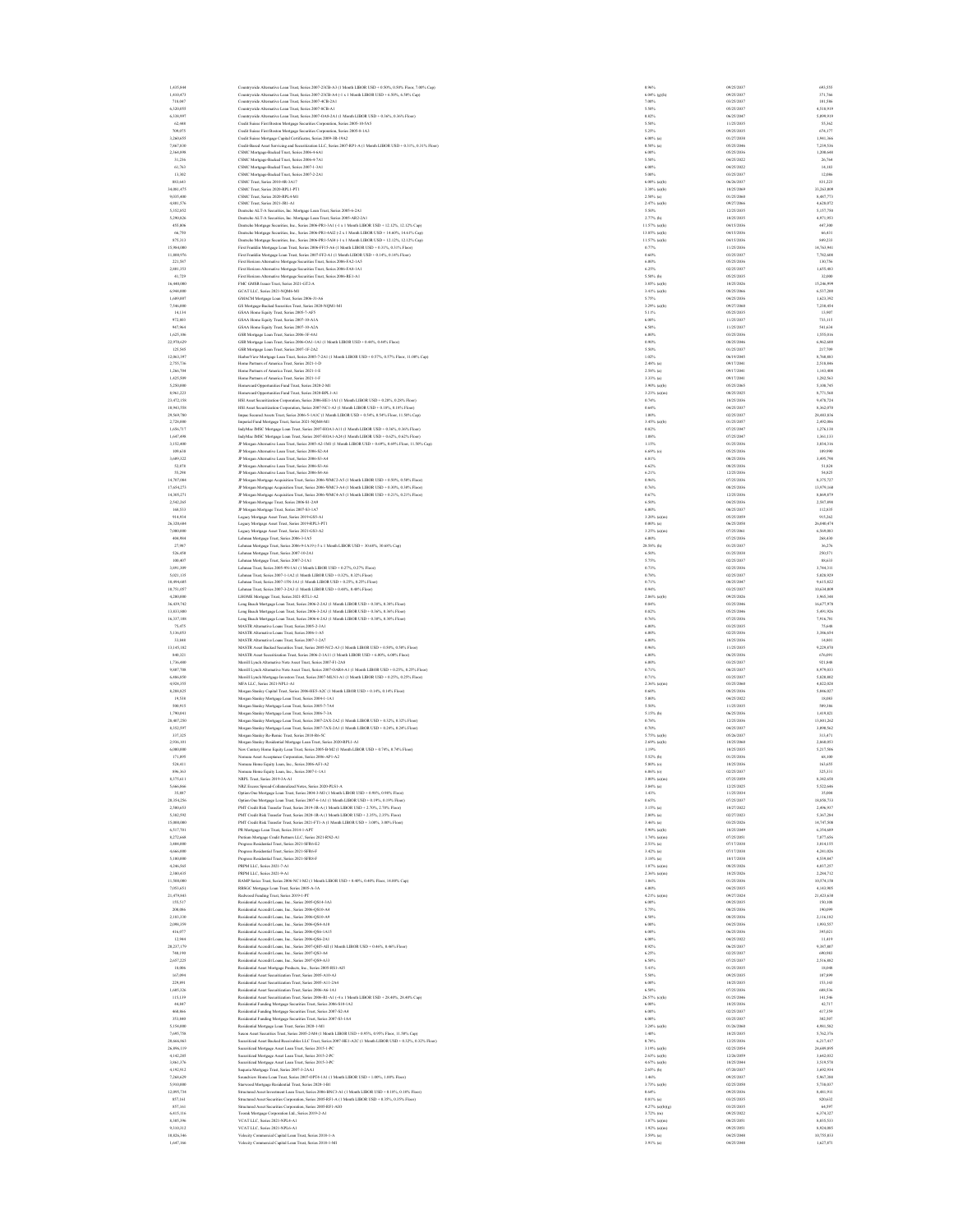|                                                                                        | 875.510<br>533,731      | . 2018. LM2<br>Velocity Commercial Capital Loan Trust, Series 2018-1-M3                                                                                                                                                   | $4.26%$ (a)<br>$4.41\%$ (a)      | 04/25/2041<br>04/25/2048 | 862.892<br>522,991       |
|----------------------------------------------------------------------------------------|-------------------------|---------------------------------------------------------------------------------------------------------------------------------------------------------------------------------------------------------------------------|----------------------------------|--------------------------|--------------------------|
|                                                                                        | 6,943,716<br>2,624,320  | Velocity Commercial Capital Loan Trust, Series 2018-2-A<br>Velocity Commercial Capital Loan Trust, Series 2019-1-M1                                                                                                       | $4.05%$ (a)(b)<br>$3.94%$ (a)(b) | 10/26/2048<br>03/25/2049 | 6,971,556<br>2,581,913   |
|                                                                                        | 1,078,167               | Velocity Commercial Capital Loan Trust, Series 2019-1-M2                                                                                                                                                                  | $4.01\%$ (a)(b)                  | 03/25/2049               | 1,065,774                |
|                                                                                        | 992,411<br>1,594,702    | Velocity Commercial Capital Loan Trust, Series 2019-1-M3<br>Verus Securitization Trust. Series 2020-NPL1-A1                                                                                                               | 4.12% (a)(b)<br>$3.60\%$ (a)(m)  | 03/25/2049<br>08/25/2050 | 971,315<br>1,594,338     |
|                                                                                        | 4.264.732<br>2.152.582  | VOLT LLC. Series 2021-CF1-A1<br>VOLT LLC, Series 2021-CF2-A1                                                                                                                                                              | $1.99\%$ (a)(m)<br>2.49% (a)(m)  | 08/25/2051<br>11/27/2051 | 4.166.033<br>2.111.190   |
|                                                                                        | 1,471,928               | VOLT LLC, Series 2021-NPL1-A1                                                                                                                                                                                             | $1.89\%$ (a)(m)                  | 02/27/2051               | 1,430,344                |
|                                                                                        | \$.055,784<br>4,809,601 | VOLT LLC, Series 2021-NPL5-A1<br>VOLT LLC, Series 2021-NPL6-A1                                                                                                                                                            | 2.12% (a)(m)<br>$2.24\%$ (a)(m)  | 03/27/2051<br>04/25/2051 | 4,935,165<br>4,665,475   |
|                                                                                        | 83,052                  | Washington Mutual Mortgage Pass-Through Certificates Trust, Series 2005-1-2A                                                                                                                                              | $6.00\%$                         | 03/25/2035               | 80,056                   |
|                                                                                        | 496,532<br>1,306,997    | Washington Mutual Mortgage Pass-Through Certificates Trust, Series 2006-1-3A1<br>Washington Mutual Mortgage Pass-Through Certificates Trust, Series 2006-2-4CB                                                            | 5.75%<br>$6.00\%$                | 02/25/2036<br>03/25/2036 | 459,906<br>1,292,595     |
|                                                                                        | 7,737,679<br>3,438,694  | Washington Mutual Mortgage Pass-Through Certificates Trust, Series 2006-8-A5                                                                                                                                              | $4.19%$ (o)<br>$4.19%$ (o)       | 10/25/2036<br>10/25/2036 | 3,663,073<br>1.628.931   |
|                                                                                        | \$,099,041              | Washington Mutual Mortgage Pass-Through Certificates Trust, Series 2006-8-A6<br>Washington Mutual Mortgage Pass-Through Certificates Trust, Series 2006-AR13-1A (12 Month US Treasury Average + 0.88%, 0.88% Floor)       | 1.02%                            | 10/25/2046               | 4.805.825                |
|                                                                                        | 1,682,639<br>7,920,668  | Washington Mutual Mortgage Pass-Through Certificates Trust, Series 2006-AR19-2A (11th District Cost of Funds Index + 1.25%, 1.25% Floor)<br>Washington Mutual Mortgage Pass-Through Certificates Trust, Series 2007-2-1A2 | 1.47%<br>$6.00\%$                | 01/25/2047<br>04/25/2037 | 1,653,679<br>7,684,037   |
|                                                                                        | 5,555,075               | Washington Mutual Mortgage Pass-Through Certificates Trust, Series 2007-2-1A3                                                                                                                                             | $6.00\%$                         | 04/25/2037               | 5,434,095                |
|                                                                                        | 830,583<br>59,127       | Washington Mutual Mortgage Pass-Through Certificates Trust, Series 2007-3-A6<br>Washington Mutual Mortgage Pass-Through Certificates Trust, Series 2007-5-A11 (-6 x 1 Month LIBOR USD + 39.48%, 39.48% Cap)               | $6.00\%$<br>36.74% (h)           | 04/25/2037<br>06/25/2037 | 790,267<br>91,385        |
|                                                                                        | 6,990,800<br>\$356,769  | Washington Mutual Mortgage Pass-Through Certificates Trust, Series 2007-5-A3<br>Washington Mutual Mortgage Pass-Through Certificates Trust, Series 2007-HY7-2A1                                                           | 7.00%<br>2.95% (b)               | 06/25/2037<br>07/25/2037 | 5,194,250<br>\$324,700   |
|                                                                                        | 434.535                 | Wells Fargo Alternative Loan Trust, Series 2007-PAS-1A1                                                                                                                                                                   | 6.25%                            | 11/25/2037               | 415,684                  |
|                                                                                        | 10,924<br>430,366       | Wells Fargo Mortgage Backed Securities Trust, Series 2005-AR14-A6<br>Wells Fargo Mortgage Backed Securities Trust, Series 2006-7-2A1                                                                                      | $2.62%$ (b)<br>$6.00\%$          | 08/25/2035<br>06/25/2036 | 10,927<br>400,652        |
|                                                                                        | 25,140<br>5,000,000     | Wells Fargo Mortgage Backed Securities Trust, Series 2007-7-A1<br>ZH Trust, Series 2021-2-A                                                                                                                               | $6.00\%$                         | 06/25/2037               | 23,719                   |
| Total Non-Agency Residential Collateralized Mortgage Obligations(Cost \$1,044,912,657) |                         |                                                                                                                                                                                                                           | $2.35\%$ (a)                     | 10/17/2027               | 4,989,255<br>987,063,577 |
| US Cornorate Bonds - 15.6%                                                             |                         |                                                                                                                                                                                                                           |                                  |                          |                          |
|                                                                                        | 14,671,000              | AbbVie, Inc.                                                                                                                                                                                                              | 4.70%                            | 05/14/2045               | 15,990,511               |
|                                                                                        | 1,865,000<br>1,330,000  | Academy Ltd.<br>Acristre LLC                                                                                                                                                                                              | $6.00\%$ (a)<br>$4.25\%$ (a)     | 11/15/2027<br>02/15/2029 | 1,911,625<br>1,209,901   |
|                                                                                        | 1,145,000<br>2,050,000  | Acrisure LLC<br>Acuris Finance US, Inc.                                                                                                                                                                                   | $6.00\%$ (a)<br>$5.00\%$ (a)     | 08/01/2029<br>05/01/2028 | 1,060,957<br>1,887,824   |
|                                                                                        | 2,575,000               | AdaptHealth LLC                                                                                                                                                                                                           | 5.13% (a)                        | 03/01/2030               | 2,396,540                |
|                                                                                        | 1,235,000<br>930,000    | Advanced Drainage Systems, Inc.<br>Aethon United Finance Corporation                                                                                                                                                      | $5.00\%$ (a)<br>8.25% (a)        | 09/30/2027<br>02/15/2026 | 1,238,495<br>966,656     |
|                                                                                        | 3.245,000<br>6.270,000  | Agree LP<br>Air Lease Corporation                                                                                                                                                                                         | 2.60%<br>1.88%                   | 06/15/2033<br>08/15/2026 | 2864,896<br>5.784.928    |
|                                                                                        | 551,000                 | Air Methods Corporation                                                                                                                                                                                                   | $8.00\%$ (a)                     | 05/15/2025               | 477,287                  |
|                                                                                        | 8,795,000<br>5,490,000  | Aircastle Ltd.<br>Alexandria Real Estate Equities, Inc.                                                                                                                                                                   | $2.85\%$ (a)<br>3.00%            | 01/26/2028<br>05/18/2051 | 7,916,446<br>4,636,415   |
|                                                                                        | 1,285,000               | Alliant Holdings Intermediate LLC                                                                                                                                                                                         | $6.75%$ (a)                      | 10/15/2027               | 1,271,764                |
|                                                                                        | 1,120,000<br>1,450,000  | Allied Universal Holdco LLC<br>Allied Universal Holdco LLC                                                                                                                                                                | $6.63%$ (a)<br>9.75% (a)         | 07/15/2026<br>07/15/2027 | 1,134,784<br>1,500,460   |
|                                                                                        | 700,000                 | Allied Universal Holdco LLC                                                                                                                                                                                               | $4.63%$ (a)                      | 06/01/2028               | 662,364                  |
|                                                                                        | 465,000<br>1,675,000    | Allied Universal Holdco LLC<br>Allied Universal Holdco LLC                                                                                                                                                                | $4.63%$ (a)                      | 06/01/2028<br>06/01/2029 | 435,263<br>1,479,862     |
|                                                                                        | 1,185,000               | AMC Entertainment Holdings, Inc.                                                                                                                                                                                          | $6.00\%$ (a)<br>$7.50\%$ (a)     | 02/15/2029               | 1,153,112                |
|                                                                                        | 2,490,000<br>2,600,000  | American Airlines, Inc.<br>American Airlines, Inc.                                                                                                                                                                        | $5.75%$ (a)<br>3.95%             | 04/20/2029<br>07/11/2030 | 2,484,086<br>2,353,420   |
|                                                                                        | 1,030,000               | American Axle & Manufacturing, Inc.                                                                                                                                                                                       | 5.00%                            | 10/01/2029               | 967,551                  |
|                                                                                        | 4,433,000<br>12,652,000 | American Tower Corporation<br>American Tower Corporation                                                                                                                                                                  | 3.38%<br>3.60%                   | 10/15/2026<br>01/15/2028 | 4,380,648<br>12.554.043  |
|                                                                                        | 1,815,000               | AmWINS Group, Inc.                                                                                                                                                                                                        | 4.88% (a)                        | 06/30/2029               | 1,744.759                |
|                                                                                        | 989,000<br>995,000      | Antero Midstream Partners LP<br>Antero Resources Corporation                                                                                                                                                              | $5.75%$ (a)<br>$5.38\%$ (a)      | 03/01/2027<br>03/01/2030 | 1,008,800<br>1,017,646   |
|                                                                                        | 7,600,000               | Anthem, Inc.                                                                                                                                                                                                              | 2.38%                            | 01/15/2025               | 7,500,710                |
|                                                                                        | 1,510,000<br>9,575,000  | APi Escrow Corporation<br>Aptiv PLC                                                                                                                                                                                       | $4.75%$ (a)                      | 10/15/2025<br>12/01/2051 | 1,405,266<br>7,633,555   |
|                                                                                        | 405,000                 | Arches Buyer, Inc.                                                                                                                                                                                                        | 3.10%<br>4.25% (a)               | 06/01/2028               | 378,302                  |
|                                                                                        | 2,385,000<br>300,000    | Arconic Corporation<br>Ardagh Packaging Finance, Inc.                                                                                                                                                                     | $6.13\%$ (a)<br>5.25% (a)        | 02/15/2028<br>04/30/2025 | 2.397,402<br>300,114     |
|                                                                                        | 1,475,000               | Ardagh Packaging Finance, Inc.                                                                                                                                                                                            | 5.25% (a)                        | 08/15/2027               | 1.365.120                |
|                                                                                        | 8,895,000<br>3,000,000  | Ares Capital Corporation<br>Ares Capital Corporation                                                                                                                                                                      | 2.15%<br>2.88%                   | 07/15/2026<br>06/15/2028 | 8,051,003<br>2,661,307   |
|                                                                                        | 7,320,000               | Arrow Electronics, Inc.                                                                                                                                                                                                   | 3.88%                            | 01/12/2028               | 7,357,672                |
|                                                                                        | 1,315,000<br>1,840,000  | Ashton Woods Finance Company<br>ASP Unifrax Holdings, Inc.                                                                                                                                                                | $4.63\%$ (a)<br>5.25% (a)        | 04/01/2030<br>09/30/2028 | 1,147,982<br>1,711,623   |
|                                                                                        | 160,000                 | ASP Unifrax Holdings, Inc.                                                                                                                                                                                                | 7.50% (a)                        | 09/30/2029               | 142,597                  |
|                                                                                        | 2,980,000<br>190,000    | AssuredPartners, Inc.<br>AssuredPartners, Inc.                                                                                                                                                                            | $7.00\%$ (a)<br>$5.63%$ (a)      | 08/15/2025<br>01/15/2029 | 2.964.966<br>175,242     |
|                                                                                        | 355,000                 | At Home Group, Inc.                                                                                                                                                                                                       | $4.88\%$ (a)                     | 07/15/2028               | 316,665                  |
|                                                                                        | 745,000<br>3,910,000    | At Home Group, Inc.<br>AT&T, Inc.                                                                                                                                                                                         | $7.13%$ (a)<br>2.75%             | 07/15/2029<br>06/01/2031 | 645,870<br>3,671,564     |
|                                                                                        | 23,000,000              | AT&T, Inc.                                                                                                                                                                                                                | 3.50%                            | 09/15/2053               | $20,\!269,\!083$         |
|                                                                                        | 4,180,000<br>16,900,000 | AT&T, Inc.<br>Athene Global Funding (Secured Overnight Financing Rate + 0.56%)                                                                                                                                            | 3.55%<br>$0.77%$ (a)             | 09/15/2055<br>08/19/2024 | 3,700,924<br>16,630,555  |
|                                                                                        | 7,330,000               | AutoNation, Inc.                                                                                                                                                                                                          | 3.85%                            | 03/01/2032               | 7,106,068                |
|                                                                                        | 1,285,000<br>14,460,000 | Ayaya, Inc.<br>Aviation Capital Group LLC                                                                                                                                                                                 | $6.13\%$ (a)<br>$1.95%$ (a)      | 09/15/2028<br>09/20/2026 | 1,268,725<br>13,100,421  |
|                                                                                        | 16,500,000              | Bank of America Corporation (5 Year CMT Rate $\pm$ 1.20%)                                                                                                                                                                 | 2.48%                            | 09/21/2036               | 14,212,092               |
|                                                                                        | 6,230,000<br>\$85,000   | Bank of America Corporation (Secured Overnight Financing Rate + 1.21%)<br>Bausch Health Companies, Inc.                                                                                                                   | 2.57%<br>$6.13\%$ (a)            | 10/20/2032<br>02/01/2027 | 5,670,741<br>589,414     |
|                                                                                        | 1,620,000               | Bausch Health Companies, Inc.                                                                                                                                                                                             | 7.00% (a)                        | 01/15/2028               | 1,452,937                |
|                                                                                        | 1,290,000<br>490,000    | Bausch Health Companies, Inc.<br>Bausch Health Companies, Inc.                                                                                                                                                            | $4.88\%$ (a)<br>$6.25%$ (a)      | 06/01/2028<br>02/15/2029 | 1,236,923<br>402,586     |
|                                                                                        | 510,000                 | Beacon Roofing Supply, Inc.                                                                                                                                                                                               | 4.13% (a)                        | 05/15/2029               | 472,084                  |
|                                                                                        | \$540,000<br>3,190,000  | Berkshire Hathaway Finance Corporation<br>Berkshire Hathaway Finance Corporation                                                                                                                                          | 2.85%<br>3.85%                   | 10/15/2050<br>03/15/2052 | 4.819.256<br>3,266,085   |
|                                                                                        | 5,455,000               | Berry Global, Inc.                                                                                                                                                                                                        | 1,65%                            | 01/15/2027               | 4,977,689                |
|                                                                                        | 4,185,000               | Blackstone Private Credit Fund                                                                                                                                                                                            | $2.63%$ (a)                      | 12/15/2026               | 3,772,954                |
|                                                                                        | 695,000                 | Blue Racer Midstream LLC                                                                                                                                                                                                  | $7.63%$ (a)                      | 12/15/2025               | 728,016                  |
|                                                                                        | 8,549,000<br>4,380,000  | <b>Boeing Company</b><br>Boeing Company                                                                                                                                                                                   | 2.95%<br>3.75%                   | 02/01/2030<br>02/01/2050 | 7,932,361<br>3.913.794   |
|                                                                                        | 7,105,000               | <b>Boston Properties LP</b>                                                                                                                                                                                               | 3,40%                            | 06/21/2029<br>10/02/2025 | 7.051.415                |
|                                                                                        | 125,000<br>2,100,000    | Boxer Parent Company, Inc.<br>Boyne USA, Inc.                                                                                                                                                                             | $7.13%$ (a)<br>$4.75%$ (a)       | 05/15/2029               | 129,784<br>2,018,720     |
|                                                                                        | 5,690,000<br>7,565,000  | BP Capital Markets America, Inc.<br>BP Capital Markets America, Inc.                                                                                                                                                      | 2.94%<br>3.00%                   | 06/04/2051<br>03/17/2052 | 4,880,255<br>6,551,822   |
|                                                                                        | 3,065,000               | <b>Brighthouse Financial Global Funding</b>                                                                                                                                                                               | $1.00\%$ (a)                     | 04/12/2024               | 2,937,647                |
|                                                                                        | 4,535,000<br>8.015,000  | <b>Brighthouse Financial Global Funding</b><br>Bristol-Myers Squibb Company                                                                                                                                               | $2.00\%$ (a)<br>4.35%            | 06/28/2028<br>11/15/2047 | 4,043,902<br>8.826.301   |
|                                                                                        | 12,725,000              | Broadcom, Inc.                                                                                                                                                                                                            | $3.42%$ (a)                      | 04/15/2033               | 11,899,893               |
|                                                                                        | 13,760,000<br>1,270,000 | Brooklyn Union Gas Company<br>Builders FirstSource, Inc.                                                                                                                                                                  | $4.49%$ (a)<br>$4.25\%$ (a)      | 03/04/2049<br>02/01/2032 | 13,908,083<br>1,184,707  |
|                                                                                        | 1,495,000               | Caesars Entertainment, Inc.                                                                                                                                                                                               | $4.63\%$ (a)                     | 10/15/2029               | 1,399,694                |
|                                                                                        | 890,000<br>555,000      | Calpine Corporation<br>Calpine Corporation                                                                                                                                                                                | $4.50\%$ (a)<br>5.13% (a)        | 02/15/2028<br>03/15/2028 | 869,708<br>529,700       |
|                                                                                        | 600,000                 | Calpine Corporation                                                                                                                                                                                                       | $4.63%$ (a)                      | 02/01/2029               | 553,071                  |
|                                                                                        | 2,650,000<br>12,905,000 | Camival Corporation<br>Carrier Global Competition                                                                                                                                                                         | 5.75% (a)<br>3.38%               | 03/01/2027<br>04/05/2040 | 2.530.750<br>11,763,683  |
|                                                                                        | \$25,000                | Carvana Corporation                                                                                                                                                                                                       | $5.63%$ (a)                      | 10/01/2025<br>02/15/2028 | 495,660                  |
|                                                                                        | 1,754,000<br>1,150,000  | Castle US Holding Corporation<br>Catalent Pharma Solutions, Inc.                                                                                                                                                          | $9.50\%$ (a)<br>$3.50\%$ (a)     | 04/01/2030               | 1,744,800<br>1,051,715   |
|                                                                                        | 2,520,000<br>1,275,000  | CCO Holdings LLC<br>CCO Holdings LLC                                                                                                                                                                                      | $4.75%$ (a)<br>$4.50\%$ (a)      | 03/01/2030<br>08/15/2030 | 2,424,227<br>1,198,497   |
|                                                                                        | 1,200,000               | CCO Holdings LLC                                                                                                                                                                                                          | 4.75% (a)                        | 02/01/2032               | 1,119,264                |
|                                                                                        | 1,190,000<br>1,830,000  | CCO Holdings LLC<br>Codar Fair LP                                                                                                                                                                                         | 4.25% (a)<br>5.25%               | 01/15/2034<br>07/15/2029 | 1,035,300<br>1,805,487   |
|                                                                                        | 1,520,000               | Cengage Learning, Inc.                                                                                                                                                                                                    | 9.50% (a)                        | 06/15/2024               | 1,518,624                |
|                                                                                        | 660,000<br>11,620,000   | Centene Corporation<br>Centene Corporation                                                                                                                                                                                | 3.00%<br>2.50%                   | 10/15/2030<br>03/01/2031 | 607,207<br>10,274,055    |
|                                                                                        | 1,025,000               | Centene Corporation                                                                                                                                                                                                       | 2.63%                            | 08/01/2031               | 913,911                  |
|                                                                                        | 1,165,000<br>7,010,000  | Century Communities, Inc.<br>CF Industries, Inc.                                                                                                                                                                          | 6.75%<br>5.38%                   | 06/01/2027<br>03/15/2044 | 1,210,627<br>7,895,421   |
|                                                                                        | 7,981,000               | Charter Communications Operating LLC                                                                                                                                                                                      | 4.91%                            | 07/23/2025               | 8,284,106                |
|                                                                                        | 7,615,000<br>1,219,000  | Charter Communications Operating LLC<br>Chesapeake Energy Corporation                                                                                                                                                     | 3.50%<br>$5.88\%$ (a)            | 03/01/2042<br>02/01/2029 | 6.317.234<br>1,260,397   |
|                                                                                        | 8,755,000               | Cigna Corporatio                                                                                                                                                                                                          | 4.90%                            | 12/15/2048               | 9,852,834                |
|                                                                                        | 18,710,000              | Citigroup, Inc. (3 Month LIBOR USD + 1.10%)                                                                                                                                                                               | 1.57%<br>2.01%                   | 05/17/2024<br>01/25/2026 | 18,818,636<br>3,328,628  |
|                                                                                        | 3,455,000<br>3,180,000  | Citigroup, Inc. (Secured Overnight Financing Rate + 0.69%)<br>Citigroup, Inc. (Secured Overnight Financing Rate + 1.28%)                                                                                                  | 3.07%                            | 02/24/2028               | 3,100,710                |
|                                                                                        | 2,015,000<br>460,000    | Clarivate Science Holdings Corporation<br>Clean Harbors, Inc.                                                                                                                                                             | $4.88\%$ (a)<br>5.13% (a)        | 07/01/2029<br>07/15/2029 | 1,899,954<br>462,348     |
|                                                                                        | 240,000                 | Clear Channel Outdoor Holdings, Inc.                                                                                                                                                                                      | $7.75%$ (a)                      | 04/15/2028               | 241,528                  |
|                                                                                        | 1,635,000<br>1,265,000  | Clear Channel Outdoor Holdings, Inc.<br>Clearway Energy Operating LLC                                                                                                                                                     | 7.50% (a)<br>4.75% (a)           | 06/01/2029<br>03/15/2028 | 1,633,414<br>1,272,647   |
|                                                                                        | 2,450,000               | CNX Midstream Partners LP                                                                                                                                                                                                 | $4.75%$ (a)                      | 04/15/2030               | 2,297,120                |
|                                                                                        | 1,210,000<br>5,625,000  | CNX Resources Corporation<br>Comcast Corporation                                                                                                                                                                          | $6.00\%$ (a)<br>3.95%            | 01/15/2029<br>10/15/2025 | 1,223,679<br>5,813,925   |
|                                                                                        |                         |                                                                                                                                                                                                                           |                                  |                          |                          |
|                                                                                        |                         |                                                                                                                                                                                                                           |                                  |                          |                          |
|                                                                                        |                         |                                                                                                                                                                                                                           |                                  |                          |                          |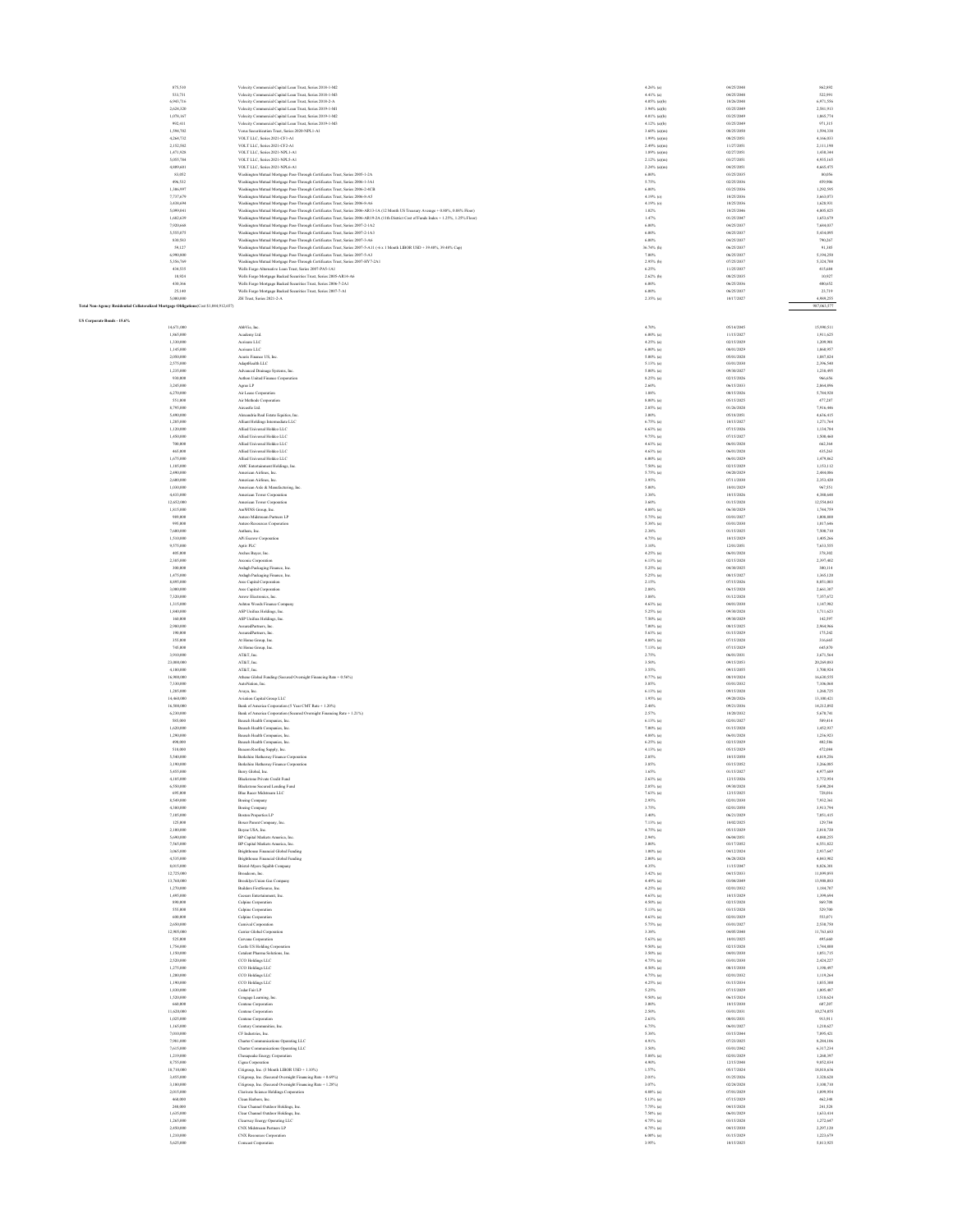8,115,000 Comcast Corporation 3.40% 04/01/2030 8,231,635 725,000 CommScope Technologies LLC 5.00% (a) 03/15/2027 631,229 1,500,000 CommScope, Inc. 4.75% (a) 09/01/2029 1,383,570 1,375,000 Community Health Systems, Inc. 6.00% (a) 01/15/2029 1,391,775 1,730,000 Community Health Systems, Inc. 6.88% (a) 04/15/2029 1,702,112 1,205,000 Community Health Systems, Inc. 4.75% (a) 02/15/2031 1,140,400 1,215,000 Consolidated Communications, Inc. 5.00% (a) 10/01/2028 1,047,986 6,495,000 Constellation Brands, Inc. 3.15% 08/01/2029 6,280,215 1,935,000 Constellation Brands, Inc. 2.88% 05/01/2030 1,817,842 515,000 Constellation Merger Sub, Inc. 8.50% (a) 09/15/2025 484,986 6,235,000 Continental Resources, Inc. 2.27% (a) 11/15/2026 5,829,725 1,243,000 Cornerstone Building Brands, Inc. 6.13% (a) 01/15/2029 1,155,729 6,395,000 Corporate Office Properties LP 2.90% 12/01/2033 5,653,744 740,000 Coty, Inc. 6.50% (a) 04/15/2026 736,892 1,240,000 Coty, Inc. 5.00% (a) 04/15/2026 1,209,725 3,085,000 CQP Holdco LP 5.50% (a) 06/15/2031 3,034,869 1,945,000 Credit Acceptance Corporation 6.63% 03/15/2026 1,986,526 12,965,000 Crown Castle International Corporation 3.65% 09/01/2027 12,892,983 815,000 Crown Castle International Corporation 3.80% 02/15/2028 815,686 3,059,000 Crown Castle International Corporation 3.30% 07/01/2030 2,929,711 2,940,000 CSC Holdings LLC 5.75% (a) 01/15/2030 2,621,672 2,325,000 CSI Compressco LP 7.50% (a) 04/01/2025 2,298,518 15,865,000 CSX Corporation 3.80% 11/01/2046 15,854,406 1,225,000 CVR Nitrogen Finance Corporation 6.13% (a) 06/15/2028 1,226,654 6,980,000 CVS Health Corporation 5.05% 03/25/2048 7,925,534 522,827 CWT Travel Group, Inc. 8.50% (a) 11/19/2026 517,599 2,200,000 Dana Financing Ltd. 5.75% (a) 04/15/2025 2,224,200 410,000 Dana, Inc. 5.38% 11/15/2027 407,981 965,000 Dana, Inc. 5.63% 06/15/2028 976,324 285,000 Dana, Inc. 4.25% 09/01/2030 261,203 950,000 DaVita, Inc. 4.63% (a) 06/01/2030 888,440 1,427,000 Dealer Tire LLC 8.00% (a) 02/01/2028 1,432,266 1,035,000 Diamond BC B.V. 4.63% (a) 10/01/2029 930,889 1,215,000 Diamond Sports Group LLC 5.38% (a) 08/15/2026 472,319 13,806,000 Dick's Sporting Goods, Inc. 3.15% 01/15/2032 12,673,082 3,640,000 Dick's Sporting Goods, Inc. 4.10% 01/15/2052 3,115,733 3,500,000 Digital Realty Trust 3.70% 08/15/2027 3,527,486 3,000,000 Digital Realty Trust 3.60% 07/01/2029 2,989,796 1,515,000 DIRECTV Financing LLC 5.88% (a) 08/15/2027 1,492,389 18,465,000 Discover Financial Services 4.10% 02/09/2027 18,857,309 1,330,000 DISH DBS Corporation 5.88% 11/15/2024 1,328,490 1,275,000 DISH DBS Corporation 5.75% (a) 12/01/2028 1,208,859 1,110,000 DISH DBS Corporation 5.13% 06/01/2029 946,719 14,333,000 Dollar Tree, Inc. 4.00% 05/15/2025 14,677,734 1,570,000 Dollar Tree, Inc. 3.38% 12/01/2051 1,353,944 4,400,000 DTE Energy Company 2.95% 03/01/2030 4,202,637 1,265,000 Duke Energy Carolinas LLC 2.85% 03/15/2032 1,224,155 2,095,000 Duke Energy Corporation 3.75% 09/01/2046 1,983,653 9,390,000 Duke Energy Corporation 3.95% 08/15/2047 9,204,080 2,075,000 Dun & Bradstreet Corporation 5.00% (a) 12/15/2029 1,952,772 1,588,000 East Ohio Gas Company 3.00% (a) 06/15/2050 1,378,158 1,180,000 EES Finance Corporation 8.13% 05/01/2025 1,191,210 926,000 Embarq Corporation 8.00% 06/01/2036 893,738 1,265,000 Emergent BioSolutions, Inc. 3.88% (a) 08/15/2028 1,137,146 4,850,000 Enable Midstream Partners LP 4.40% 03/15/2027 4,939,895 8,200,000 Enable Midstream Partners LP 5.00% 05/15/2044 8,054,484 620,000 Encompass Health Corporation 4.50% 02/01/2028 608,747 215,000 Encompass Health Corporation 4.75% 02/01/2030 206,758 1,430,000 Encompass Health Corporation 4.63% 04/01/2031 1,340,990 500,000 Endo Luxembourg Finance Company I SARL 6.00% (a) 07/15/2023 282,500 1,040,000 Endo Luxembourg Finance Company I SARL 6.13% (a) 04/01/2029 950,253 900,000 Endurance International Group Holdings, Inc. 6.00% (a) 02/15/2029 778,118 1,425,000 Energizer Holdings, Inc. 6.50% (a) 12/31/2027 1,413,614 7,895,000 Energy Transfer LP 4.75% 01/15/2026 8,211,715 3,785,000 Entergy Corporation 2.80% 06/15/2030 3,553,028 1,235,000 EQM Midstream Partners LP 4.75% (a) 01/15/2031 1,156,590 8,965,000 Equinix, Inc. 1.80% 07/15/2027 8,166,030 2,355,000 EverArc Escrow SARL 5.00% (a) 10/30/2029 2,156,297 3,954,000 Exelon Corporation 3.40% 04/15/2026 3,972,705 2,330,000 Exelon Corporation 4.10% (a) 03/15/2052 2,373,514 3,935,000 Expedia Group, Inc. 5.00% 02/15/2026 4,124,199 7,440,000 Expedia Group, Inc. 3.80% 02/15/2028 7,414,840 3,590,000 Expedia Group, Inc. 2.95% 03/15/2031 3,329,725 7,580,000 Exxon Mobil Corporation 4.23% 03/19/2040 8,180,434 6,257,000 FedEx Corporation 4.75% 11/15/2045 6,693,879 990,000 Ferrellgas Escrow LLC 5.38% (a) 04/01/2026 936,421 2,055,000 Fertitta Entertainment LLC 6.75% (a) 01/15/2030 1,893,138 1,065,000 First Student Bidco, Inc. 4.00% (a) 07/31/2029 994,694 9,125,000 Flowserve Corporation 2.80% 01/15/2032 8,086,071 4,065,000 Ford Motor Company 3.25% 02/12/2032 3,637,403 2,900,000 Ford Motor Credit Company LLC 4.39% 01/08/2026 2,896,245 1,200,000 Ford Motor Credit Company LLC 4.95% 05/28/2027 1,221,660 1,670,000 Ford Motor Credit Company LLC 3.63% 06/17/2031 1,511,367 11,703,000 Ford Motor Credit Company LLC (3 Month LIBOR USD + 1.24%) 1.74% 02/15/2023 11,616,081 8,710,000 Fortinet, Inc. 1.00% 03/15/2026 7,937,073 1,610,000 Fortress Transportation and Infrastructure Investors LLC 5.50% (a) 05/01/2028 1,465,889 390,000 Frontier Communications Holdings LLC 5.88% (a) 10/15/2027 387,871 800,000 Frontier Communications Holdings LLC 5.00% (a) 05/01/2028 768,980 100,392 Frontier Communications Holdings LLC 5.88% 11/01/2029 92,047 1,395,000 Frontier Communications Holdings LLC 6.00% (a) 01/15/2030 1,292,237 2,340,000 Full House Resorts, Inc. 8.25% (a) 02/15/2028 2,395,388 1,295,000 Gap, Inc. 3.88% (a) 10/01/2031 1,130,600 1,140,000 GCI LLC 4.75% (a) 10/15/2028 1,115,102 8,950,000 General Motors Financial Company, Inc. 2.40% 10/15/2028 8,028,055 8,680,000 General Motors Financial Company, Inc. 3.10% 01/12/2032 7,812,332 8,950,000 Georgia Power Company 2.20% 09/15/2024 8,784,376 16,345,000 Georgia Power Company 3.25% 03/15/2051 14,227,439 1,340,000 Glatfelter Corporation 4.75% (a) 11/15/2029 1,138,183 1,955,000 Global Access, Inc. 5.00% (a) 07/15/2029 1,854,464 1,846,960 Global Aircraft Leasing Company (7.25% PIK) 6.50% (a) 09/15/2024 1,680,364 1,035,000 Golden Entertainment, Inc. 7.63% (a) 04/15/2026 1,079,013 19,318,000 Goldman Sachs Group, Inc. (3 Month LIBOR USD + 1.17%) 1.68% 05/15/2026 19,431,854 5,510,000 Goldman Sachs Group, Inc. (Secured Overnight Financing Rate + 0.82%) 1.08% 09/10/2027 5,374,012 1,760,000 Goodyear Tire & Rubber Company 5.25% (a) 07/15/2031 1,629,707 615,000 GrafTech Finance, Inc. 4.63% (a) 12/15/2028 573,079 1,295,000 Griffon Corporation 5.75% 03/01/2028 1,247,292 665,000 Group 1 Automotive, Inc. 4.00% (a) 08/15/2028 620,033 22,059 Gulfport Energy Corporation 8.00% 05/17/2026 22,726 1,175,971 Gulfport Energy Corporation 8.00% (a) 05/17/2026 1,211,521 1,695,000 Gulfport Escrow 0.00% 05/15/2025 8,560 3,622,000 Halliburton Company 2.92% 03/01/2030 3,505,765 3,738,000 Halliburton Company 5.00% 11/15/2045 4,068,114 7,230,000 HCA, Inc. 4.13% 06/15/2029 7,379,637 5,405,000 Health Care Service Corporation and Mutual Legal Reserve Company 3.20% (a) 06/01/2050 4,748,173 2,030,000 Helios Software Holdings, Inc. 4.63% (a) 05/01/2028 1,871,467 1,095,000 Hertz Corporation 5.00% (a) 12/01/2029 992,393 1,540,000 Hess Midstream Operations LP 5.63% (a) 02/15/2026 1,582,319 1,075,000 Hess Midstream Operations LP 5.13% (a) 06/15/2028 1,076,398 2,370,000 Hess Midstream Operations LP 4.25% (a) 02/15/2030 2,240,361 985,000 Hexion, Inc. 7.88% (a) 07/15/2027 1,039,372 1,520,000 H-Food Holdings LLC 8.50% (a) 06/01/2026 1,463,129 975,000 Hightower Holding LLC 6.75% (a) 04/15/2029 955,403 1,797,000 Hilcorp Energy LP 6.25% (a) 11/01/2028 1,809,031 315,000 Hilcorp Energy LP 5.75% (a) 02/01/2029 315,819 9,115,000 Host Hotels & Resorts LP 2.90% 12/15/2031 8,156,915 16,340,000 Hyundai Capital America 2.65% (a) 02/10/2025 15,847,788 660,000 Hyundai Capital America 1.80% (a) 10/15/2025 617,220 1,890,000 IAA, Inc. 5.50% (a) 06/15/2027 1,897,021 2,405,000 Icahn Enterprises LP 6.25% 05/15/2026 2,456,190 1,300,000 Icahn Enterprises LP 5.25% 05/15/2027 1,278,030 230,000 iHeartCommunications, Inc. 8.38% 05/01/2027 238,096 960,000 iHeartCommunications, Inc. 5.25% (a) 08/15/2027 950,899 1,875,000 II-VI, Inc. 5.00% (a) 12/15/2029 1,835,484 6,080,000 Illumina, Inc. 0.55% 03/23/2023 5,967,158 1,600,000 Illuminate Buyer LLC 9.00% (a) 07/01/2028 1,622,000 1,435,000 Installed Building Products, Inc. 5.75% (a) 02/01/2028 1,401,708 6,011,000 Invitation Homes Operating Partnership LP 2.70% 01/15/2034 5,269,428 1,380,000 Iron Mountain, Inc. 4.88% (a) 09/15/2029 1,315,947 850,000 Iron Mountain, Inc. 4.50% (a) 02/15/2031 786,080 1,000,000 iStar, Inc. 4.75% 10/01/2024 1,009,860 875,000 Jazz Securities DAC 4.38% (a) 01/15/2029 848,833 2,160,000 JELD-WEN, Inc. 4.63% (a) 12/15/2025 2,081,570 10,585,000 JP Morgan Chase & Company (Secured Overnight Financing Rate + 2.04%) 2.52% 04/22/2031 9,824,893 5,920,000 JPMorgan Chase & Company (Secured Overnight Financing Rate + 0.92%) 2.60% 02/24/2026 5,810,010 7,185,000 JPMorgan Chase & Company (Secured Overnight Financing Rate + 1.02%) 2.07% 06/01/2029 6,628,073 8,925,000 JPMorgan Chase & Company (Secured Overnight Financing Rate + 1.25%) 2.58% 04/22/2032 8,189,032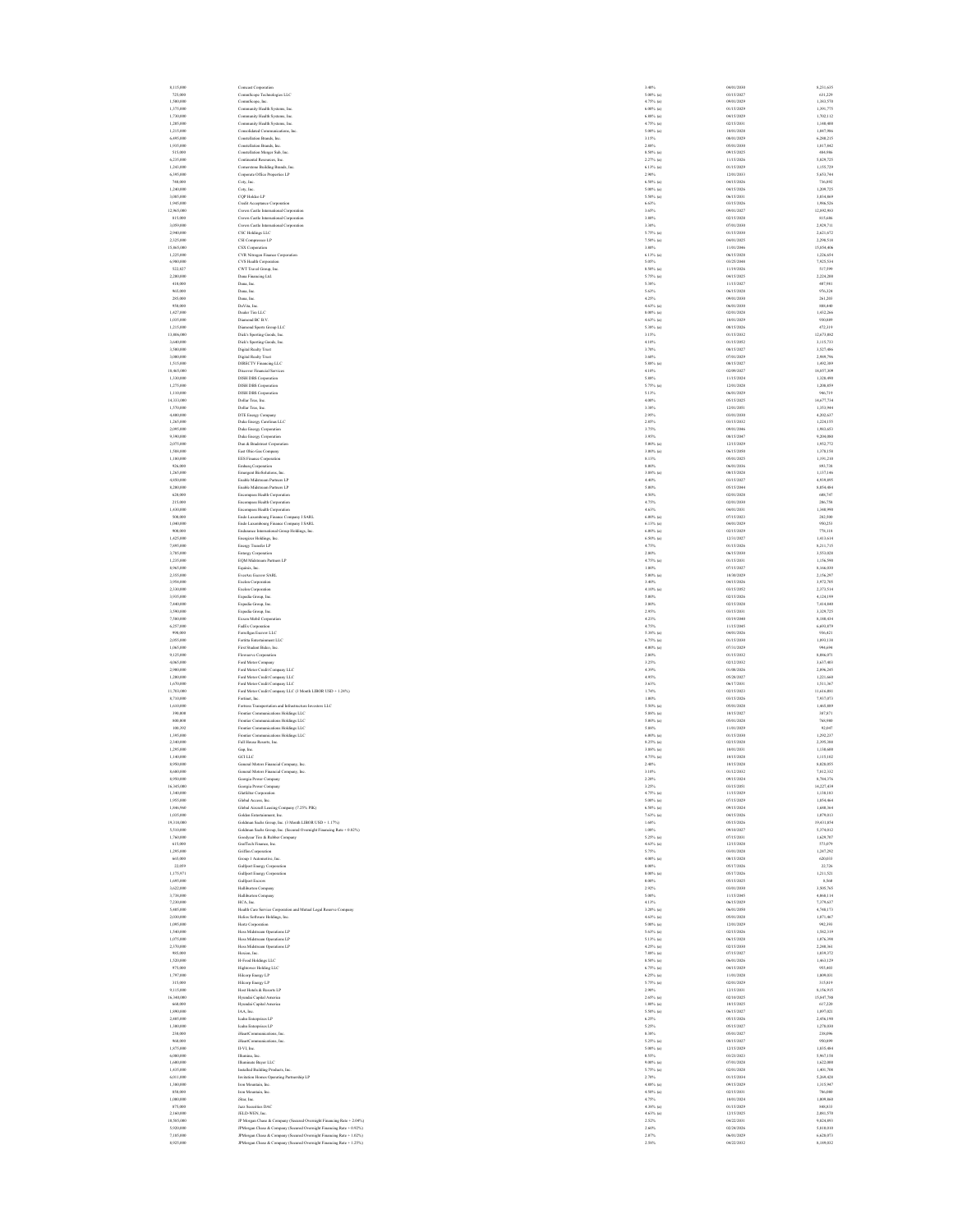8,480,000 JPMorgan Chase & Company (Secured Overnight Financing Rate + 1.26%) 2.96% 01/25/2033 8,003,335 1,415,000 KAR Auction Services, Inc. 5.13% (a) 06/01/2025 1,434,386 8,207,000 Keurig Dr Pepper, Inc. 3.80% 05/01/2050 7,823,854 10,779,000 Kinder Morgan Energy Partners LP 6.95% 01/15/2038 13,517,467 1,015,000 LBM Acquisition LLC 6.25% (a) 01/15/2029 951,974 730,000 LD Holdings Group LLC 6.50% (a) 11/01/2025 685,156 185,000 LD Holdings Group LLC 6.13% (a) 04/01/2028 164,052 1,300,000 Leeward Renewable Energy Operations LLC 4.25% (a) 07/01/2029 1,220,954 1,015,000 Legends Hospitality Holding Company LLC 5.00% (a) 02/01/2026 975,699 530,000 Level 3 Financing, Inc. 3.75% (a) 07/15/2029 470,370 1,260,000 LFS Topco LLC 5.88% (a) 10/15/2026 1,182,737 1,320,000 LifePoint Health, Inc. 4.38% (a) 02/15/2027 1,278,024 895,000 LifePoint Health, Inc. 5.38% (a) 01/15/2029 847,464 1,061,338 Ligado Networks LLC (15.50% PIK) 15.50% (a) 11/01/2023 807,869 1,360,000 Lions Gate Capital Holdings LLC 5.50% (a) 04/15/2029 1,312,441 2,990,000 Live Nation Entertainment, Inc. 5.63% (a) 03/15/2026 3,049,621 650,000 Live Nation Entertainment, Inc. 6.50% (a) 05/15/2027 692,946 560,000 Logan Merger Sub, Inc. 5.50% (a) 09/01/2027 523,729 1,745,000 LSF9 Atlantis Holdings LLC 7.75% (a) 02/15/2026 1,679,214 1,305,000 Lumen Technologies, Inc. 5.13% (a) 12/15/2026 1,245,335 1,170,000 Lumen Technologies, Inc. 4.00% (a) 02/15/2027 1,091,575 1,235,000 M/I Homes, Inc. 4.95% 02/01/2028 1,166,488 1,030,000 Madison IAQ LLC 4.13% (a) 06/30/2028 950,587 1,010,000 Madison IAQ LLC 5.88% (a) 06/30/2029 907,874 6,465,000 Magallanes, Inc. 3.76% (a) 03/15/2027 6,464,016 560,000 Magic Mergeco, Inc. 7.88% (a) 05/01/2029 480,197 6,129,000 Marathon Petroleum Corporation 5.13% 12/15/2026 6,531,490 8,250,000 Marriott International, Inc. 3.13% 06/15/2026 8,163,779 9,110,000 Marriott International, Inc. 2.75% 10/15/2033 8,057,517 14,980,000 Marvell Technology, Inc. 4.20% 06/22/2023 15,230,471 7,335,000 Massachusetts Mutual Life Insurance Company 3.20% (a) 12/01/2061 6,027,860 1,085,000 Match Group Holdings LLC 5.00% (a) 12/15/2027 1,081,685 590,000 Match Group Holdings LLC 4.63% (a) 06/01/2028 572,583 7,525,000 McDonald's Corporation 4.45% 03/01/2047 8,105,707 1,530,000 McGraw-Hill Education, Inc. 5.75% (a) 08/01/2028 1,462,473 2,050,000 Metis Merger Sub LLC 6.50% (a) 05/15/2029 1,933,376 50,000 Metropolitan Edison Company 4.00% (a) 04/15/2025 49,802 1,495,000 MGM Resorts International 6.75% 05/01/2025 1,544,866 755,000 MGM Resorts International 5.75% 06/15/2025 775,049 1,550,000 Michaels Companies, Inc. 5.25% (a) 05/01/2028 1,425,039 795,000 Midwest Gaming Borrower LLC 4.88% (a) 05/01/2029 734,493 2,625,000 Minerva Merger Sub, Inc. 6.50% (a) 02/15/2030 2,549,873 600,000 ModivCare Escrow Issuer, Inc. 5.00% (a) 10/01/2029 560,463 810,000 ModivCare, Inc. 5.88% (a) 11/15/2025 818,870 5,255,000 Monongahela Power Company 5.40% (a) 12/15/2043 6,056,663 2,430,000 Morgan Stanley (Secured Overnight Financing Rate + 1.29%) 2.94% 01/21/2033 2,281,598 16,684,000 Morgan Stanley (Secured Overnight Financing Rate + 1.36%) 2.48% 09/16/2036 14,331,892 1,272,000 Moss Creek Resources Holdings, Inc. 7.50% (a) 01/15/2026 1,169,006 2,025,000 Mozart Debt Merger Sub, Inc. 5.25% (a) 10/01/2029 1,885,174 786,000 MPH Acquisition Holdings LLC 5.75% (a) 11/01/2028 711,165 1,250,000 MPLX LP 4.00% 03/15/2028 1,274,010 3,720,000 MPT Operating Partnership LP 5.00% 10/15/2027 3,786,960 940,000 Murphy Oil USA, Inc. 4.75% 09/15/2029 934,061 1,020,000 Nabors Industries Ltd. 7.25% (a) 01/15/2026 1,021,703 820,000 Nabors Industries, Inc. 7.38% (a) 05/15/2027 853,161 1,635,000 Nasdaq, Inc. 3.95% 03/07/2052 1,591,088 845,000 National FINL Partners Corporation 4.88% (a) 08/15/2028 808,593 1,160,000 National FINL Partners Corporation 6.88% (a) 08/15/2028 1,109,273 1,975,000 Nationstar Mortgage Holdings, Inc. 5.75% (a) 11/15/2031 1,887,083 955,000 Navient Corporation 5.00% 03/15/2027 911,361 1,935,000 NCL Corporation Ltd. 3.63% (a) 12/15/2024 1,827,269 1,185,000 NCL Corporation Ltd. 5.88% (a) 03/15/2026 1,127,326 1,160,000 NCL Corporation Ltd. 5.88% (a) 02/15/2027 1,144,079 345,000 NESCO Holdings II, Inc. 5.50% (a) 04/15/2029 339,390 8,088,000 NetApp, Inc. 1.88% 06/22/2025 7,743,412 765,000 Netflix, Inc. 5.38% (a) 11/15/2029 829,451 550,000 Netflix, Inc. 4.88% (a) 06/15/2030 587,667 505,000 News Corporation 5.13% (a) 02/15/2032 508,368 3,500,000 NextEra Energy Capital Holdings, Inc. 2.25% 06/01/2030 3,208,357 1,950,000 NGL Energy Operating LLC 7.50% (a) 02/01/2026 1,920,643 1,150,000 NGL Energy Partners LP 7.50% 04/15/2026 1,004,715 3,475,000 NGPL PipeCo LLC 3.25% (a) 07/15/2031 3,249,555 10,425,000 Northrop Grumman Corporation 5.15% 05/01/2040 12,170,715 5,000,000 NRG Energy, Inc. 2.00% (a) 12/02/2025 4,707,582 1,715,000 NRG Energy, Inc. 3.63% (a) 02/15/2031 1,510,992 1,650,000 NuStar Logistics LP 6.00% 06/01/2026 1,670,642 1,705,000 Oasis Petroleum, Inc. 6.38% (a) 06/01/2026 1,749,816 820,000 Occidental Petroleum Corporation 8.00% 07/15/2025 921,762 1,960,000 Occidental Petroleum Corporation 6.63% 09/01/2030 2,251,550 1,675,000 Occidental Petroleum Corporation 6.13% 01/01/2031 1,886,980 650,000 Occidental Petroleum Corporation 6.45% 09/15/2036 764,790 660,000 Occidental Petroleum Corporation 6.60% 03/15/2046 776,896 1,565,000 Office Properties Income Trust 2.65% 06/15/2026 1,433,227 7,295,000 Office Properties Income Trust 2.40% 02/01/2027 6,499,932 1,885,000 Olympus Water US Holding Corporation 4.25% (a) 10/01/2028 1,715,727 1,100,000 Olympus Water US Holding Corporation 6.25% (a) 10/01/2029 975,612 850,000 OneMain Finance Corporation 6.88% 03/15/2025 894,710 280,000 OneMain Finance Corporation 7.13% 03/15/2026 299,606 390,000 OneMain Finance Corporation 6.63% 01/15/2028 409,196 825,000 OneMain Finance Corporation 5.38% 11/15/2029 802,940 4,255,000 ONEOK, Inc. 3.40% 09/01/2029 4,096,493 1,485,000 Option Care Health, Inc. 4.38% (a) 10/31/2029 1,394,912 12,265,000 Oracle Corporation 3.85% 04/01/2060 10,100,092 2,470,000 Organon & Company 5.13% (a) 04/30/2031 2,386,885 136,000 Ortho Clinical Diagnostics, Inc. 7.38% (a) 06/01/2025 140,286 1,116,000 Ortho-Clinical Diagnostics, Inc. 7.25% (a) 02/01/2028 1,150,903 1,800,000 Owens & Minor, Inc. 6.63% (a) 04/01/2030 1,854,792 6,930,000 Owens Corning 4.40% 01/30/2048 6,917,626 8,875,000 Owl Rock Capital Corporation 2.63% 01/15/2027 7,968,202 11,390,000 Pacific Gas and Electric Company 1.37% 03/10/2023 11,195,171 9,268,000 Pacific Gas and Electric Company 2.50% 02/01/2031 8,007,439 6,647,000 Packaging Corporation of America 3.40% 12/15/2027 6,623,897 1,301,000 Panther BF Aggregator LP 6.25% (a) 05/15/2026 1,340,433 745,000 Panther BF Aggregator LP 8.50% (a) 05/15/2027 773,943 2,043,000 Par Petroleum Finance Corporation 7.75% (a) 12/15/2025 2,024,817 875,000 Park Intermediate Holdings LLC 4.88% (a) 05/15/2029 822,045 7,348,000 Patterson-UTI Energy, Inc. 3.95% 02/01/2028 6,879,752 565,000 PBF Holding Company LLC 6.00% 02/15/2028 455,116 905,000 PECF USS Intermediate Holding III Corporation 8.00% (a) 11/15/2029 875,090 2,085,000 Penn National Gaming, Inc. 5.63% (a) 01/15/2027 2,070,124 940,000 Penn National Gaming, Inc. 4.13% (a) 07/01/2029 842,522 1,385,000 PennyMac Financial Services, Inc. 5.38% (a) 10/15/2025 1,373,359 1,575,000 PennyMac Financial Services, Inc. 4.25% (a) 02/15/2029 1,354,524 7,160,000 Penske Truck Leasing Company 4.20% (a) 04/01/2027 7,349,718 1,450,000 Performance Food Group, Inc. 5.50% (a) 10/15/2027 1,444,802 1,175,000 Performance Food Group, Inc. 4.25% (a) 08/01/2029 1,072,188 1,975,000 PetSmart, Inc. 4.75% (a) 02/15/2028 1,911,267 1,545,000 PetSmart, Inc. 7.75% (a) 02/15/2029 1,597,097 613,000 PIC AU Holdings LLC 10.00% (a) 12/31/2024 629,842 2,570,000 Pike Corporation 5.50% (a) 09/01/2028 2,426,671 5,602,000 Pioneer Natural Resources Corporation 1.90% 08/15/2030 4,972,510 430,000 Post Holdings, Inc. 5.50% (a) 12/15/2029 414,404 1,785,000 Post Holdings, Inc. 4.63% (a) 04/15/2030 1,610,249 1,535,000 Premier Entertainment Sub LLC 5.63% (a) 09/01/2029 1,322,372 1,510,000 Premier Entertainment Sub LLC 5.88% (a) 09/01/2031 1,291,918 1,720,000 Prime Security Services Borrower LLC 6.25% (a) 01/15/2028 1,685,978 7,005,000 Prudential Financial, Inc. 3.91% 12/07/2047 7,011,784 950,000 Radiate Finance, Inc. 4.50% (a) 09/15/2026 918,275 355,000 Radiate Finance, Inc. 6.50% (a) 09/15/2028 336,363 1,520,000 Radiology Partners, Inc. 9.25% (a) 02/01/2028 1,523,017 940,000 Rattler Midstream LP 5.63% (a) 07/15/2025 955,331 8,750,000 Raytheon Technologies Corporation 3.03% 03/15/2052 7,688,976 490,000 Real Hero Merger Sub 2, Inc. 6.25% (a) 02/01/2029 447,424 915,000 Realogy Group LLC 5.75% (a) 01/15/2029 864,163 2,385,000 Realogy Group LLC 5.25% (a) 04/15/2030 2,197,181 975,000 Rent-A-Center, Inc. 6.38% (a) 02/15/2029 893,407 650,000 Roller Bearing Company of America, Inc. 4.38% (a) 10/15/2029 606,938 9,110,000 Royalty Pharma PLC 3.30% 09/02/2040 7,779,250 2,600,000 RP Escrow Issuer LLC 5.25% (a) 12/15/2025 2,543,424 1,405,000 Ryan Specialty Group LLC 4.38% (a) 02/01/2030 1,329,481 7,038,000 Sabine Pass Liquefaction LLC 5.00% 03/15/2027 7,451,031 1,595,000 Sabra Health Care LP 3.20% 12/01/2031 1,426,065 655,000 Sabre Global, Inc. 9.25% (a) 04/15/2025 727,247 3,060,000 Santander Holdings USA, Inc. (Secured Overnight Financing Rate + 1.25%) 2.49% 01/06/2028 2,859,562 1,665,000 Schweitzer-Mauduit International, Inc. 6.88% (a) 10/01/2026 1,575,423 590,000 Science Applications International Corporation 4.88% (a) 04/01/2028 582,560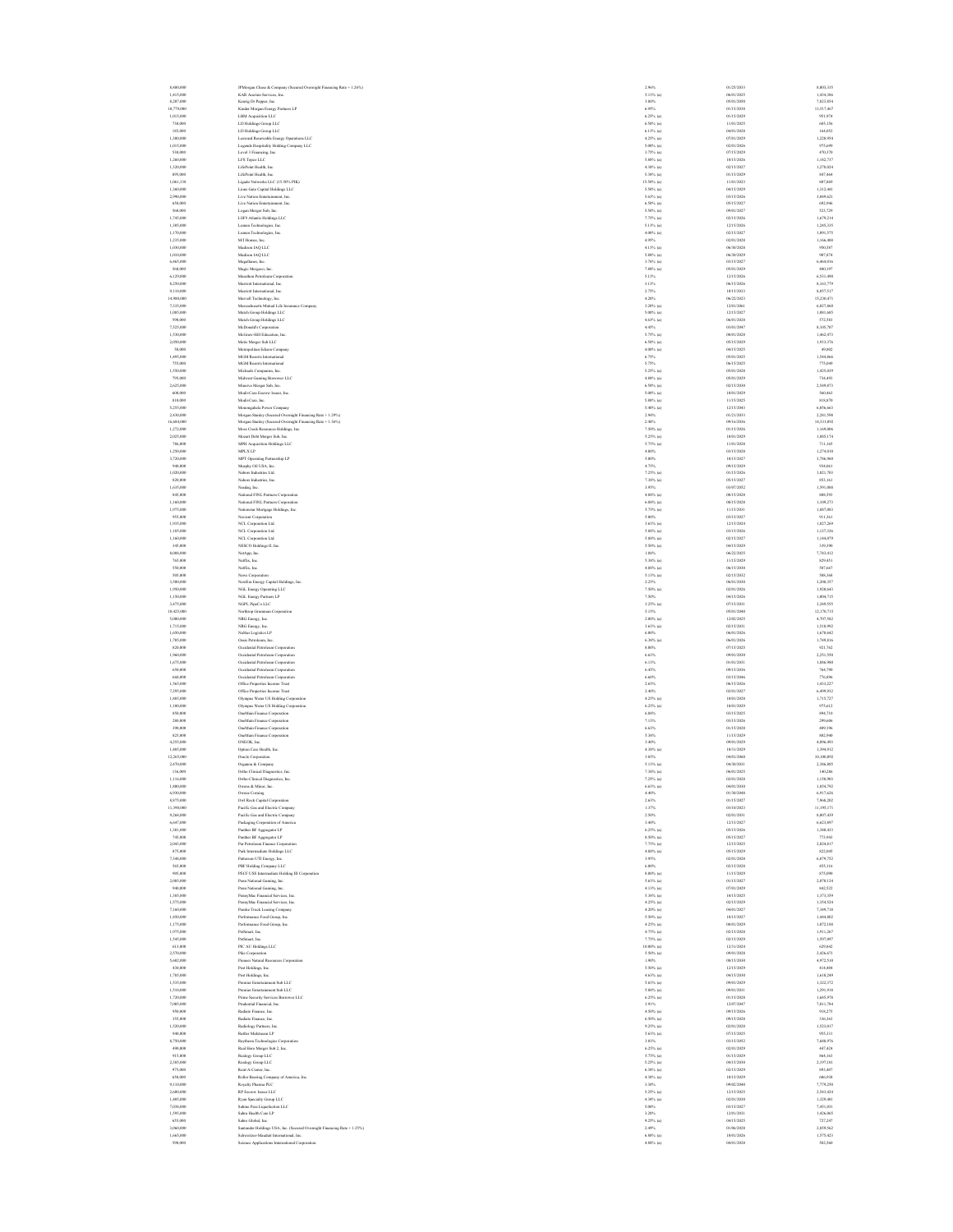| 2,895,000<br>3,760,000<br>1,100,000<br>690,000<br>2.520,000<br>12,973,000<br>1,314,000<br>1,640,000<br>6,150,000<br>7,847,000<br>4,080,000 |  |
|--------------------------------------------------------------------------------------------------------------------------------------------|--|
|                                                                                                                                            |  |
|                                                                                                                                            |  |
|                                                                                                                                            |  |
|                                                                                                                                            |  |
|                                                                                                                                            |  |
|                                                                                                                                            |  |
|                                                                                                                                            |  |
|                                                                                                                                            |  |
|                                                                                                                                            |  |
| 1,215,000<br>1,350,000                                                                                                                     |  |
| 1,230,000                                                                                                                                  |  |
| 3,965,000                                                                                                                                  |  |
| 975,000<br>1,490,000                                                                                                                       |  |
| 760,000                                                                                                                                    |  |
| 480,000                                                                                                                                    |  |
| 950,000                                                                                                                                    |  |
| 1,880,000<br>1,550,000                                                                                                                     |  |
| 1,010,000                                                                                                                                  |  |
| 475,000                                                                                                                                    |  |
| 1.855.000<br>15,175,000                                                                                                                    |  |
| 13,450,000                                                                                                                                 |  |
| 1,930,000                                                                                                                                  |  |
| 2,200,000                                                                                                                                  |  |
| 2,005,000<br>1,215,000                                                                                                                     |  |
| 520,000                                                                                                                                    |  |
| 4,625,000                                                                                                                                  |  |
| 17,070,000<br>7,520,000                                                                                                                    |  |
| 505,000                                                                                                                                    |  |
| 640,000                                                                                                                                    |  |
| 555,000                                                                                                                                    |  |
| 7,485,000<br>655,000                                                                                                                       |  |
| 460,000                                                                                                                                    |  |
| 340,000                                                                                                                                    |  |
| 2,205,000                                                                                                                                  |  |
| 1,720,000<br>1,987,500                                                                                                                     |  |
| 1,070,000                                                                                                                                  |  |
| 475,000                                                                                                                                    |  |
| 1.320,000<br>426,000<br>ă                                                                                                                  |  |
| 3,335,000                                                                                                                                  |  |
| 2,155,000                                                                                                                                  |  |
| 495,000                                                                                                                                    |  |
| 992,000<br>310,000                                                                                                                         |  |
| 1,180,000                                                                                                                                  |  |
| 440,000                                                                                                                                    |  |
| 2,545,000                                                                                                                                  |  |
| 1.365,000<br>950,000                                                                                                                       |  |
| 1,000,000                                                                                                                                  |  |
| 1,020,000                                                                                                                                  |  |
|                                                                                                                                            |  |
| 985,000                                                                                                                                    |  |
| 3,040,000                                                                                                                                  |  |
| 2,780,000<br>1,000,000                                                                                                                     |  |
| 2.420,000                                                                                                                                  |  |
| \$265,000                                                                                                                                  |  |
| 2,570,000                                                                                                                                  |  |
| 440,000<br>3,150,000                                                                                                                       |  |
| 1,215,000                                                                                                                                  |  |
| 475,000                                                                                                                                    |  |
| 1,320,000<br>8.148,000                                                                                                                     |  |
| 4.235,000                                                                                                                                  |  |
| 3,505,000                                                                                                                                  |  |
| 1,660,000                                                                                                                                  |  |
| 1,230,000<br>704,000                                                                                                                       |  |
| 755,000                                                                                                                                    |  |
| 620,000                                                                                                                                    |  |
| 7,495,000<br>2.220.000                                                                                                                     |  |
| 1,400,000                                                                                                                                  |  |
| 2,390,000                                                                                                                                  |  |
| 15,170,000                                                                                                                                 |  |
| 740,000<br>1,525,000                                                                                                                       |  |
| 13,647,000                                                                                                                                 |  |
| 3,465,000                                                                                                                                  |  |
| 1,950,000<br>14,567,000                                                                                                                    |  |
| 1,215,000                                                                                                                                  |  |
| 845,000                                                                                                                                    |  |
| 1,270,000                                                                                                                                  |  |
| 610,0<br>1,245,000                                                                                                                         |  |
| 775,000                                                                                                                                    |  |
| 360,000                                                                                                                                    |  |
| (Cost \$1,693,082,067)                                                                                                                     |  |
| nt :<br>d Agency M<br>rtgage B<br>e)<br>d Oblig<br>d<br>ı                                                                                  |  |
| 325,020                                                                                                                                    |  |
| 168,493<br>6,320,898                                                                                                                       |  |
| 3,479,939                                                                                                                                  |  |
| 3,342,801                                                                                                                                  |  |
| 12.410.566                                                                                                                                 |  |
| 807,409<br>8,127,687                                                                                                                       |  |
| 1,200,707                                                                                                                                  |  |
| 5,471,173<br>18,205,714                                                                                                                    |  |
| 9,431,474                                                                                                                                  |  |
| 70,536,323                                                                                                                                 |  |
| 49,599,357                                                                                                                                 |  |
| 12,711,036                                                                                                                                 |  |
| 1,057,694<br>146,786                                                                                                                       |  |
| 5,030,453                                                                                                                                  |  |
| 13,032,278                                                                                                                                 |  |
| 36,670<br>996,790                                                                                                                          |  |
| 47,402                                                                                                                                     |  |
| 102.713                                                                                                                                    |  |
| 49,836                                                                                                                                     |  |
| 162,775<br>13,001                                                                                                                          |  |
| 178,977                                                                                                                                    |  |
| 53,731                                                                                                                                     |  |
| 103,592<br>156,845                                                                                                                         |  |
| 131,297                                                                                                                                    |  |
| 21,258                                                                                                                                     |  |
| 21,258                                                                                                                                     |  |
| 73,541<br>51,<br>463                                                                                                                       |  |
| 124,152<br>128,208                                                                                                                         |  |

|                                                             | 735,000<br>1,450,000    | Scientific Games International, Inc.<br>Scotts Miracle-Gro Company                                                                                                                                       | $8.25\%$ (a)<br>4.50%      | 03/15/2026<br>10/15/2029 | 765,319<br>1,361,731    |
|-------------------------------------------------------------|-------------------------|----------------------------------------------------------------------------------------------------------------------------------------------------------------------------------------------------------|----------------------------|--------------------------|-------------------------|
|                                                             | 1.145,000               | Scripps Escrow, Inc.                                                                                                                                                                                     | $5.88\%$ (a)               | 07/15/2027               | 1.147.519               |
|                                                             | 1,900,000               | SEG Holding LLC                                                                                                                                                                                          | 5.63% (a)                  | 10/15/2028               | 1,902,090               |
|                                                             | 2,895,000               | Select Medical Corporation                                                                                                                                                                               | $6.25\%$ (a)               | 08/15/2026               | 3,000,291               |
|                                                             | 3,760,000               | Sherwin-Williams Company                                                                                                                                                                                 | 2.90%                      | 03/15/2052               | 3,090,644               |
|                                                             | 1,100,000               | Sirius XM Radio, Inc.                                                                                                                                                                                    | $5.50\%$ (a)               | 07/01/2029               | 1,118,480               |
|                                                             | 690,000                 | Sirius XM Radio, Inc.                                                                                                                                                                                    | $4.13%$ (a)                | 07/01/2030               | 647,013                 |
|                                                             | 2,520,000<br>12,973,000 | Six Flags Entertainment Corporation<br>Smithfield Foods, Inc.                                                                                                                                            | $4.88\%$ (a)<br>4.25% (a)  | 07/31/2024<br>02/01/2027 | 2,523,024<br>13,135,427 |
|                                                             | 1,314,000               | Smithfield Foods, Inc.                                                                                                                                                                                   | $3.00\%$ (a)               | 10/15/2030               | 1.194.424               |
|                                                             | 1,640,000               | Sonic Automotive, Inc.                                                                                                                                                                                   | $4.63%$ (a)                | 11/15/2029               | 1,478,058               |
|                                                             | 6,150,000               | Southern Company (5 Year CMT Rate + 2.92%)                                                                                                                                                               | 3.75%                      | 09/15/2051               | 5,685,983               |
|                                                             | 7,847,000               | Southwest Airlines Company                                                                                                                                                                               | 4.75%                      | 05/04/2023               | 8,015,143               |
|                                                             | 4,080,000               | Southwestern Electric Power Company                                                                                                                                                                      | 3.25%                      | 11/01/2051               | 3,522,385               |
|                                                             | 1,215,000               | Southwestern Energy Company                                                                                                                                                                              | 5.38%                      | 02/01/2029               | 1,231,852               |
|                                                             | 1,350,000               | Southwestern Energy Company                                                                                                                                                                              | 4.75%                      | 02/01/2032               | 1,350,196               |
|                                                             | 1,230,000               | Spectrum Brands, Inc.                                                                                                                                                                                    | 5.00% (a)                  | 10/01/2029               | 1,159,472               |
|                                                             | 3,965,000               | Sprint Capital Corporation                                                                                                                                                                               | 6.88%                      | 11/15/2028               | 4,601,422               |
|                                                             | 975,000                 | SRS Distribution, Inc.                                                                                                                                                                                   | $4.63%$ (a)                | 07/01/2028               | 933,294                 |
|                                                             | 1,490,000               | SRS Distribution, Inc.                                                                                                                                                                                   | $6.13%$ (a)                | 07/01/2029               | 1.376.335               |
|                                                             | 760,000                 | Staples, Inc.                                                                                                                                                                                            | 7.50% (a)                  | 04/15/2026               | 738,872                 |
|                                                             | 480,000                 | Staples, Inc.                                                                                                                                                                                            | $10.75%$ (a)               | 04/15/2027               | 427,697                 |
|                                                             | 950,000                 | Station Casinos LLC                                                                                                                                                                                      | 4.63% (a)                  | 12/01/2031               | 870,695                 |
|                                                             | 1,880,000               | Suburban Propane Partners LP                                                                                                                                                                             | $5.00\%$ (a)               | 06/01/2031               | 1,765,038               |
|                                                             | 1,550,000<br>1,010,000  | SunCoke Energy, Inc.<br>Sunoco LP                                                                                                                                                                        | $4.88\%$ (a)<br>$6.00\%$   | 06/30/2029<br>04/15/2027 | 1,463,200<br>1,030,740  |
|                                                             | 475,000                 | Sunoco LP                                                                                                                                                                                                | 4.50%                      | 05/15/2029               | 448,733                 |
|                                                             | 1,855,000               | SWF Escrow Issuer Corporation                                                                                                                                                                            | $6.50\%$ (a)               | 10/01/2029               | 1,606,857               |
|                                                             | 15,175,000              | Synchrony Financial                                                                                                                                                                                      | 3.95%                      | 12/01/2027               | 15,056,690              |
|                                                             | 13,450,000              | Sysco Corporation                                                                                                                                                                                        | 3.30%                      | 02/15/2050               | 11,790,458              |
|                                                             | 1,930,000               | Tenet Healthcare Corporation                                                                                                                                                                             | $6.25\%$ (a)               | 02/01/2027               | 1,983,461               |
|                                                             | 2,200,000               | Tenet Healthcare Corporation                                                                                                                                                                             | $6.13%$ (a)                | 10/01/2028               | 2,238,181               |
|                                                             | 2,005,000               | Tenet Healthcare Corporation                                                                                                                                                                             | 4.25% (a)                  | 06/01/2029               | 1,924,920               |
|                                                             | 1,215,000               | Tenneco, Inc.                                                                                                                                                                                            | 5.13% (a)                  | 04/15/2029               | 1,209,192               |
|                                                             | 520,000                 | Terrier Media Buyer, Inc.                                                                                                                                                                                | 8.88% (a)                  | 12/15/2027               | 529,734                 |
|                                                             | 4,625,000               | The Interpublic Group of Companies, Inc.                                                                                                                                                                 | 5.40%                      | 10/01/2048               | 5.527.570               |
|                                                             | 17,070,000              | Thermo Fisher Scientific, Inc.                                                                                                                                                                           | 1.22%                      | 10/18/2024               | 16,429,447              |
|                                                             | 7,520,000               | T-Mobile USA, Inc.                                                                                                                                                                                       | 2.25%                      | 02/15/2026               | 7,094,368               |
|                                                             | 505,000                 | T-Mobile USA, Inc.                                                                                                                                                                                       | $3.38%$ (a)                | 04/15/2029               | 481,013                 |
|                                                             | 640,000<br>\$55,000     | T-Mobile USA, Inc.<br>T-Mobile USA, Inc.                                                                                                                                                                 | 3.38%<br>2.88%             | 04/15/2029<br>02/15/2031 | 609,600<br>500,888      |
|                                                             | 7,485,000               | T-Mobile USA, Inc.                                                                                                                                                                                       | $3.40\%$ (a)               | 10/15/2052               | 6,392,717               |
|                                                             | 655,000                 | TMS International Corporation                                                                                                                                                                            | $6.25%$ (a)                | 04/15/2029               | 623,501                 |
|                                                             | 460,000                 | Townsquare Media, Inc.                                                                                                                                                                                   | $6.88\%$ (a)               | 02/01/2026               | 474,545                 |
|                                                             | 340,000                 | TransDigm, Inc.                                                                                                                                                                                          | $8.00\%$ (a)               | 12/15/2025               | 355,949                 |
|                                                             | 2.205,000               | TransDigm, Inc.                                                                                                                                                                                          | $6.25\%$ (a)               | 03/15/2026               | 2,266,453               |
|                                                             | 1,720,000               | TransDigm, Inc.                                                                                                                                                                                          | 5.50%                      | 11/15/2027               | 1,709,241               |
|                                                             | 1,987,500               | Transocean Poscidon Ltd                                                                                                                                                                                  | $6.88\%$ (a)               | 02/01/2027               | 1,970,795               |
|                                                             | 1,070,000               | Transocean Proteus Ltd.                                                                                                                                                                                  | $6.25\%$ (a)               | 12/01/2024               | 1,063,425               |
|                                                             | 475,000                 | Transecean, Inc.                                                                                                                                                                                         | 11.50% (a)                 | 01/30/2027               | 491,171                 |
|                                                             | 1,320,000               | Trident TPI Holdings, Inc.                                                                                                                                                                               | $6.63%$ (a)                | 11/01/2025               | 1,303,790               |
|                                                             | 4,426,000               | Triton Container International Ltd.                                                                                                                                                                      | 3.25%                      | 03/15/2032               | 4.085.928               |
|                                                             | 3,335,000               | Triton Container International Ltd.                                                                                                                                                                      | $1.15%$ (a)                | 06/07/2024               | 3.166.043               |
|                                                             | 2,155,000               | Triton Water Holdings, Inc.                                                                                                                                                                              | $6.25\%$ (a)               | 04/01/2029               | 1,841,792               |
|                                                             | 495,000                 | Triumph Group, Inc.                                                                                                                                                                                      | $6.25\%$ (a)               | 09/15/2024               | 493,322                 |
|                                                             | 992,000                 | Triumph Group, Inc.                                                                                                                                                                                      | 7.75%                      | 08/15/2025               | 1,000,402               |
|                                                             | 310,000                 | Tronox, Inc.                                                                                                                                                                                             | $4.63%$ (a)                | 03/15/2029               | 290,611                 |
|                                                             | 1,180,000               | Uber Technologies, Inc.<br>United Airlines, Inc.                                                                                                                                                         | 4.50% (a)                  | 08/15/2029               | 1,108,463               |
|                                                             | 440,000                 |                                                                                                                                                                                                          | 4.38% (a)                  | 04/15/2026               | 433,400                 |
|                                                             | 2.545,000<br>1,365,000  | United Airlines, Inc.<br>United Natural Foods, Inc.                                                                                                                                                      | $4.63%$ (a)<br>$6.75%$ (a) | 04/15/2029<br>10/15/2028 | 2.423.413<br>1,400,736  |
|                                                             | 950,000                 | Uniti Group LP                                                                                                                                                                                           | $6.50\%$ (a)               | 02/15/2029               | 886,977                 |
|                                                             | 1,000,000               | Univision Comm                                                                                                                                                                                           | $4.50\%$ (a)               | 05/01/2029               | 953,200                 |
|                                                             | 1,020,000               | US Foods, Inc.                                                                                                                                                                                           | $4.75%$ (a)                | 02/15/2029               | 974,166                 |
|                                                             | 985,000                 | US Foods, Inc.                                                                                                                                                                                           | $4.63\%$ (a)               | 06/01/2030               | 913,056                 |
|                                                             | 3,040,000               | USA Compression Partners LP                                                                                                                                                                              | 6.88%                      | 09/01/2027               | 3,056,370               |
|                                                             | 2,780,000               | Valero Energy Corporation                                                                                                                                                                                | 4.00%                      | 06/01/2052               | 2,620,102               |
|                                                             | 1,000,000               | Verizon Communications, Inc.                                                                                                                                                                             | 3.15%                      | 03/22/2030               | 984,753                 |
|                                                             | 2,420,000               | Verizon Communications, Inc.                                                                                                                                                                             | 3,88%                      | 03/01/2052               | 2,439,006               |
|                                                             | \$265,000               | Viatris, Inc.                                                                                                                                                                                            | 1,65%                      | 06/22/2025               | 4.905.276               |
|                                                             | 2,570,000               | Victoria's Secret Company                                                                                                                                                                                | 4.63% (a)                  | 07/15/2029               | 2,317,819               |
|                                                             | 440,000                 | Viking Cruises Ltd.                                                                                                                                                                                      | 13.00% (a)                 | 05/15/2025               | 489,727                 |
|                                                             | 3,150,000               | Viking Cruises Ltd.                                                                                                                                                                                      | 5.88% (a)                  | 09/15/2027               | 2,877,242               |
|                                                             | 1,215,000               | Viper Energy Partners LP                                                                                                                                                                                 | $5.38\%$ (a)               | 11/01/2027               | 1,239,215               |
|                                                             | 475,000                 | Virtusa Corporation                                                                                                                                                                                      | $7.13%$ (a)                | 12/15/2028               | 442,702                 |
|                                                             | 1,320,000<br>8.148,000  | Vizient, Inc.<br>VMware, Inc.                                                                                                                                                                            | $6.25\%$ (a)<br>2.20%      | 05/15/2027<br>08/15/2031 | 1,361,151<br>7.186.504  |
|                                                             | 4.235,000               | Ventier Corporation                                                                                                                                                                                      | 2.40%                      | 04/01/2028               | 3,732.814               |
|                                                             | 3,505,000               | Vornado Realty LP                                                                                                                                                                                        | 2.15%                      | 06/01/2026               | 3,280,812               |
|                                                             | 1,660,000               | WASH Multifamily Acquisition, Inc                                                                                                                                                                        | 5.75% (a)                  | 04/15/2026               | 1,666,864               |
|                                                             | 1,230,000               | Waste Pro, Inc.                                                                                                                                                                                          | $5.50\%$ (a)               | 02/15/2026               | 1,163,808               |
|                                                             | 704,000                 | Weatherford International Ltd                                                                                                                                                                            | $11.00\%$ (a)              | 12/01/2024               | 729,562                 |
|                                                             | 755,000                 | Weatherford International Ltd.                                                                                                                                                                           | $6.50\%$ (a)               | 09/15/2028               | 781,425                 |
|                                                             | 620,000                 | Weatherford International Ltd.                                                                                                                                                                           | $8.63%$ (a)                | 04/30/2030               | 630,239                 |
|                                                             | 7,495,000               | Wells Fargo & Company (3 Month LIBOR USD + 1.17%)                                                                                                                                                        | 3.20%                      | 06/17/2027               | 7,403,384               |
|                                                             | 7.720,000               | Wells Fargo & Company (Secured Overnight Financing Rate + 1.43%)                                                                                                                                         | 2.88%                      | 10/30/2030               | 7.345.839               |
|                                                             | 1,400,000               | Western Midstream Operating LP                                                                                                                                                                           | 4.55%                      | 02/01/2030               | 1,395,583               |
|                                                             | 2,390,000               | Western Union Company                                                                                                                                                                                    | 1.35%                      | 03/15/2026               | 2,205,899               |
|                                                             | 15,170,000              | Western Union Company                                                                                                                                                                                    | 2.75%                      | 03/15/2031               | 13,822,495              |
|                                                             | 740,000                 | Wheel Pros, Inc.                                                                                                                                                                                         | 6.50% (a)                  | 05/15/2029               | 649,853                 |
|                                                             | 4,525,000               | Williams Companies, Inc.                                                                                                                                                                                 | 3.50%                      | 10/15/2051               | 3,976,718               |
|                                                             | 13,647,000              | Willis North America, Inc.                                                                                                                                                                               | 4.50%                      | 09/15/2028               | 14,049,987              |
|                                                             | 3,465,000<br>1,950,000  | Workday, Inc.<br>WR Grace Holdings LLC                                                                                                                                                                   | 3.70%<br>5.63% (a)         | 04/01/2029<br>08/15/2029 | 3,475,860<br>1,828,320  |
|                                                             | 14,567,000              | WRKCo, Inc.                                                                                                                                                                                              | 3.75%                      | 03/15/2025               | 14,731,014              |
|                                                             | 1,215,000               | Wyndham Hotels & Resorts                                                                                                                                                                                 | $4.38%$ (a)                | 08/15/2028               | 1,170,841               |
|                                                             | 845,000                 | XHR LP                                                                                                                                                                                                   | $6.38\%$ (a)               | 08/15/2025               | 871,947                 |
|                                                             | 1,270,000               | XHR LP                                                                                                                                                                                                   | $4.88\%$ (a)               | 06/01/2029               | 1,235,253               |
|                                                             | 610,000                 | Yum! Brands, Inc.                                                                                                                                                                                        | $7.75%$ (a)                | 04/01/2025               | 633,638                 |
|                                                             | 1,245,000               | Yum! Brands, Inc.                                                                                                                                                                                        | 4.75% (a)                  | 01/15/2030               | 1,223,213               |
|                                                             | 775,000                 | Zayo Group Holdings, Inc.                                                                                                                                                                                | 4.00% (a)                  | 03/01/2027               | 714,566                 |
|                                                             | 360,000                 | Zayo Group Holdings, Inc.                                                                                                                                                                                | $6.13%$ (a)                | 03/01/2028               | 322,911                 |
| otal US Corporate Bonds (Cost \$1,693,082,067)              |                         |                                                                                                                                                                                                          |                            |                          | 1.614.796.760           |
|                                                             |                         |                                                                                                                                                                                                          |                            |                          |                         |
| S Government and Agency Mortgage Backed Obligations - 14.4% | 325,020                 |                                                                                                                                                                                                          |                            | 07/01/2035               | 352,224                 |
|                                                             | 168,493                 | Federal Home Loan Mortgage Corporation, Pool G01840<br>Federal Home Loan Mortgage Corporation, Pool G04817                                                                                               | $5.00\%$<br>5.00%          | 09/01/2038               | 182,522                 |
|                                                             | 6,320,898               | Federal Home Loan Mortgage Corporation, Pool G08537                                                                                                                                                      | 3.00%                      | 07/01/2043               | 6,315,419               |
|                                                             | 3,479,939               | Federal Home Loan Mortgage Corporation, Pool G08622                                                                                                                                                      | 3.00%                      | 01/01/2045               | 3,463,061               |
|                                                             | 3.342,801               | Federal Home Loan Mortgage Corporation, Pool G08686                                                                                                                                                      | 3.00%                      | 01/01/2046               | 3.326.568               |
|                                                             | 12.410.566              | Federal Home Loan Mortgage Corporation, Pool G08701                                                                                                                                                      | 3.00%                      | 04/01/2046               | 12.350.341              |
|                                                             | 807,409                 | Federal Home Loan Mortgage Corporation, Pool G08737                                                                                                                                                      | 3.00%                      | 12/01/2046               | 802,323                 |
|                                                             | 8,127,687               | Federal Home Loan Mortgage Corporation, Pool G61645                                                                                                                                                      | 4.00%                      | 10/01/2048               | 8,321,308               |
|                                                             | 1,200,707               | Federal Home Loan Mortgage Corporation, Pool N70081                                                                                                                                                      | 5.50%                      | 07/01/2038               | 1,255,092               |
|                                                             | 5,471,173               | Federal Home Loan Mortgage Corporation, Pool Q33789                                                                                                                                                      | 3.50%                      | 06/01/2045               | 5,578,345               |
|                                                             | 18,205,714              | Federal Home Loan Mortgage Corporation, Pool SD0035                                                                                                                                                      | 3.00%                      | 04/01/2047               | 18,167,092              |
|                                                             | 9,431,474               | Federal Home Loan Mortgage Corporation, Pool SD0699                                                                                                                                                      | 2.00%                      | 11/01/2050               | 8,800,992               |
|                                                             | 70,536,323              | Federal Home Loan Mortgage Corporation, Pool SD7538                                                                                                                                                      | 2.00%                      | 04/01/2051               | 65,777,263              |
|                                                             | 49,599,357              | Federal Home Loan Mortgage Corporation, Pool SD8172                                                                                                                                                      | 2.00%                      | 10/01/2051               | 46.114.223              |
|                                                             | 12.711.036              | Federal Home Loan Mortgage Corporation, Pool SD8174                                                                                                                                                      | 3.00%                      | 10/01/2051               | 12.452.866              |
|                                                             | 1,057,694               | Federal Home Loan Mortgage Corporation, Pool T60854                                                                                                                                                      | 3.50%                      | 09/01/2042               | 1,052,322               |
|                                                             | 146,786                 | Federal Home Loan Mortgage Corporation, Pool U60299                                                                                                                                                      | 4.00%                      | 11/01/2040               | 151,646                 |
|                                                             | 5,030,453               | Federal Home Loan Mortgage Corporation, Pool V83144                                                                                                                                                      | 4.00%<br>3.00%             | 04/01/2047<br>07/01/2047 | 5,218,795<br>12,945,599 |
|                                                             | 13,032,278<br>36,670    | Federal Home Loan Mortgage Corporation, Pool ZT1827<br>Federal Home Loan Mortgage Corporation, Series 2692-SC (-2 x 1 Month LIBOR USD + 13.29%, 13.29% Cap)                                              | 12.49% (h)                 | 07/15/2033               | 41,949                  |
|                                                             | 996,790                 | Federal Home Loan Mortgage Corporation, Series 2722-PS (-1 x 1 Month LIBOR USD + 9.89%, 9.89% Cap)                                                                                                       | 9.45% (h)                  | 12/15/2033               | 1,114,566               |
|                                                             | 47,402                  |                                                                                                                                                                                                          | 5,00%                      | 02/15/2034               | \$0,364                 |
|                                                             | 102.713                 | Federal Home Loan Mortgage Corporation, Series 2750-ZT                                                                                                                                                   | 6.10% (g)(h)               | 07/15/2035               | 13,946                  |
|                                                             | 49,836                  | Federal Home Loan Mortgage Corporation, Series 3002-SN (-1 x 1 Month LIBOR USD + 6.50%, 6.50% Cap)<br>Federal Home Loan Mortgage Corporation, Series 3045-DI (-1 x 1 Month LIBOR USD + 6.73%, 6.73% Cap) | 6.33% (g)(h)               | 10/15/2035               | 5,166                   |
|                                                             | 162,775                 | Federal Home Loan Mortgage Corporation, Series 3116-Z                                                                                                                                                    | 5.50%                      | 02/15/2036               | 173,954                 |
|                                                             | 13,001                  | Federal Home Loan Mortgage Corporation, Series 3117-ZN                                                                                                                                                   | 4.50%                      | 02/15/2036               | 13,213                  |
|                                                             | 178,977                 | Federal Home Loan Mortgage Corporation, Series 3203-ZC                                                                                                                                                   | 5.00%                      | 07/15/2036               | 190,777                 |
|                                                             | 53,731                  | Federal Home Loan Mortgage Corporation, Series 3275-SC (-1 x 1 Month LIBOR USD + 6.08%, 6.08% Cap)                                                                                                       | 5.68% (g)(h)               | 02/15/2037               | 5,575                   |
|                                                             | 103,592                 | Federal Home Loan Mortgage Corporation, Series 3382-SB (-1 x 1 Month LIBOR USD + 6.00%, 6.00% Cap)                                                                                                       | 5.60% (g)(h)               | 11/15/2037               | 13,141                  |
|                                                             | 156,845                 | Federal Home Loan Mortgage Corporation, Series 3384-S (-1 x 1 Month LIBOR USD + 6.39%, 6.39% Cap)                                                                                                        | 5.99% (g)(h)               | 11/15/2037               | 16,689                  |
|                                                             |                         | Federal Home Loan Mortgage Corporation, Series 3417-SX (-1 x 1 Month LIBOR USD + 6.18%, 6.18% Cap)                                                                                                       | 5.78% (g)(h)               | 02/15/2038               | 13,914                  |
|                                                             | 131.297                 |                                                                                                                                                                                                          | 5.25% (g)(h)               | 03/15/2038               | 2,203                   |
|                                                             | 21,258                  | Federal Home Loan Mortgage Corporation, Series 3423-GS (-1 x 1 Month LIBOR USD + 5.65%, 5.65% Cap)                                                                                                       |                            |                          |                         |
|                                                             | 21,258                  | Federal Home Loan Mortgage Corporation, Series 3423-SG (-1 x 1 Month LIBOR USD + 5.65%, 5.65% Cap)                                                                                                       | 5.25% (g)(h)               | 03/15/2038               | 2,140                   |
|                                                             | 73,541                  | Federal Home Loan Mortgage Corporation, Series 3524-LB                                                                                                                                                   | 3.35% (b)(g)(j)            | 06/15/2038               | 72,676                  |
|                                                             | 51,462                  | Federal Home Loan Mortgage Corporation, Series 3562-WS (-1 x 1 Month LIBOR USD + 4.95%, 4.95% Cap)                                                                                                       | 4.55% (g)(h)               | 08/15/2039               | 4,480                   |
|                                                             | 124,152                 | Federal Home Loan Mortgage Corporation, Series 3582-SA (-1 x 1 Month LIBOR USD + 6.00%, 6.00% Cap)                                                                                                       | 5.60% (g)(h)               | 10/15/2049               | 15,475                  |
|                                                             | 128,208                 | Federal Home Loan Mortgage Corporation, Series 3616-SG (-1 x 1 Month LIBOR USD + 6.35%, 6.35% Cap)                                                                                                       | 5.95% (g)(h)               | 03/15/2032               | 13,899                  |
|                                                             | 542,648<br>181,107      | Federal Home Loan Mortgage Corporation, Series 3626-AZ<br>Federal Horne Loan Mortgage Corporation, Series 3666-SC (-1 x 1 Month LIBOR USD + 5.77%, 5.77% Can)                                            | 5.50%<br>5.37% (e)(h)      | 08/15/2036<br>05/15/2040 | 584,597<br>25,665       |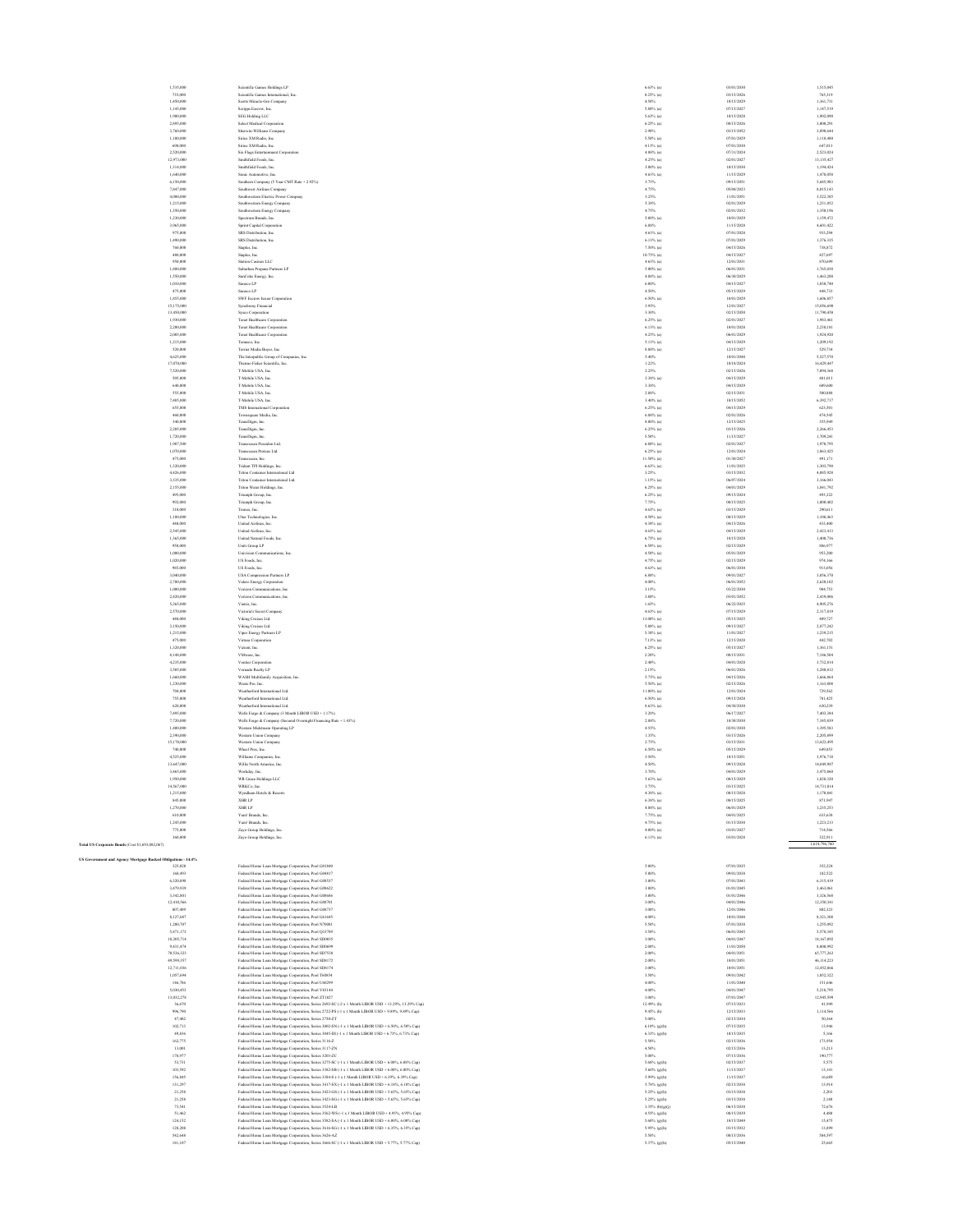| 140,174                  | Federal Home Loan Mortgage Corporation, Series 3666-VZ                                                                                                                                                         | 5.50%                         | 08/15/203                | 151,27                   |
|--------------------------|----------------------------------------------------------------------------------------------------------------------------------------------------------------------------------------------------------------|-------------------------------|--------------------------|--------------------------|
| 1,359,188                | Federal Home Loan Mortgage Corporation, Series 3779-DZ                                                                                                                                                         | 4.50% (i)                     | 12/15/2040               | 1,463,970                |
| 739,104                  | Federal Home Loan Mortgage Corporation, Series 3779-YA                                                                                                                                                         | 3.50%                         | 12/15/2030               | 747,913                  |
| 187,596<br>101,340       | Federal Home Loan Mortgage Corporation, Series 3786-SG (-2 x 1 Month LIBOR USD + 9.50%, 9.50% Cap)                                                                                                             | 8.71% (h)<br>9.07% (h)        | 01/15/2041<br>01/15/2041 | 190,368<br>99,165        |
| 545,542                  | Federal Home Loan Mortgage Corporation, Series 3792-SE (-2 x 1 Month LIBOR USD + 9.86%, 9.86% Cap)<br>Federal Home Loan Mortgage Corporation, Series 3806-CZ                                                   | 5,50%                         | 07/15/2034               | 588,272                  |
| 478,100                  | Federal Home Loan Mortgage Corporation, Series 3808-DB                                                                                                                                                         | 3.50%                         | 02/15/2031               | 480,746                  |
| 556,855                  | Federal Home Loan Mortgage Corporation, Series 3818-CZ                                                                                                                                                         | 4.50%                         | 03/15/2041               | 590,120                  |
| \$51,574                 | Federal Home Loan Mortgage Corporation, Series 3819-ZU                                                                                                                                                         | 5.50%                         | 07/15/2034               | 595,665                  |
| 1,576,319                | Federal Home Loan Mortgage Corporation, Series 3824-EY                                                                                                                                                         | 3.50%                         | 03/15/2031               | 1,594,173                |
| 251,282<br>918,090       | Federal Home Loan Mortgage Corporation, Series 3828-SW (-3 x 1 Month LIBOR USD + 13.20%, 13.20% Cap)                                                                                                           | 12.01% (h)<br>5.50%           | 02/15/2041<br>08/15/2034 | 275,822<br>984,290       |
| 2.626.168                | Federal Home Loan Mortgage Corporation, Series 3863-ZA<br>Federal Home Loan Mortgage Corporation, Series 3889-VZ                                                                                               | 4.00%                         | 07/15/2041               | 2.655.764                |
| 2.532.593                | Federal Home Loan Mortgage Corporation, Series 3910-GZ                                                                                                                                                         | 5,00%                         | 08/15/2041               | 2,709,848                |
| 25,787,749               | Federal Home Loan Mortgage Corporation, Series 3967-ZP                                                                                                                                                         | 4.00% (i)                     | 09/15/2041               | 26,951,731               |
| 799,230                  | Federal Home Loan Mortgage Corporation, Series 3972-AZ                                                                                                                                                         | 3.50%                         | 12/15/2041               | 775,200                  |
| 7,339,305                | Federal Home Loan Mortgage Corporation, Series 4096-DZ                                                                                                                                                         | 3.50%                         | 08/15/2042               | 7,190,425                |
| 7,950,846<br>2,739,791   | Federal Home Loan Mortgage Corporation, Series 4165-ZT<br>Federal Home Loan Mortgage Corporation, Series 4291-MS (-1 x 1 Month LIBOR USD + 5.90%, 5.90% Cap)                                                   | 3.00%<br>5.50% (g)(h)         | 02/15/2043<br>01/15/2054 | 7,723,984<br>456,154     |
| 20,826,735               | Federal Home Loan Mortgage Corporation, Series 4341-AZ                                                                                                                                                         | 3.00% (i)                     | 05/15/2044               | 20,247,877               |
| 292.773                  | Federal Home Loan Mortgage Corporation, Series 4391-MA                                                                                                                                                         | 3.00%                         | 07/15/2040               | 293,178                  |
| 9.527.946                | Federal Home Loan Mortgage Corporation, Series 4413-AZ                                                                                                                                                         | 3.50%                         | 11/15/2044               | 9.281.147                |
| 3,592,293                | Federal Home Loan Mortgage Corporation, Series 4471-BA                                                                                                                                                         | 3.00%                         | 12/15/2041               | 3,577,013                |
| 13,740,279               | Federal Home Loan Mortgage Corporation, Series 4471-GA                                                                                                                                                         | 3.00%                         | 02/15/2044               | 13,446,695               |
| 4,111,147                | Federal Home Loan Mortgage Corporation, Series 4481-B<br>Federal Home Loan Mortgage Corporation, Series 4542-AC                                                                                                | 3.00%<br>2.70%                | 12/15/2042<br>01/15/2045 | 4,000,786<br>17,860,234  |
| 18,107,350<br>9,272,694  | Federal Home Loan Mortgage Corporation, Series 5148-BZ                                                                                                                                                         | $2.50\%$ (i)                  | 10/25/2051               | 7,694,672                |
| 13,592,326               | Federal Home Loan Mortgage Corporation, Series 5195-ZN                                                                                                                                                         | $2.50\%$ (i)                  | 02/25/2052               | 11,449,981               |
| 207,979                  | Federal Home Loan Mortgage Corporation, Series R003-ZA                                                                                                                                                         | 5.50%                         | 10/15/2035               | 224,665                  |
| 63,380                   | Federal National Mortgage Association Pass-Thru, Pool 555743                                                                                                                                                   | 5.00%                         | 09/01/2033               | 68,546                   |
| 52,501                   | Federal National Mortgage Association Pass-Thru, Pool 735382                                                                                                                                                   | 5,00%                         | 04/01/2035<br>04/01/2035 | \$6,793                  |
| 433,668<br>213,150       | Federal National Mortgage Association Pass-Thru, Pool 735383<br>Federal National Mortgage Association Pass-Thru, Pool 735402                                                                                   | 5.00%<br>5.00%                | 04/01/2035               | 468,905<br>230,497       |
| 300,283                  | Federal National Mortgage Association Pass-Thru, Pool 735484                                                                                                                                                   | 5.00%                         | 05/01/2035               | 324,729                  |
| 64,341                   | Federal National Mortgage Association Pass-Thru, Pool 931104                                                                                                                                                   | 5.00%                         | 05/01/2039               | 67,647                   |
| 369,620                  | Federal National Mortgage Association Pass-Thru, Pool 995203                                                                                                                                                   | 5.00%                         | 07/01/2035               | 393,663                  |
| 323.881                  | Federal National Mortgage Association Pass-Thru, Pool AB2123                                                                                                                                                   | 4.00%                         | 01/01/2031               | 333,399                  |
| 30.419                   | Federal National Mortgage Association Pass-Thru, Pool AB2370                                                                                                                                                   | 4.50%                         | 09/01/2035<br>06/01/2030 | 31,049                   |
| 7,105<br>\$85,735        | Federal National Mortgage Association Pass-Thru, Pool AD2177<br>Federal National Mortgage Association Pass-Thru, Pool AH7309                                                                                   | 4.50%<br>4.00%                | 02/01/2031               | 7,368<br>602,818         |
| 7,244,784                | Federal National Mortgage Association Pass-Thru, Pool AS4645                                                                                                                                                   | 3.00%                         | 03/01/2045               | 7,204,801                |
| 6,360,108                | Federal National Mortgage Association Pass-Thru, Pool BC0785                                                                                                                                                   | 3.50%                         | 04/01/2046               | 6,470,634                |
| 241,471                  | Federal National Mortgage Association Pass-Thru, Pool MA0264                                                                                                                                                   | 4.50%                         | 12/01/2029               | 250,469                  |
| 163,770                  | Federal National Mortgage Association Pass-Thru, Pool MA0353                                                                                                                                                   | 4.50%                         | 03/01/2030               | 169,875                  |
| 4,742                    | Federal National Mortgage Association Pass-Thru, Pool MA0468                                                                                                                                                   | 5.00%                         | 07/01/2040               | 4,892                    |
| 2.707.232<br>1.276.120   | Federal National Mortgage Association Pass-Thru, Pool MA2151                                                                                                                                                   | 3.50%<br>3.00%                | 01/01/2045<br>04/01/2045 | 2,691,680<br>1.241.224   |
| 4,986,807                | Federal National Mortgage Association Pass-Thru, Pool MA2248<br>Federal National Mortgage Association, Pool AL9238                                                                                             | 3.00%                         | 10/01/2041               | 4,954,768                |
| 1,509,556                | Federal National Mortgage Association, Pool AL9445                                                                                                                                                             | 3.00%                         | 07/01/2031               | 1,522,159                |
| 9,069,542                | Federal National Mortgage Association, Pool AS7661                                                                                                                                                             | 3.00%                         | 08/01/2046               | 8,868,158                |
| 4,085,992                | Federal National Mortgage Association, Pool AS7724                                                                                                                                                             | 2.50%                         | 08/01/2046               | 3,931,134                |
| 12,933,289               | Federal National Mortgage Association, Pool BC9081                                                                                                                                                             | 3.00%                         | 12/01/2046               | 12,833,247               |
| 9,759,643<br>17,450,500  | Federal National Mortgage Association, Pool BD8013<br>Federal National Mortgage Association, Pool BL2643                                                                                                       | 2.50%<br>3,39%                | 09/01/2046<br>07/01/2034 | 9,391,420<br>18.043.506  |
| 39,950,000               | Federal National Mortgage Association, Pool BL4421                                                                                                                                                             | 2.14%                         | 10/01/2029               | 38.233.643               |
| 25,972,000               | Federal National Mortgage Association, Pool BL4424                                                                                                                                                             | 2.14%                         | 10/01/2029               | 24,856,174               |
| 28,707,000               | Federal National Mortgage Association, Pool BL4425                                                                                                                                                             | 2.14%                         | 10/01/2029               | 27,473,671               |
| 32,930,000               | Federal National Mortgage Association, Pool BL4592                                                                                                                                                             | 2.28%                         | 11/01/2029               | 31,698,928               |
| 18,090,000               | Federal National Mortgage Association, Pool BL5484                                                                                                                                                             | 2.26%                         | 01/01/2030               | 17,378,630               |
| 4,900,000                | Federal National Mortgage Association, Pool BL9284                                                                                                                                                             | 2.23%                         | 12/01/2050               | 4,134,524                |
| 2,333,477<br>14.353.261  | Federal National Mortgage Association, Pool BM4094<br>Federal National Mortgage Association, Pool BM6089                                                                                                       | 3.00%<br>3.50%                | 03/01/2043<br>12/01/2044 | 2,332,038<br>14,673,009  |
| 7.932.405                | Federal National Mortgage Association, Pool BN7712                                                                                                                                                             | 2.50%                         | 08/01/2034               | 7,864,929                |
| 60,924,204               | Federal National Mortgage Association, Pool BT9380                                                                                                                                                             | 2.00%                         | 11/01/2051               | 56,756,281               |
| 8,663,887                | Federal National Mortgage Association, Pool CA3903                                                                                                                                                             | 3.00%                         | 07/01/2034               | 8,758,339                |
| 45,820,694               | Federal National Mortgage Association, Pool CB1805                                                                                                                                                             | 2.50%                         | 10/01/2051               | 43,994,905               |
| 12,618,046<br>37,273,621 | Federal National Mortgage Association, Pool FM1000<br>Federal National Mortgage Association, Pool FM2310                                                                                                       | 3.00%<br>3.00%                | 04/01/2047<br>01/01/2048 | 12,504,002<br>36,914,432 |
| 13,062,991               | Federal National Mortgage Association, Pool FM4052                                                                                                                                                             | 2.50%                         | 09/01/2050               | 12,537,267               |
| 19,653,690               | Federal National Mortgage Association, Pool FM4575                                                                                                                                                             | 2.50%                         | 10/01/2050               | 18,863,844               |
| 12.242.458               | Federal National Mortgage Association, Pool FM6061                                                                                                                                                             | 2.00%                         | 02/01/2051               | 11,406,326               |
| 10,188,184               | Federal National Mortgage Association, Pool FM6992                                                                                                                                                             | 2.50%                         | 03/01/2051               | 9,780,855                |
| 36,958,901               | Federal National Mortgage Association, Pool FM8214                                                                                                                                                             | 4.00%                         | 05/01/2049               | 37,862,209               |
| 8,366,631<br>30,571,684  | Federal National Mortgage Association, Pool FM8664                                                                                                                                                             | 3.00%<br>4.00%                | 10/01/2046<br>06/01/2049 | 8,305,639<br>31,438,467  |
| 17,718,719               | Federal National Mortgage Association, Pool FM8972<br>Federal National Mortgage Association, Pool FM9492                                                                                                       | 2.50%                         | 11/01/2051               | 17,012,715               |
| 6,403,838                | Federal National Mortgage Association, Pool FM9846                                                                                                                                                             | 2.50%                         | 12/01/2051               | 6,120,194                |
| 43,287,461               | Federal National Mortgage Association, Pool FS0174                                                                                                                                                             | 2.50%                         | 01/01/2052               | 41,370,135               |
| 2,407,495                | Federal National Mortgage Association, Pool MA2621                                                                                                                                                             | 3.50%                         | 05/01/2046               | 2387,860                 |
| 4.567.563                | Federal National Mortgage Association, Pool MA2649                                                                                                                                                             | 3.00%                         | 06/01/2046               | 4.442.584                |
| 1,854,759                | Federal National Mortgage Association, Pool MA2711                                                                                                                                                             | 3.00%<br>3.00%                | 08/01/2046<br>11/01/2046 | 1,802,419                |
| 12,115,940<br>30,247,308 | Federal National Mortgage Association, Pool MA2806<br>Federal National Mortgage Association, Pool MA4237                                                                                                       | 2.00%                         | 01/01/2051               | 12,022,683<br>28,186,298 |
| 77,963,184               | Federal National Mortgage Association, Pool MA4326                                                                                                                                                             | 2.50%                         | 05/01/2051               | 74,525,726               |
| 166,413                  | Federal National Mortgage Association, Series 2003-W17-1A7                                                                                                                                                     | 5.75%                         | 08/25/2033               | 178,418                  |
| 1,105,720                | Federal National Mortgage Association, Series 2005-20-QH                                                                                                                                                       | 5.00%                         | 03/25/2035               | 1,174,068                |
| 207.824                  | Federal National Mortgage Association, Series 2006-101-SA (-1 x 1 Month LIBOR USD + 6.58%, 6.58% Cap)                                                                                                          | 6.12% (g)(h)                  | 10/25/2036               | 31,991                   |
| 86.112                   | Federal National Mortgage Association, Series 2006-56-SM (-1 x 1 Month LIBOR USD + 6.75%, 6.75% Cap)                                                                                                           | 6.29% (g)(h)                  | 07/25/2036               | 9.136                    |
| 65,182                   | Federal National Mortgage Association, Series 2007-116-BI (-1 x 1 Month LIBOR USD + 6.25%, 6.25% Cap)                                                                                                          | 5.79% (g)(h)                  | 05/25/2037<br>04/25/2037 | 7,013                    |
| 812,673<br>315,994       | Federal National Mortgage Association, Series 2007-30-FS (-5 x 1 Month LIBOR USD + 29.83%, 29.83% Cap)<br>Federal National Mortgage Association, Series 2007-30-Ol (-1 x 1 Month LIBOR USD + 6.44%, 6.44% Cap) | 27.71% (h)<br>$5.98\%$ (g)(h) | 04/25/2037               | 1,082,169<br>45,636      |
| 49,336                   | Federal National Mortgage Association, Series 2008-29-ZA                                                                                                                                                       | 4.50%                         | 04/25/2038               | 51,200                   |
| 19,606                   | Federal National Mortgage Association, Series 2008-62-SC (-1 x 1 Month LIBOR USD + 6.00%, 6.00% Cap)                                                                                                           | 5.54% (g)(h)                  | 07/25/2038               | 1,49                     |
| 210,896                  | Federal National Mortgage Association, Series 2009-111-EZ                                                                                                                                                      | 5.00%                         | 01/25/2040               | 224,463                  |
| 5,948<br>34,875          | Federal National Mortgage Association, Series 2009-111-SE (-1 x 1 Month LIBOR USD + 6.25%, 6.25% Cap)                                                                                                          | 5.79% (g)(h)<br>5.00%         | 01/25/2040<br>03/25/2029 | 907<br>36,270            |
| 29,783                   | Federal National Mortgage Association, Series 2009-16-MZ<br>Federal National Mortgage Association, Series 2009-48-WS (-1 x 1 Month LIBOR USD + 5.95%, 5.95% Cap)                                               | 5.49% (g)(h)                  | 07/25/2039               | 3,806                    |
| 75,982                   | Federal National Mortgage Association, Series 2009-62-PS (-1 x 1 Month LIBOR USD + 6.10%, 6.10% Cap)                                                                                                           | 5.64% (g)(h)                  | 08/25/2039               | 6,456                    |
| 536,042                  | Federal National Mortgage Association, Series 2009-77-ZA                                                                                                                                                       | 4.50%                         | 10/25/2039               | 557,877                  |
| 129,721                  | Federal National Mortgage Association, Series 2009-83-Z                                                                                                                                                        | 4.50%                         | 10/25/2039               | 134,352                  |
| 39,060                   | Federal National Mortgage Association, Series 2010-101-ZH                                                                                                                                                      | 4.50%                         | 07/25/2040               | 38,574                   |
| 170,369<br>93,399        | Federal National Mortgage Association, Series 2010-112-ZA<br>Federal National Mortgage Association, Series 2010-121-SD (-1 x 1 Month LIBOR USD + 4.50%, 4.50% Cap)                                             | 4.00%<br>4.04% (g)(h)         | 10/25/2040<br>10/25/2040 | 166,879<br>8,735         |
| 29,336                   | Federal National Mortgage Association, Series 2010-137-VS (-3 x 1 Month LIBOR USD + 15.00%, 15.00% Cap)                                                                                                        | 14.31% (b)                    | 12/25/2040               | 32.553                   |
| 22,468                   | Federal National Mortgage Association, Series 2010-31-SA (-1 x 1 Month LIBOR USD + 5.00%, 5.00% Cap)                                                                                                           | 4.54% (g)(h)                  | 04/25/2040               | 1.322                    |
| 17,286                   | Federal National Mortgage Association, Series 2010-34-PS (-1 x 1 Month LIBOR USD + 4.93%, 4.93% Cap)                                                                                                           | 4.47% (g)(h)                  | 04/25/2040               | 1,696                    |
| 88,021                   | Federal National Mortgage Association, Series 2010-35-SP (-1 x 1 Month LIBOR USD + 6.35%, 6.35% Cap)                                                                                                           | 5.89% (g)(h)                  | 04/25/2050               | 12,805                   |
| 6,849                    | Federal National Mortgage Association, Series 2010-35-SV (-1 x 1 Month LIBOR USD + 6.45%, 6.45% Cap)                                                                                                           | 5.99% (g)(h)                  | 04/25/2040               | 581                      |
| 717,863<br>131,730       | Federal National Mortgage Association, Series 2010-37-MY<br>Federal National Mortgage Association, Series 2010-59-SC (-1 x 1 Month LIBOR USD + 5.00%, 5.00% Cap)                                               | 4.50%<br>4.54% (g)(h)         | 04/25/2040<br>01/25/2040 | 714,127                  |
| 246,266                  | Federal National Mortgage Association, Series 2010-60-VZ                                                                                                                                                       | 5.00%                         | 10/25/2039               | 13,866<br>262,986        |
| 103.323                  | Federal National Mortgage Association, Series 2010-64-EZ                                                                                                                                                       | 5,00%                         | 06/25/2040               | 109,998                  |
| 129,785                  | Federal National Mortgage Association, Series 2010-7-PE                                                                                                                                                        | 5,00%                         | 02/25/2040               | 132.866                  |
| 45,299                   | Federal National Mortgage Association, Series 2010-90-GS (-1 x 1 Month LIBOR USD + 6.00%, 6.00% Cap)                                                                                                           | 5.54% (g)(h)                  | 08/25/2040               | 4,241                    |
| 32,655                   | Federal National Mortgage Association, Series 2010-99-SG (-5 x 1 Month LIBOR USD + 25.00%, 25.00% Cap)                                                                                                         | $23.85\%$ (h)                 | 09/25/2040               | 46.032                   |
| 1,533,563<br>409,764     | Federal National Mortgage Association, Series 2011-141-PZ                                                                                                                                                      | 4.00%<br>3.00%                | 01/25/2042<br>04/25/2026 | 1,583,321<br>412,302     |
| 440,059                  | Federal National Mortgage Association, Series 2011-25-KY<br>Federal National Mortgage Association, Series 2011-29-AL                                                                                           | 3.50%                         | 04/25/2031               | 441,034                  |
| 564,532                  | Federal National Mortgage Association, Series 2011-59-MA                                                                                                                                                       | 4.50%                         | 07/25/2041               | 586,597                  |
| 28,018,518               | Federal National Mortgage Association, Series 2013-45-LZ                                                                                                                                                       | 3.00% (i)                     | 05/25/2043               | 27,718,767               |
| 17,865,516               | Federal National Mortgage Association, Series 2013-6-ZB                                                                                                                                                        | 3,00%                         | 02/25/2043               | 17.013.402               |
| 28.827.182               | Federal National Mortgage Association, Series 2014-70-VZ                                                                                                                                                       | 3.00% (i)                     | 11/25/2044               | 28.242.342               |
| 5,555,450<br>1,158,589   | Federal National Mortgage Association, Series 2017-46-ZL<br>Federal National Mortgage Association, Series 2017-86-MA                                                                                           | $3.50\%$ (i)<br>3.00%         | 06/25/2057<br>04/25/2046 | 5,694,359<br>1,143,703   |
| 11,933,165               | Federal National Mortgage Association, Series 2018-21-IO                                                                                                                                                       | 3.00% (g)                     | 04/25/2048               | 1,608,716                |
| 18,774,837               | Federal National Mortgage Association, Series 2018-21-PO                                                                                                                                                       | $0.00\%$ (j)                  | 04/25/2048               | 16,300,349               |
| 9,498,027                | Federal National Mortgage Association, Series 2018-35-IO                                                                                                                                                       | $3.00\%$ (g)                  | 05/25/2048               | 1,383,448                |
| 36,436,861               | Federal National Mortgage Association, Series 2018-35-PO                                                                                                                                                       | $0.00\%$ (j)                  | 05/25/2048               | 30,331,169               |
| 32.103.276               | Federal National Mortgage Association, Series 2020-49-ZD                                                                                                                                                       | $2.00\%$ (i)                  | 07/25/2050               | 26.796.925               |
| 8.257.169                | Federal National Mortgage Association, Series 2020-63-DZ                                                                                                                                                       | 2,00% (i)                     | 09/25/2050               | 6.851,997                |
| 19,113,371<br>9,194,312  | Federal National Mortgage Association, Series 2021-48-NS (-1 x Secured Overnight Financing Rate 30 Day Average + 3.65%, 3.65% Cap)<br>Federal National Mortgage Association, Series 2022-12-MZ                 | 3.55% (g)(h)<br>$3.00\%$ (i)  | 08/25/2051<br>03/25/2052 | 1,615,781<br>8,263,527   |
| 65,577,689               | Federal National Mortgage Association, Series 2022-3-ZW                                                                                                                                                        | $2.00\%$ (i)                  | 02/25/2052               | 52,022,040               |
| 30,372,485               | Federal National Mortgage Association, Series 379-C1                                                                                                                                                           | $1.50\%$ (g)                  | 01/25/2051               | 2,964,023                |
| 123,179                  | Federal National Mortgage Association, Series 400-S4 (-1 x 1 Month LIBOR USD + 5.45%, 5.45% Cap)                                                                                                               | 4.99% (g)(h)                  | 11/25/2039               | 14,912                   |
| 8,141,067                | Federal Seasoned Credit Risk Transfer Trust, Series 2018-2-HV                                                                                                                                                  | $3.00\%$ (b)                  | 11/25/2057               | 8,079,187                |
| 16,304,663               | Federal Seasoned Credit Risk Transfer Trust. Series 2019-4-M55D                                                                                                                                                | 4.00%                         | 02/25/2059               | 16,611,507               |
| 47.911.547<br>31,781,261 | Government National Mortgage Association, Pool 785662<br>Government National Mortgage Association, Pool 785713                                                                                                 | 2.50%<br>2.50%                | 10/20/2051<br>10/20/2051 | 46,463,430<br>30.820.722 |
| 14,754,504               | Government National Mortgage Association, Pool 785764                                                                                                                                                          | 2.50%                         | 11/20/2051               | 14,308,564               |
| 113,800                  | tent National Mortgage Association, Series 2003-67-SP (-1 x 1 Month LIBOR USD + 7.10%, 7.10% Cap)                                                                                                              | $6.65\%$ (g)(h)               | 08/20/2033               | 11,319                   |
| \$9,057                  | Government National Mortgage Association, Series 2008-82-SM (-1 x 1 Month LIBOR USD + 6.05%, 6.05% Cap)                                                                                                        | 5.60% (g)(h)                  | 09/20/2038               | 4,391                    |
| 767,306                  | Government National Mortgage Association, Series 2009-32-ZE                                                                                                                                                    | 4.50%                         | 05/16/2039               | 790,706                  |
| 835,256                  | Government National Mortgage Association, Series 2009-35-DZ                                                                                                                                                    | 4.50%                         | 05/20/2039               | 858,843<br>832,992       |
| 809,116                  | Government National Mortgage Association, Series 2009-75-GZ<br>Government National Mortgage Association, Series 2009-75-HZ                                                                                     | 4.50%<br>5.00%                | 09/20/2039<br>09/20/2039 | 1.112.122                |
| 1.043.100                |                                                                                                                                                                                                                |                               |                          |                          |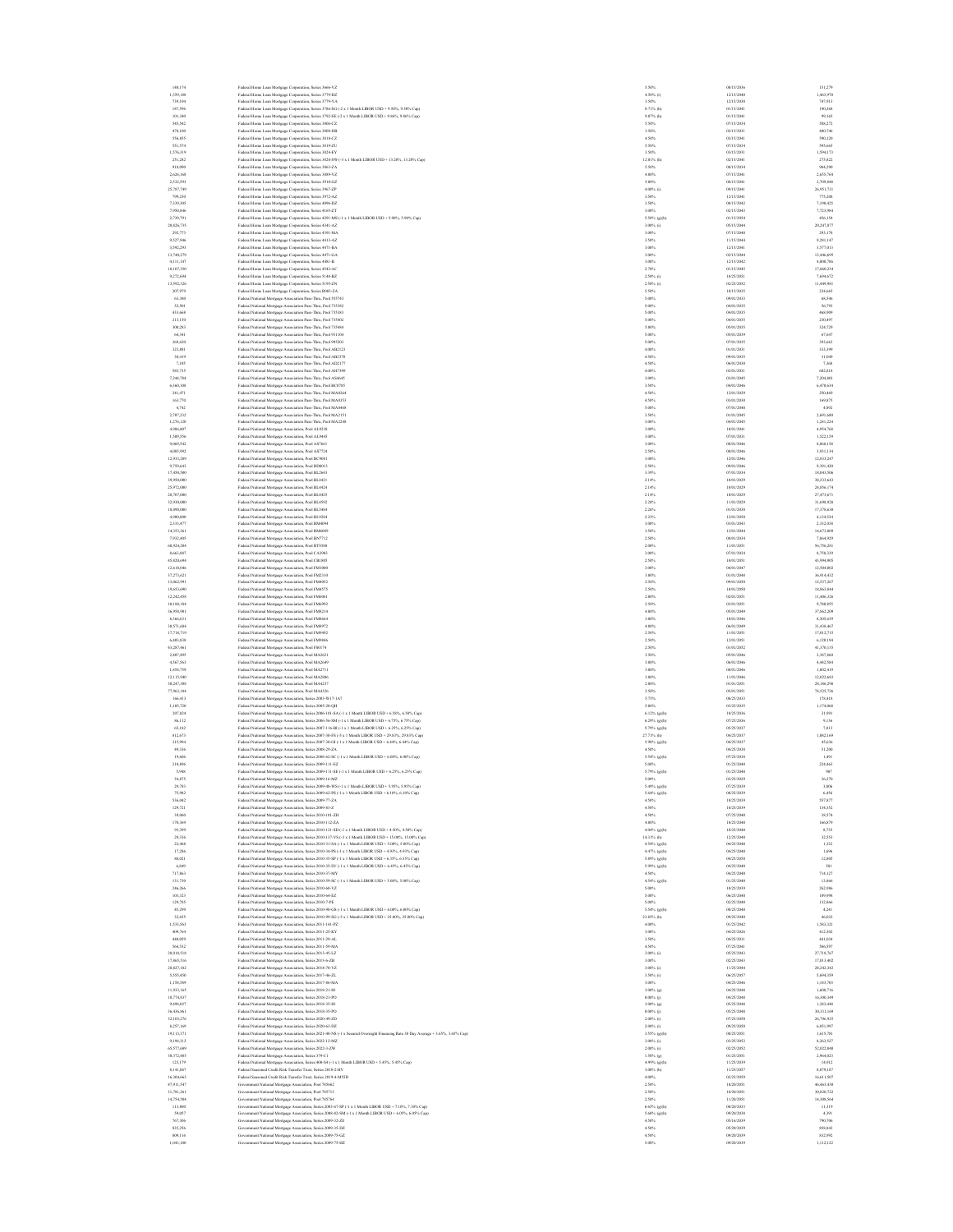|                                                                                   | 2.675.908   | Government National Mortgage Association, Series 2010-113-SM (-1 x 1 Month LIBOR USD + 6.05%, 6.05% Cap)                               | 5.60% (g)(h)    | 09/20/2040 | 417.767                           |
|-----------------------------------------------------------------------------------|-------------|----------------------------------------------------------------------------------------------------------------------------------------|-----------------|------------|-----------------------------------|
|                                                                                   | 111,038     | Government National Mortgage Association, Series 2010-25-ZB                                                                            | 4.50%           | 02/16/2040 | 115,229                           |
|                                                                                   | 1,418,487   | Government National Mortgage Association, Series 2011-45-GZ                                                                            | 4.50%           | 03/20/2041 | 1,426,283                         |
|                                                                                   | 4.569.958   | Government National Mortgage Association, Series 2011-71-ZA                                                                            | 4.50%           | 02/20/2041 | 4,724,398                         |
|                                                                                   | 3.390.153   | Government National Mortgage Association, Series 2013-117-MS (-1 x 1 Month LIBOR USD + 6.15%, 6.15% Cap)                               | 5.70% (g)(h)    | 02/20/2043 | 296.506                           |
|                                                                                   | 2,452,413   | Government National Mortgage Association, Series 2013-122-SB (-1 x 1 Month LIBOR USD + 6.10%, 6.10% Cap)                               | 5.67% (e)(h)    | 08/16/2043 | 348,375                           |
|                                                                                   | 9,811,207   | Government National Mortgage Association, Series 2013-169-SE (-1 x 1 Month LIBOR USD + 6.05%, 6.05% Cap)                               | 5.62% (g)(h)    | 11/16/2043 | 1,469,043                         |
|                                                                                   | 3 558 774   | Government National Mortgage Association, Series 2014-102-TS (-1 x 1 Month LIBOR USD + 5.60%, 5.60% Cap)                               | 5.15% (g)(h)    | 07/20/2044 | 475,896                           |
|                                                                                   | 3,026,072   | ment National Mortgage Association, Series 2014-118-PS (-1 x 1 Month LIBOR USD + 6.20%, 6.20% Cap)<br>Gover                            | 5.75% (g)(h)    | 08/20/2044 | 481,238                           |
|                                                                                   | 2,647,813   | Government National Mortgage Association, Series 2014-118-SA (-1 x 1 Month LIBOR USD + 6.20%, 6.20% Cap)                               | 5.75% (g)(h)    | 08/20/2044 | 421,083                           |
|                                                                                   | 39,418,851  | Government National Mortgage Association, Series 2020-115-1G                                                                           | 2.50% (g)       | 08/20/2050 | 5,450,275                         |
|                                                                                   | 33,835,494  | Government National Mortgage Association, Series 2020-175-GI                                                                           | $2.00\%$ (g)    | 11/20/2050 | 3,631,540                         |
|                                                                                   | 19,736,430  | Government National Mortgage Association, Series 2020-61-IA                                                                            | 3.00% (a)       | 05/20/2050 | 2,952,430                         |
|                                                                                   | 9.242.741   | Government National Mortgage Association, Series 2021-103-SA (-1 x Secured Overnight Financing Rate 30 Day Average + 3.25%, 3.25% Cap) | $3.20\%$ (g)(h) | 04/20/2051 | 654,240                           |
|                                                                                   | 14,979,065  | Government National Mortgage Association, Series 2021-117-ID                                                                           | 3.50% (a)       | 06/20/2051 | 1,700,453                         |
|                                                                                   | 47,149,286  | Government National Mortgage Association, Series 2021-136-EI                                                                           | 3.00% (g)       | 08/20/2051 | 7,276,031                         |
|                                                                                   | 10.402.061  | Government National Mortgage Association, Series 2021-137-IQ                                                                           | 3.00% (g)       | 08/20/2051 | 1,515,665                         |
|                                                                                   | 37,517,481  | Government National Mortgage Association, Series 2021-140-IH                                                                           | 2.50% (g)       | 08/20/2051 | 5,442,803                         |
|                                                                                   | 31,458,212  | Government National Mortgage Association, Series 2021-155-UI                                                                           | 4.50% (g)       | 09/20/2051 | 5299904                           |
|                                                                                   | 46,068,959  | Government National Mortgage Association, Series 2021-164-IO                                                                           | $0.97%$ (b)(g)  | 10/16/2063 | 3,725,012                         |
|                                                                                   | \$3,712,694 | Government National Mortgage Association, Series 2021-176-SD (-1 x Secured Overnight Financing Rate 30 Day Average + 2.70%, 2.70% Cap) | 2.65% (g)(h)    | 09/20/2051 | 1,808,984                         |
|                                                                                   | 20,930,395  | Government National Mortgage Association, Series 2021-214-1G                                                                           | $2.50\%$ (g)    | 12/20/2051 | 3.156.373                         |
|                                                                                   | 45,896,156  | Government National Mortgage Association, Series 2021-218-IO                                                                           | $0.96\%$ (b)(g) | 10/16/2061 | 3,894,348                         |
| Total US Government and Agency Mortgage Backed Obligations (Cost \$1,567,709,269) |             |                                                                                                                                        |                 |            | 1,497,715,533                     |
|                                                                                   |             |                                                                                                                                        |                 |            |                                   |
| US Government and Agency Obligations - 21.9%                                      |             |                                                                                                                                        |                 |            |                                   |
|                                                                                   | \$,050,000  | United States Treasury Notes                                                                                                           | 0.13%           | 01/31/2023 | 4,990,435                         |
|                                                                                   | 155,000,000 | United States Treasury Notes                                                                                                           | 0.13%           | 03/31/2023 | 152,591,722                       |
|                                                                                   | 170,600,000 | United States Treasury Notes                                                                                                           | 0.13%           | 04/30/2023 | 167,596,812                       |
|                                                                                   | 20,000,000  | United States Treasury Notes                                                                                                           | 0.13%           | 07/31/2023 | 68,251,367                        |
|                                                                                   | 216,700,000 | United States Treasury Notes                                                                                                           | 2.25%           | 03/31/2024 | 216,416,429                       |
|                                                                                   | 17,550,000  | United States Treasury Notes                                                                                                           | 1,50%           | 02/15/2025 | 17,060,520                        |
|                                                                                   | 230,300,000 | United States Treasury Notes                                                                                                           | 1.75%           | 03/15/2025 | 225,442,109                       |
|                                                                                   | 125,800,000 | United States Treasury Notes                                                                                                           | 0.38%           | 11/30/2025 | 116,328,144                       |
|                                                                                   | 265,750,000 | United States Treasury Notes                                                                                                           | 2.50%           | 03/31/2027 | 266,352,088                       |
|                                                                                   | 59,500,000  | United States Treasury Notes                                                                                                           | 1.25%           | 03/31/2028 | 55,883,658                        |
|                                                                                   | 215,950,000 | <b>Heited States Tenapary Notes</b>                                                                                                    | 2.38%           | 03/31/2029 | 215.342.641                       |
|                                                                                   | 109,250,000 | United States Treasury Notes                                                                                                           | 1,88%           | 02/15/2032 | 104,931,211                       |
|                                                                                   | 98,300,000  | United States Treasury Notes                                                                                                           | 2.25%           | 05/15/2041 | 92.878.141                        |
|                                                                                   | 137,500,000 | United States Treasury Notes                                                                                                           | 2.38%           | 02/15/2042 | 132,666,016                       |
|                                                                                   | 358,000,000 | United States Treasury Notes                                                                                                           | 1.25%           | 05/15/2050 | 267,465,158                       |
|                                                                                   | 175,220,000 | United States Treasury Notes                                                                                                           | 2.25%           | 02/15/2052 | 168,101,687                       |
|                                                                                   |             |                                                                                                                                        |                 |            |                                   |
|                                                                                   |             |                                                                                                                                        |                 |            |                                   |
| Total US Government and Agency Obligations (Cost \$2,330,544,659)                 |             |                                                                                                                                        |                 |            | 2,272,298,138                     |
|                                                                                   |             |                                                                                                                                        |                 |            |                                   |
| Affiliated Mutual Funds - 6.7%                                                    |             |                                                                                                                                        |                 |            |                                   |
|                                                                                   | 22.514.170  | DoubleLine Global Bond Fund (Class I)                                                                                                  |                 |            | 208,481,214                       |
|                                                                                   | 45,674,545  | DoubleLine Infrastructure Income Fund (Class I)                                                                                        |                 |            | 441,672,848                       |
|                                                                                   | \$ 000,000  | DoubleLine Long Daration Total Return Bond Fund (Class I)                                                                              |                 |            | 44,200,000                        |
| Total Affiliated Mutual Funds (Cost \$731,870,245)                                |             |                                                                                                                                        |                 |            | 694,354,062                       |
|                                                                                   |             |                                                                                                                                        |                 |            |                                   |
| Common Stocks - 0.1%                                                              |             |                                                                                                                                        |                 |            |                                   |
|                                                                                   | 15,497      | CWT Travel Holdings, Inc. (c) (k)                                                                                                      |                 |            | 461,036                           |
|                                                                                   | 72,582      | Foresight Equity (c) (k)                                                                                                               |                 |            | 1,519,134                         |
|                                                                                   | 135,690     | Frontera Energy Corporation (k)                                                                                                        |                 |            | 1,567,559                         |
|                                                                                   | 620         | Frontera Holdinas LLC Equity (c) (k)                                                                                                   |                 |            | 1.162                             |
|                                                                                   | 11,471      | Gulfport Energy Corporation (k)                                                                                                        |                 |            | 1,030,325                         |
|                                                                                   | 14.821      | Intelsat Emergence SA (c) (k)                                                                                                          |                 |            | 444,630                           |
|                                                                                   | 39,969      | McDermott International Ltd. (k)                                                                                                       |                 |            | 26,380                            |
| Total Common Stocks (Cost \$15,413,424)                                           |             |                                                                                                                                        |                 |            | 5.050.226                         |
|                                                                                   |             |                                                                                                                                        |                 |            |                                   |
| <b>Rights - 0.0%</b>                                                              |             |                                                                                                                                        |                 |            |                                   |
|                                                                                   | 1.552       | Intelsat Jackson Holdinas Ltd. - Series A (c) (k)                                                                                      | $0.00\%$        |            |                                   |
|                                                                                   | 1,552       | Intelsat Jackson Holdings Ltd. - Series B (e) (k)                                                                                      | 0.00%           |            |                                   |
| Total Rights (Cost \$0)                                                           |             |                                                                                                                                        |                 |            |                                   |
|                                                                                   |             |                                                                                                                                        |                 |            |                                   |
| Warrants - 0.0%                                                                   |             |                                                                                                                                        |                 |            |                                   |
|                                                                                   | 31,063      | Avation PLC, Expiration 10/21/2026, Strike Price GBP 0.54 (c) (k)                                                                      |                 |            | 11,426                            |
|                                                                                   | 995,158     | OAS S.A., Expiration 5/16/2039, Strike Price BRL 1.00 (c) (k)                                                                          |                 |            |                                   |
| <b>Total Warrants (Cost S0)</b>                                                   |             |                                                                                                                                        |                 |            | 11,426                            |
|                                                                                   |             |                                                                                                                                        |                 |            |                                   |
| Repurchase Agreements - 0.0%                                                      |             |                                                                                                                                        |                 |            |                                   |
|                                                                                   | 85.414      | Credit Suisse Freedom Mortgage (Collateralized by Residential Mortgage Backed Obligations, Market Value \$433,441)                     | $2.65%$ (c)     | 02/22/2023 | 85,372                            |
| Total Reparchase Agreements (Cost \$85,414)                                       |             |                                                                                                                                        |                 | 3/31/2022  | 85,372                            |
|                                                                                   |             |                                                                                                                                        |                 | 328        |                                   |
| Short Term Investments - 4 0%                                                     |             |                                                                                                                                        |                 |            |                                   |
|                                                                                   | 134,259,829 | First American Government Obligations Fund - Class U                                                                                   | $0.20\%$ (I)    |            | 134,259,829                       |
|                                                                                   | 134.259.830 | JP Morean U.S. Government Money Market Fund - Institutional Share Class                                                                | $0.25\%$ (D)    |            | 134,259,830                       |
|                                                                                   | 134,259,830 | Morgan Stanley Institutional Liquidity Funds Government Portfolio - Institutional Share Class                                          | $0.23\%$ (I)    |            | 134,259,830                       |
|                                                                                   | 10.000.000  | United States Treasury Bills                                                                                                           | 0.00%           | 06/30/2022 | 9,987,343                         |
| Total Short Term Investments (Cost \$412,766,939)                                 |             |                                                                                                                                        |                 |            | 412,766,832                       |
|                                                                                   |             |                                                                                                                                        |                 |            |                                   |
| Total Investments - 99.8% (Cost \$10.881.918.992)                                 |             |                                                                                                                                        |                 |            | 10,357,135,739                    |
| Other Assets in Excess of Liabilities - 0.2%<br><b>NET ASSETS - 100.0%</b>        |             |                                                                                                                                        |                 |            | 22,568,246<br>10,379,703,985<br>3 |

| SECURITY TYPE BREAKDOWN as a % of Net Assets:                                            |             |
|------------------------------------------------------------------------------------------|-------------|
| US Government and Agency Obligations                                                     | 21.9%       |
| US Corporate Bonds                                                                       | 15,6%       |
| US Government and Agency Mortgage Backed Obligations                                     | 14.4%       |
| Non-Agency Residential Collateralized Mortgage Obligations                               | 9.5%        |
| Non-Agency Commercial Mortgage Backed Obligations                                        | 7.1%        |
| Affiliated Mutual Funds                                                                  | 6.7%        |
| Foreign Corporate Bonds                                                                  | 6.3%        |
| Rook Loans                                                                               | 4.7%        |
| Asset Backed Obligations                                                                 | 4.2%        |
| Short Term Investments                                                                   | $4.0\%$     |
| Collateralized Loan Obligations                                                          | 3.6%        |
| Foreign Government Bonds, Foreign Agencies and Foreign Government Sponsored Corporations | 1.6%        |
| Municipal Bonds                                                                          | 0.1%        |
| Common Stocks                                                                            | 0.1%        |
| Repurchase Agreements                                                                    | $0.0\%$ (p) |
| Warrants                                                                                 | $0.0\%$ (p) |
| Rights                                                                                   | $0.0\%$ (p) |
| Other Assets and Liabilities                                                             | 0.2%        |

 $\begin{array}{l} 21.9\% \\ 15.6\% \\ 14.4\% \\ 9.5\% \\ 7.1\% \\ 6.7\% \\ 4.2\% \\ 4.2\% \\ 4.2\% \\ 4.2\% \\ 16.0\% \\ 6.0\% \\ 6.0\% \\ 6.0\% \\ 6.0\% \\ 6.0\% \\ 6.0\% \\ 6.0\% \\ \end{array}$ 

## **INVESTMENT BREAKDOWN as a % of Net Asset**

| US Government and Agency Obligations                                                     | 21.9%   |
|------------------------------------------------------------------------------------------|---------|
| US Government and Agency Mortgage Backed Obligations                                     | 14.4%   |
| Non-Agency Residential Collateralized Mortgage Obligations                               | 9.5%    |
| Non-Agency Commercial Mortgage Backed Obligations                                        | 7.1%    |
| Affiliated Mutual Funds                                                                  | 6.7%    |
| Asset Backed Obligations                                                                 | 4.2%    |
| Banking                                                                                  | 4.1%    |
| Short Term Investments                                                                   | $4.0\%$ |
| Collateralized Loan Obligations                                                          | 3.6%    |
| Energy                                                                                   | 2.5%    |
| Healthcare                                                                               | 1.6%    |
| Utilities                                                                                | 1.6%    |
| Foreign Government Bonds, Foreign Agencies and Foreign Government Sponsored Corporations | 1.5%    |
| Finance                                                                                  | 1.4%    |
| Technology                                                                               | 1.4%    |
| Telecommunications                                                                       | 1.3%    |
| Automotive                                                                               | 0.9%    |
| Media                                                                                    | 0.9%    |
| Insurance                                                                                | 0.9%    |
| Transportation                                                                           | 0.8%    |
| Electronics/Electric                                                                     | 0.8%    |
| Retailers (other than Food Drug)                                                         | 0.8%    |
| Food Products                                                                            | 0.7%    |
| Aerospace & Defense                                                                      | 0.7%    |
| Business Equipment and Services                                                          | 0.7%    |
| Real Estate                                                                              | 0.6%    |
| Pharmaceuticals                                                                          | 0.5%    |
| Chemicals/Plastics                                                                       | 0.5%    |
| Hotels/Motels/Inns and Casinos                                                           | 0.5%    |
| Mining                                                                                   | 0.4%    |
| Diversified Manufacturing                                                                | 0.4%    |
|                                                                                          |         |